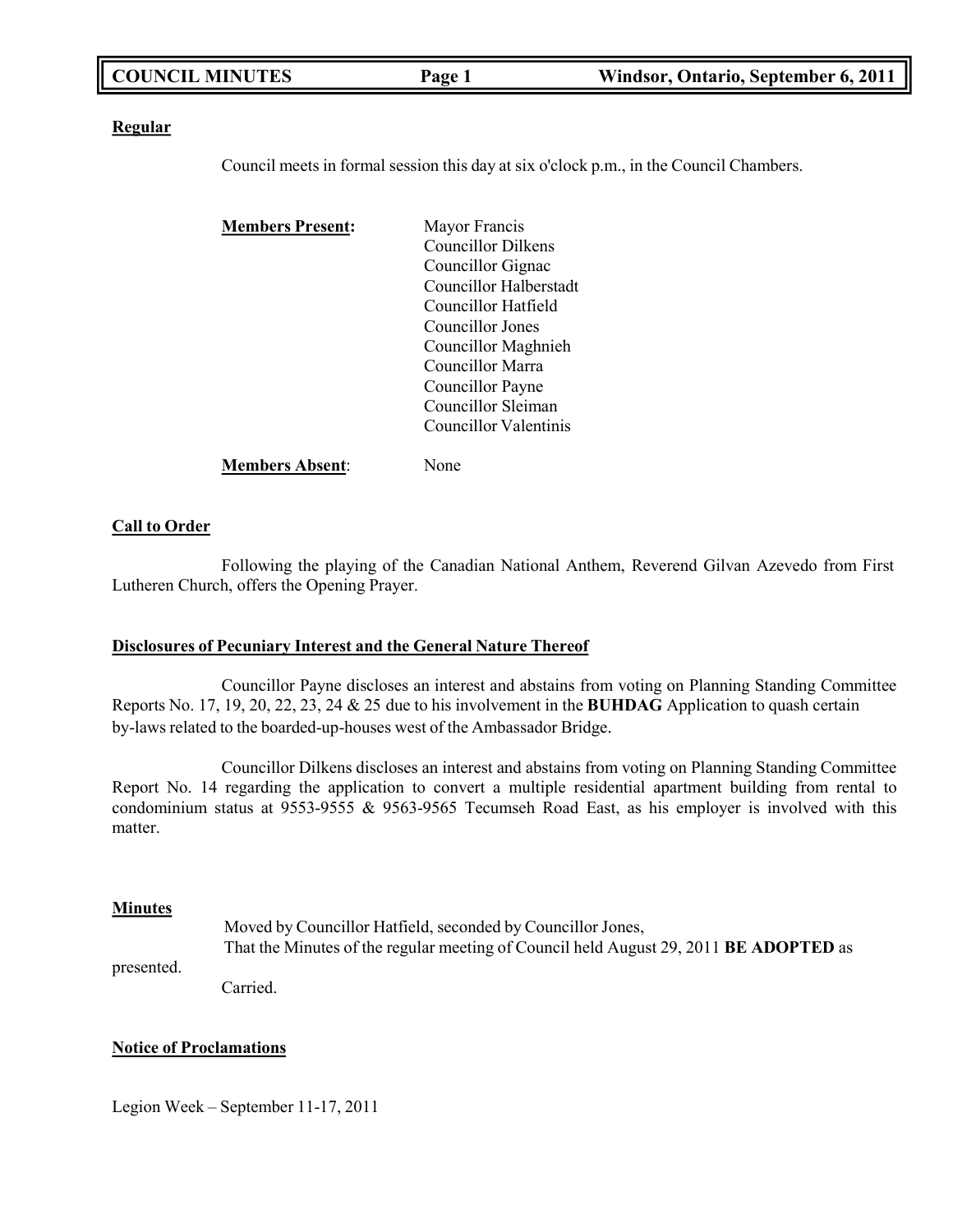### **COUNCIL MINUTES Page 2 September 6, 2011**

### **Committee of the Whole**

Moved by Councillor Maghnieh, seconded by Councillor Marra,

That Council do now rise and move into Committee of the Whole with the Mayor presiding for the purpose of dealing with:

- (a) communication items;
- (b) consent agenda;
- (c) hearing requests for deferrals or referrals of any items of business;
- (d) hearing presentations and delegations;
- (e) consideration of business items;
- (f) consideration of Committee reports:
	- (i) **Report of Special In-Camera Meeting or other Committee as may be held prior to Council** (if scheduled);
	- (ii) **Report No. 24-27 of the Executive Committee** of its meeting held July 27, 2011
	- (iii) **Report No. 28 & 29 of the Executive Committee** of its meeting held August 30, 2011
	- (iv) **Reports 13-26 of the Planning Standing Committee** of its meeting held August 15, 2011

(g) consideration of by-laws 147-2011 and 155-2011 through 158-2011 Carried.

### **Communications**

Moved by Councillor Payne, seconded by Councillor Sleiman,

**M227 –2011** That the following Communication Items 1 to 5 inclusive, as set forth in the Council Agenda **BE REFERRED** as noted:

| <b>ITEM</b>    | <b>FROM</b>                                                         | <b>DESCRIPTION</b>                                                                                                                                                                                                                                                                                                                                                                                                       |
|----------------|---------------------------------------------------------------------|--------------------------------------------------------------------------------------------------------------------------------------------------------------------------------------------------------------------------------------------------------------------------------------------------------------------------------------------------------------------------------------------------------------------------|
| 1              | Ontario Ministry of<br>Tourism & Culture                            | 2012 Premier's Awards for Excellence in the Arts.<br><b>Executive Director of Recreation &amp; Culture</b><br>Note & File<br><b>GP2011</b>                                                                                                                                                                                                                                                                               |
| $\overline{2}$ | State of Michigan,<br>Department of<br><b>Environmental Quality</b> | Renewable Operating Permit for Detroit Renewable Power, LLC<br>approval regarding M147-2010 "That the City of Windsor<br><b>SUPPORTS</b> the attached objection of the Citizens Environmental<br>Alliance of Southwestern Ontario, to the Renewable Operating<br>Permit for the Greater Detroit Resource Recovery Facility, SRN<br>M4148, Wayne County, also known as the Detroit Incinerator."<br>Note & File<br>EI2011 |
| 3              | Town & Gown<br>Association of Ontario<br>(TGAO)                     | Welcoming Councillor Ron Jones to the Board.<br>Note & File<br><b>MB2011</b>                                                                                                                                                                                                                                                                                                                                             |
| 4              | Office of the City<br>Solicitor, Asset/Lease<br>Administrator       | Interactive Science and Technology Centre Inc. (Canada South<br>Science City).<br>Note & File<br><b>APM/1894</b>                                                                                                                                                                                                                                                                                                         |
| 5              | Federation of Canadian<br>Municipalities (FCM)                      | Message from FCM's President on Canada-EU trade talks.<br><b>Note &amp; File</b><br><b>MMF2011</b>                                                                                                                                                                                                                                                                                                                       |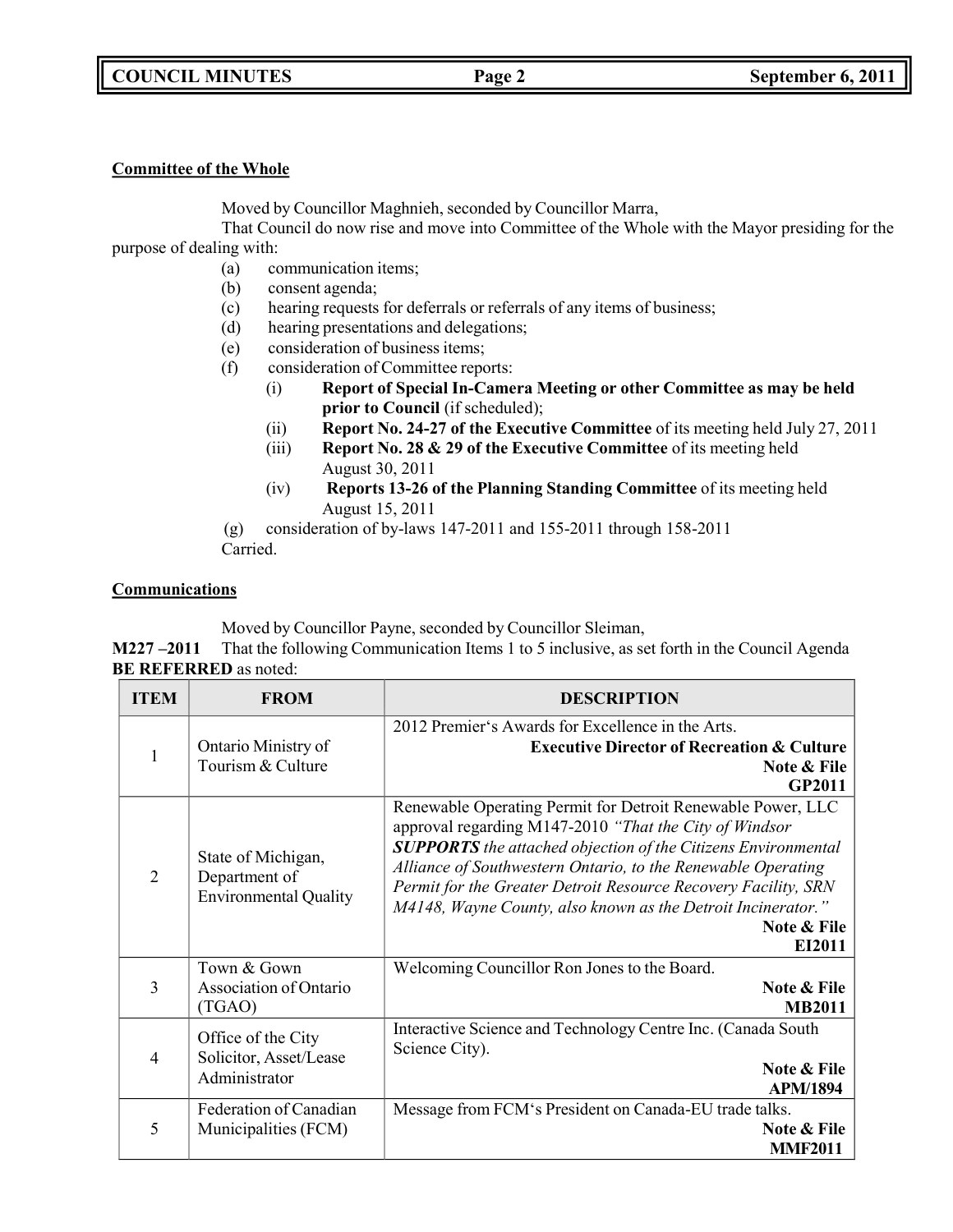Carried.

### **Consent Agenda**

Moved by Councillor Valentinis, seconded by Councillor Dilkens,

That the following Consent Agenda and the recommendations contained in the administrative reports **BE APPROVED** as amended:

- Item 1 Approval for Bell Centrex Agreement Renewal
- Item 2 Railway Agreements College Avenue Bridge
- Item 3 1 Riverside Drive West Request from Windsor Asset Management GP Ltd., Leasehold Owner, Tripartite Agreement, Accession Agreement and Estoppel Certificates Carried.

### **Deferrals and/or Referrals and Withdrawals**

### **Report No. 17 of the Planning Standing Committee (741-745 Rosedale Avenue – Interim Control By-law 19-2007 Exemption Request)**

Moved by Councillor Maghnieh, seconded by Councillor Marra,

**M217-2011** That Report No. 17 of the Planning Standing Committee of its meeting held August 15, 2011, pertaining to 741-745 Rosedale Avenue – Interim Control By-law 19-2007 exemption request **BE REFERRED** to Administration in order for the Applicant to provide acceptable elevation drawings. Carried.

### **Report No. 19 of the Planning Standing Committee (563 Indian road – Interim Control By-law 19- 2007 Exemption Request**

Moved by Councillor Gignac, seconded by Councillor Marra, **M219-2011** That Report No. 19 of the Planning Standing Committee of its meeting held August 15, 2011, entitled ―563 Indian Road – Interim Control By-law 19-2007 Exemption Request‖ **BE WITHDRAWN.** Carried.

### **Report No. 20 of the Planning Standing Committee (357-359 Indian Road – Interim Control By-law 19-2007 Exemption Request)**

Moved by Councillor Maghnieh, seconded by Councillor Valentinis,

**M228-2011** That Report No. 20 of the Planning Standing Committee of its meeting held August 15, 2011 pertaining to 357-359 Indian Road – Interim Control By-law 19-2007 exemption request **BE REFERRED** to the September 12, 2011 meeting of the Planning Standing Committee to allow for administration to meet with the Applicant to explore options for achieving compliance with the Sandwich Heritage Conservation District Design Guidelines.

Carried.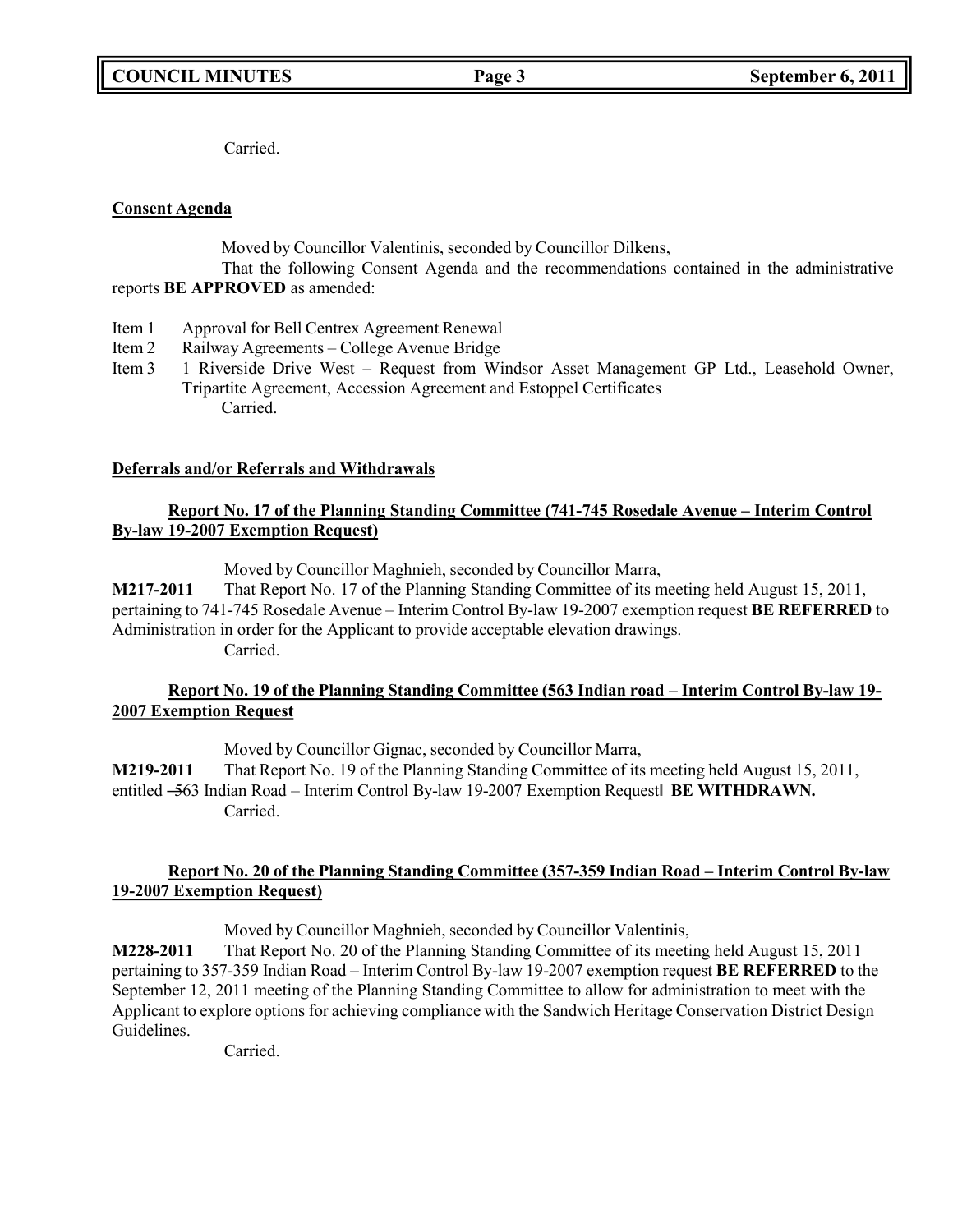### **Presentations & Delegations:**

### **PRESENTATIONS:**

### **City Solicitor Presents the New Fire Chief, Bruce Montone to Mayor and Members of Council**

City Solicitor presents the new Fire Chief, Bruce Montone to Mayor and Members of Council, outlining the Fire Chiefs numerous accomplishments; a Deputy Fire Chief for 9 years responsible for Fire Prevention, Public Fire Safety Education, the Communications Division, Special Operations, Haz-Mat, Chemical, Biological Radiological and Nuclear Response, all Rescue activities including Water and Ice, Auto Extrication, High Angle, Confined Space, Collapse and Urban Search and Rescue Operations, The Divisions of Training, Recruitment Incidence Safety, Maintenance, Community Standards Education, Planning and Innovation, and concludes by welcoming Fire Chief , Bruce Montone to the City of Windsor.

### **DELEGATIONS**

### **Report No. 15 of the Planning Standing Committee (Rezoning – P.X. Smith Medicine Professional Corporation, 7831 Riverside Drive East)**

### **John Stein, abutting property owner to 7831 Riverside Drive East**

John Stein, abutting property owner, appears before Council to express concerns regarding the proposed commercial use of the property abutting his property, stating that the west side entrance doors, lighting and the exit on Lauzon Road, affect his property directly, concludes by providing suggestions that could assist with the concerns that have been expressed.

### **Jason Thibert, Architect for Associate, Architectural Design Associates Inc.,**

Jason Thibert, Architect for, Architectural Design Associates Inc., appears before Council and is available for questions regarding the rezoning of the property at 7831Riverside Drive East.

**MB2011**

(For final disposition of this matter, see **Report Section**.)

### **Report No. 25 of the Executive Committee (City of Windsor Post Construction Review of WFCU Centre Project)**

### **Paul Ross, Partner at KPMG**

Paul Ross, Partner at KPMG, appears before Council and is available for questions regarding the post construction review of the WFCU Centre project.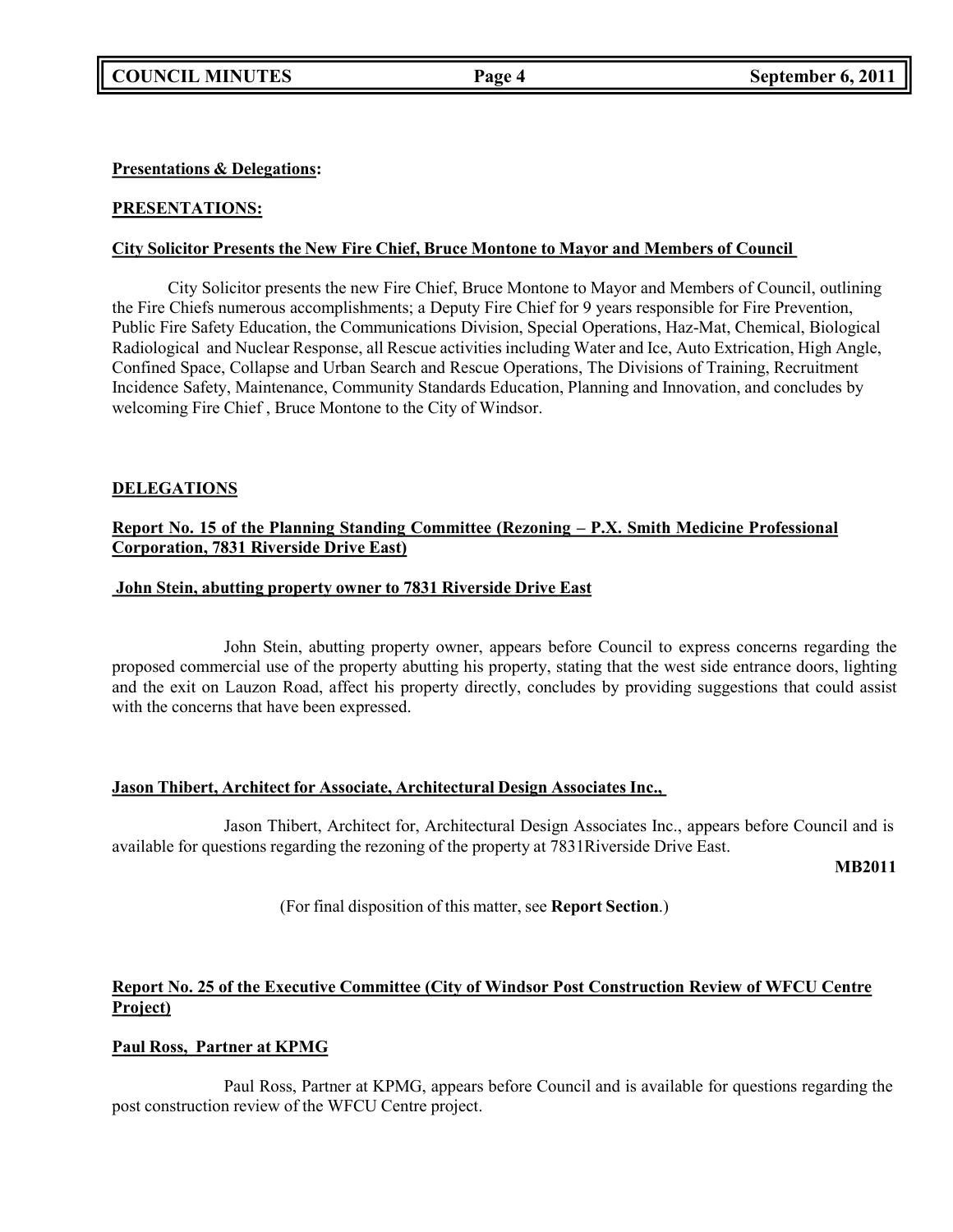**COUNCIL MINUTES Page 5 September 6, 2011**

### **Merv dePendleton, Resident of Ward 6**

Merv dePendleton, resident of Ward 6, appears before Council to express concerns with the Audit being initially started internally and then tendered to an outside accounting firm to complete, and concludes by stating that the Audit may perhaps have been completed by the internal staff at the Corporation.

### **Al Nelman, Resident of Ward 8**

Al Nelman, resident of Ward 8, appears before Council to express concerns with the Audit being initially started internally and then tendered to an outside accounting firm.

(For final disposition of this matter, see **Report Section**.)

### **MB2011**

Mayor Francis leaves the meeting at 7:50 o'clock p.m. and Councillor Dilkens assumes the Chair.

Mayor Francis returns to the meeting at 7:53 o'clock p.m. and Councillor Dilkens returns to his seat at the Council table.

### **Regular Business Items (for final disposition of these matters see Schedule "A" attached)**

None.

### **Consideration of Committee Reports**

|               | Moved by Councillor Hatfield, seconded by Councillor Jones,                       |  |
|---------------|-----------------------------------------------------------------------------------|--|
| M229-2011     | That the Report of the special In-camera meeting held September 6, 2011BE ADOPTED |  |
| as presented. |                                                                                   |  |
|               | $C$ arried                                                                        |  |

Carried.

### ACO2011

Moved by Councillor Hatfield, seconded by Councillor Jones,

**M213-2011** That **Report No. 13 of the Planning Standing Committee** of its meeting held August 15, 2011 comprised of the following **BE ADOPTED** as presented:

**PSC13/11 -** Report No. 13 Rezoning – 4909 Riverside Drive East – 2248090 Ontario Ltd. Amica (Windsor) Inc.

Carried.

Moved by Councillor Hatfield, seconded by Councillor Jones,

**M214-2011** That **Report No. 14 of the Planning Standing Committee** of its meeting held August 15, 2011 comprised of the following **BE ADOPTED** as presented:

**PSC14/11 -** Report No. 14 Application to convert a multiple residential apartment building from rental to condominium status – Maple Glen Apartments Limited, 9553-9555 & 9563-9565 Tecumseh Rd. East

Carried.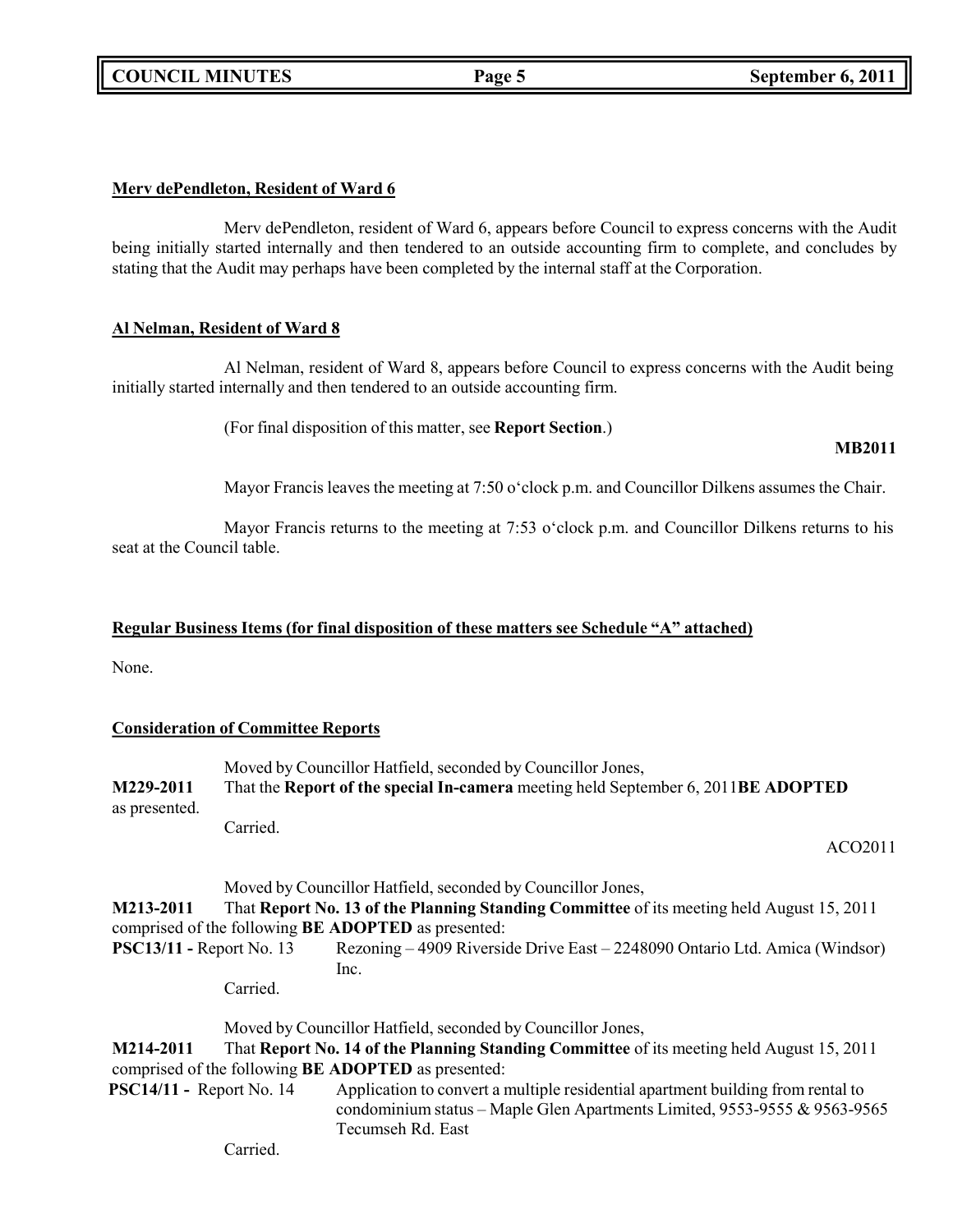| <b>COUNCIL MINUTES</b>                       |                                                                       | Page 6                                                                                                                                                                                                                                                                                                                    | September 6, 2011 |
|----------------------------------------------|-----------------------------------------------------------------------|---------------------------------------------------------------------------------------------------------------------------------------------------------------------------------------------------------------------------------------------------------------------------------------------------------------------------|-------------------|
|                                              |                                                                       | Councillor Dilkens discloses an interest and abstains from voting on this matter.                                                                                                                                                                                                                                         |                   |
| M215-2011<br><b>PSC15/11 - Report No. 15</b> | comprised of the following BE ADOPTED as amended:<br>East<br>Carried. | Moved by Councillor Hatfield, seconded by Councillor Jones,<br>That Report No. 15 of the Planning Standing Committee of its meeting held August 15, 2011<br>Rezoning - P.X. Smith Medicine Professional Corporation, 7831 Riverside Drive                                                                                 |                   |
| M216-2011<br><b>PSC16/11 - Report No. 16</b> | comprised of the following BE ADOPTED as presented:<br>Carried.       | Moved by Councillor Hatfield, seconded by Councillor Jones,<br>That Report No. 16 of the Planning Standing Committee of its meeting held August 15, 2011<br>68 University Avenue West - Milk Coffee Bar New Mini Café                                                                                                     |                   |
| M217-2011<br><b>PSC17/11 - Report No. 17</b> | comprised of the following BE ADOPTED as amended:<br>Carried.         | Moved by Councillor Hatfield, seconded by Councillor Jones,<br>That Report No. 17 of the Planning Standing Committee of its meeting held August 15, 2011<br>741-745 Rosedale Avenue - Interim Control By-law 19-2007 Exemption Request<br>Councillor Payne discloses an interest and abstains from voting on this matter. |                   |
| M218-2011<br><b>PSC18/11 - Report No. 18</b> | comprised of the following BE ADOPTED as presented:<br>Carried.       | Moved by Councillor Hatfield, seconded by Councillor Jones,<br>That Report No. 18 of the Planning Standing Committee of its meeting held August 15, 2011<br>507 Ouellette Avenue o/a Bistro 507 Sidewalk Café Extension into Maiden Lane                                                                                  |                   |
| M219-2011<br>$PSC19/11 - Report No. 18$      | comprised of the following BE ADOPTED AS AMENDED:<br>Carried.         | Moved by Councillor Hatfield, seconded by Councillor Jones,<br>That Report No. 19 of the Planning Standing Committee of its meeting held August 15, 2011<br>563 Indian Road - Interim Control By-law 19-2007 Exemption Request.<br>Councillor Payne discloses an interest and abstains from voting on this matter.        |                   |
| M220-2011<br>$PSC20/11$ - Report No. 20      | comprised of the following BE ADOPTED as amended:<br>Carried.         | Moved by Councillor Hatfield, seconded by Councillor Jones,<br>That Report No. 20 of the Planning Standing Committee of its meeting held August 15, 2011<br>357-359 Indian Road - Interim Control By-law 19-2007 Exemption Request<br>Councillor Payne discloses an interest and abstains from voting on this matter.     |                   |
|                                              |                                                                       | Moved by Councillor Hatfield, seconded by Councillor Jones,                                                                                                                                                                                                                                                               |                   |

**M221-2011** That **Report No. 21 of the Planning Standing Committee** of its meeting held August 15, 2011 comprised of the following **BE ADOPTED** as presented:<br>**PSC21/11 -** Report No. 21 Request to close the north

Request to close the north/south alley north of Tuscarora Street between 670, 682 & 690 Windsor Avenue and 240 & 254 Tuscarora Street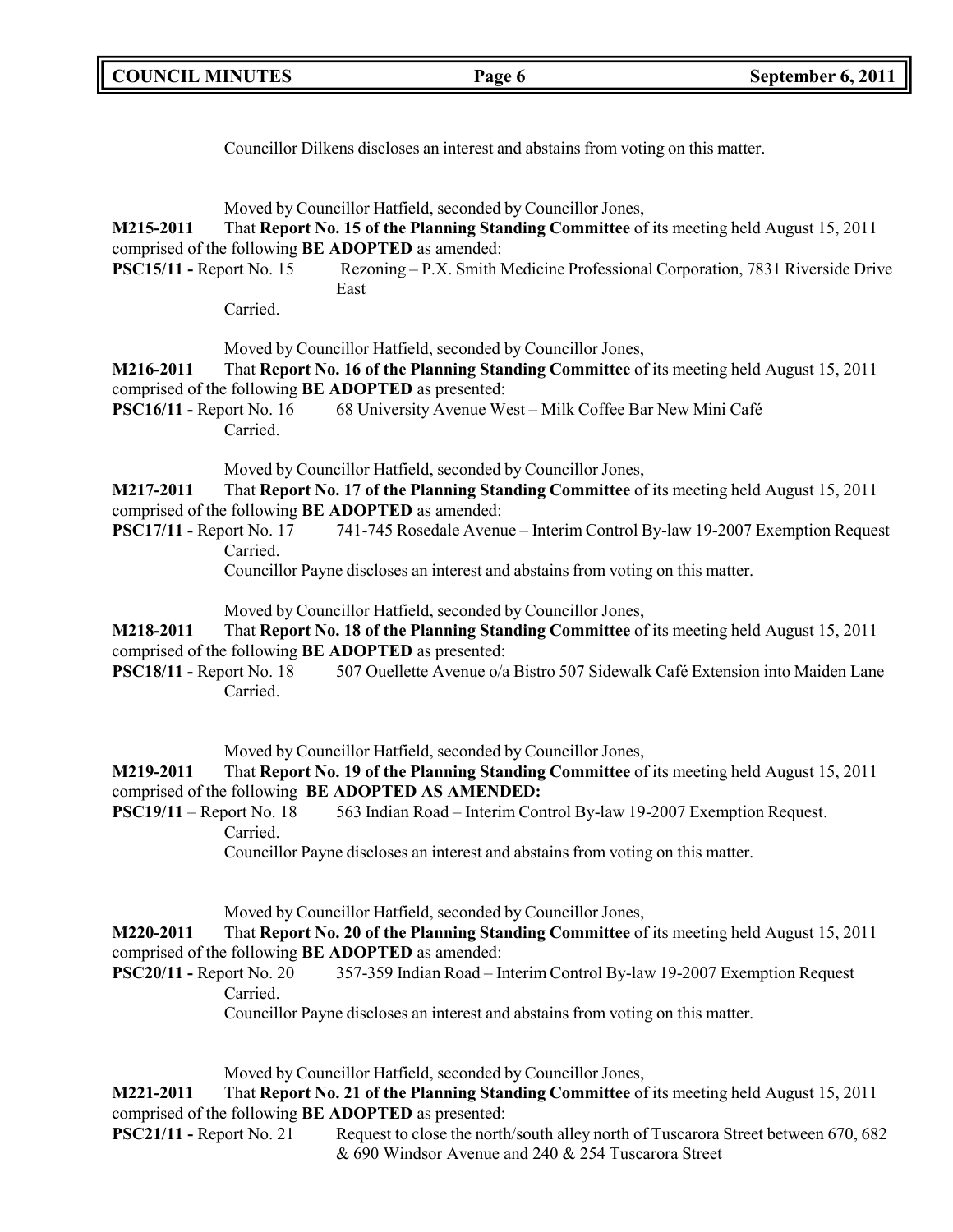Carried.

Moved by Councillor Hatfield, seconded by Councillor Jones,

**M222-2011** That **Report No. 22 of the Planning Standing Committee** of its meeting held August 15, 2011 comprised of the following **BE ADOPTED** as presented:

**PSC22/2011 –** Report No. 22 337 South Street – Interim Control By-law 19-2007 Exemption Request Carried.

Councillor Payne discloses an interest and abstains from voting on this matter.

Moved by Councillor Hatfield, seconded by Councillor Jones,

**M223-2011** That **Report No. 23 of the Planning Standing Committee** of its meeting held August 15, 2011 comprised of the following **BE ADOPTED** as presented:

**PSC23/11 -** Report No. 23 3461 Peter Street – Interim Control By-Law 19-2007 Exemption Request Carried.

Councillor Payne discloses an interest and abstains from voting on this matter.

Moved by Councillor Hatfield, seconded by Councillor Jones,

**M224-2011** That **Report No. 24 of the Planning Standing Committee** of its meeting held August 15, 2011 comprised of the following **BE ADOPTED** as presented:

**PSC24/11 -** Report No.24 571 Brock Street– Interim Control By-law 19-2007 Exemption Request Carried.

Councillor Payne discloses an interest and abstains from voting on this matter.

Moved by Councillor Hatfield, seconded by Councillor Jones,

**M225-2011** That **Report No. 25 of the Planning Standing Committee** of its meeting held August 15, 2011 comprised of the following **BE ADOPTED** as presented:

**PSC25/11 -** Report No. 25 Request to demolish the existing storage building and replace it with a new storage structure at 3471 Sandwich Street

Carried.

Councillor Payne discloses an interest and abstains from voting on this matter.

Moved by Councillor Hatfield, seconded by Councillor Jones,

**M226-2011** That **Report No. 26 of the Planning Standing Committee** of its meeting held August 15, 2011 comprised of the following **BE ADOPTED** as presented:

**PSC26/11 -** Report No. 26 Request to close Chatham Street West from Church Street to Bruce Avenue and the north/south alley east of Bruce Avenue, north and south of Chatham Street West

Carried.

MB2010

Moved by Councillor Hatfield, seconded by Councillor Jones,

**M230-2011** That **Report No. 24-27 of the Executive Committee** of its meeting held July 27, 2011 comprised of the following **BE ADOPTED** as presented:

- **EC24/11 -** Report No. 24 Hotline Case #2009-03 Risk & the City's Operation of CHMC's Homeowner Residential Assistance Program
- **EC25/11 -** Report No. 25 City of Windsor Post Construction Review of WFCU Centre Project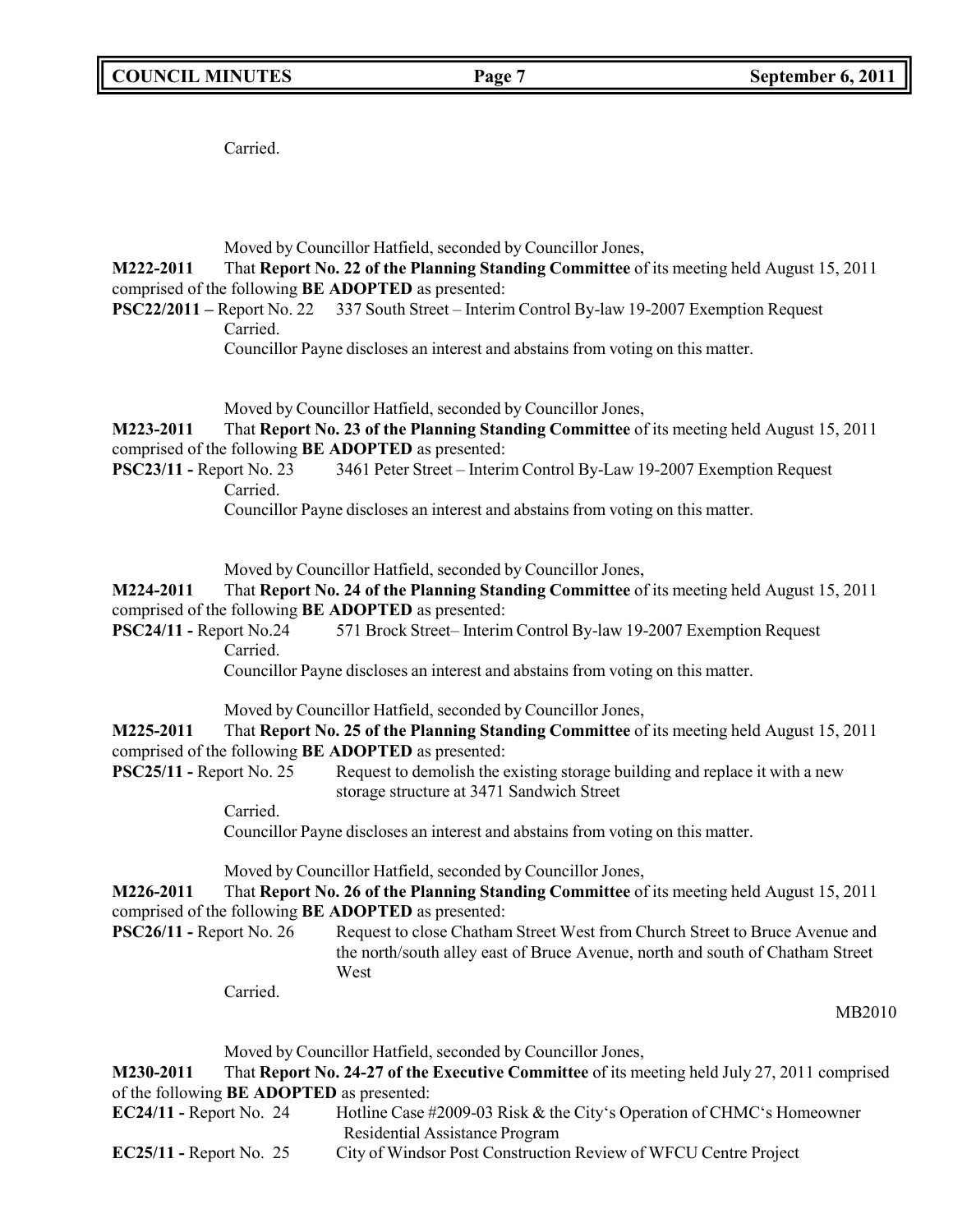| EC26/11 - Report No. 26   | <b>WFCU Audit Project Fees</b>          |
|---------------------------|-----------------------------------------|
| $EC27/11$ - Report No. 27 | Verbal direction of the Audit Committee |
| Carried.                  |                                         |

MB2010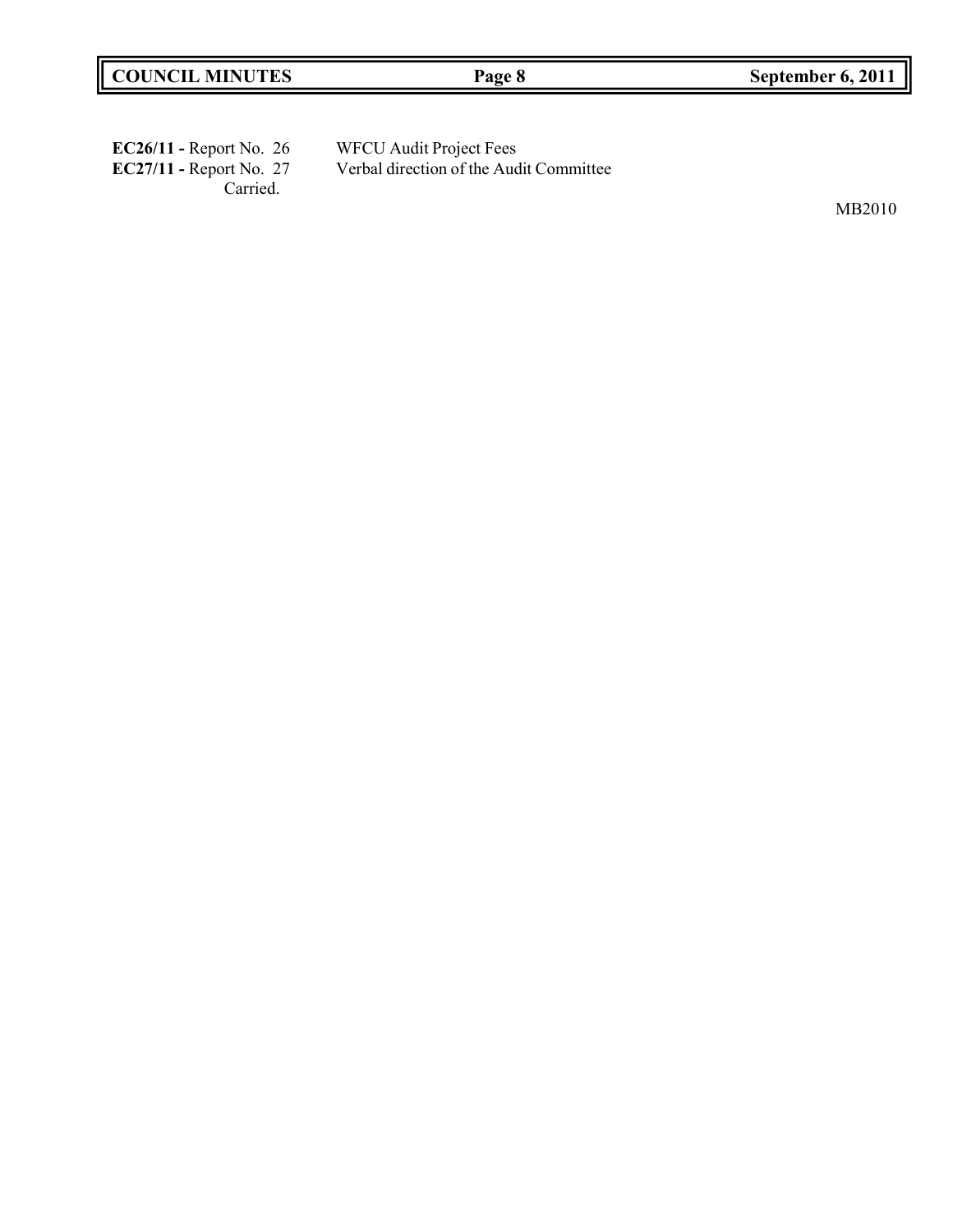**COUNCIL MINUTES Page 9 September 6, 2011**

|                           |          | Moved by Councillor Hatfield, seconded by Councillor Jones,                            |
|---------------------------|----------|----------------------------------------------------------------------------------------|
| M231-2011                 |          | That Report No. 28 & 29 of the Executive Committee of its meeting held August 30, 2011 |
|                           |          | comprised of the following <b>BE ADOPTED</b> as presented:                             |
| $EC31/11$ - Report No. 28 |          | Status Report – Compliance with Applicable Laws and Regulations, $2nd$ Quarter<br>2011 |
| $EC32/11 - Report No. 29$ | Carried. | The Corporation of the City of Windsor 2010 Consolidated Financial Statements          |
|                           |          | MB2010                                                                                 |

**By-laws**

Moved by Councillor Maghnieh, seconded by Councillor Marra,

That the following By-laws No. 147-2011 and 155-2011 through 158-2011 be introduced and read a first and second time:

- 147-2011 ―A BY-LAW TO ESTABLISH STANDARDS FOR THE MAINTENANCE AND OCCUPANCY OF ALL PROPERTY IN THE CITY OF WINDSOR AND TO REPEAL BY-LAW 156-2005, AS AMENDED‖
- 155-2011 ―A BY-LAW TO FURTHER AMEND BY-LAW NUMBER 3-2006, BEING A BY-LAW TO ESTABLISH STANDARDS RESPECTING YARD WASTE & EXTERIOR PROPERTY MAINTENANCE AND TO PROHIBIT LITTERING IN THE CITY OF WINDSOR‖
- 156-2011 ―A BY-LAW TO FURTHER AMEND BY-LAW NUMBER 2-2006, BEING A BY-LAW TO ESTABLISH AND MAINTAIN A SYSTEM FOR THE COLLECTION AND DISPOSAL OF WASTE IN THE CITY OF WINDSOR‖
- 157-2011 A BY-LAW TO FURTHER AMEND BY-LAW NUMBER 8600 CITED AS THE -CITY OF WINDSOR ZONING BY-LAW‖
- 158-2011 ―A BY-LAW TO CONFIRM THE PROCEEDINGS OF THE COUNCIL OF THE CORPORATION OF THE CITY OF WINDSOR AT ITS MEETING HELD ON THE SIXTH DAY OF SEPTEMBER, 2011‖

Carried.

Moved by Councillor Payne, seconded by Councillor Sleiman,

That the Committee of the Whole does now rise and report to Council respecting the business items considered by the Committee:

- **1) Communication Items (as presented)**
- **2) Consent Agenda ( as amended)**
- **3) Items Deferred**
- **Items Referred**
- **4) Consideration of the Balance of Business Items (see Schedule "A")**
- **5) Committee Reports (as amended)**
- **6) By-laws given first and second readings (as presented)**

Carried.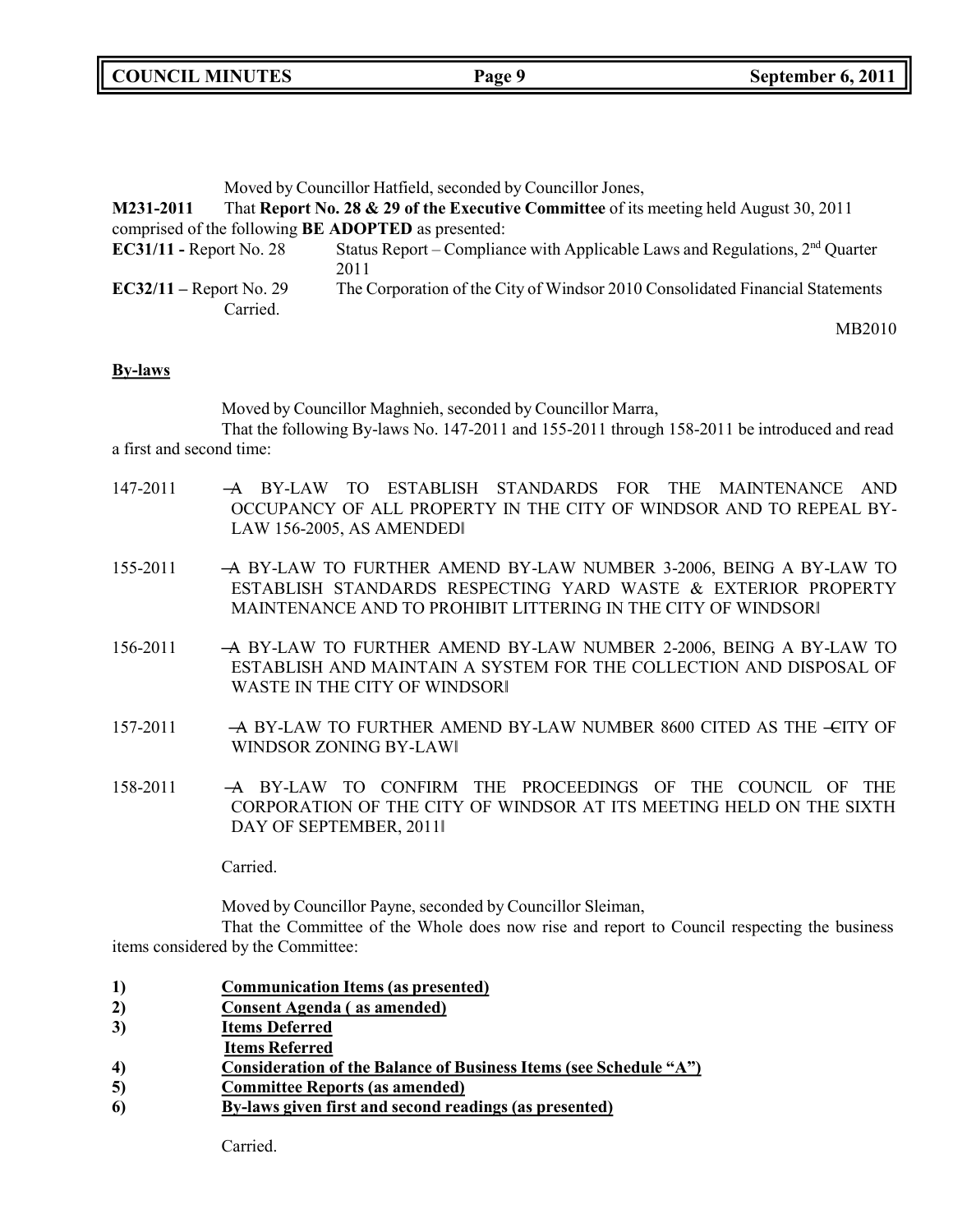### **Notices of Motion**

Moved by Councillor Halberstadt, seconded by Councillor Jones,

**M232-2011** WHEREAS the provinces of British Columbia and Quebec have both provided funding to municipalities in order to enhance bicycling infrastructure; and

WHEREAS cycling is a growing mode of transportation and recreation in Ontario and in the city of Windsor; and

WHEREAS the province of Ontario through the Ministry of Transportation is now updating the provincial bicycle policy;

THEREFORE BE IT RESOLVED THAT all provincial parties in Ontario be encouraged to proceed with the MTO Bicycle Policy Update and to provide sustainable funding to municipalities so as to enhance bicycling infrastructure in Ontario and thus encourage the ensuing benefits bicycling provides by way of enhanced community liveability, public health and safety.

Carried.

Moved by Councillor Dilkens, seconded by Councillor Jones,

That rule 13.8 of the Procedure By-law regarding business not already before Council

**BE WAIVED** to permit the introduction of a motion for consideration without prior notice respecting

encroachment fees at 3391 Glenwood.

Carried.

Moved by Councillor Dilkens, seconded by Councillor Maghnieh,

**M233-2011** That the application, permit and encroachment fees, at an upset limit of \$2709.13, **BE WAIVED** for the Applicant at 3391 Glenwood, and further that all required permits and agreements be entered into with respect to the construction of the fence including the material used to ensure adequate site lines and ensure safety. Carried.

Moved by Councillor Dilkens, seconded by Councillor Maghnieh,

That rule 13.8 of the Procedure By-law regarding business not already before Council

**BE WAIVED** to permit the introduction of a motion for consideration without prior notice respecting the Economic Development Standing Committee meeting scheduled for Wednesday September 7, 2011.

Moved by Councillor Dilkens, seconded by Councillor Sleiman,

**M234-2011** That the Economic Development Standing Committee meeting scheduled for Wednesday September 7, 2011 at 4:30 o'clock p.m. in Council Chambers **BE CANCELLED** and further that all matters on the agenda be forwarded directly to Council for adoption.

### **Third Reading of By-laws**

Moved by Councillor Valentinis, seconded by Councillor Dilkens,

That the following By-laws No. 147-2011 and 155-2011 through 158-2011, having been read a first and second time be now read a third time and finally passed and that the Mayor and Clerk **BE AUTHORIZED** to sign and seal the same notwithstanding any contrary provision of the Council.

Carried.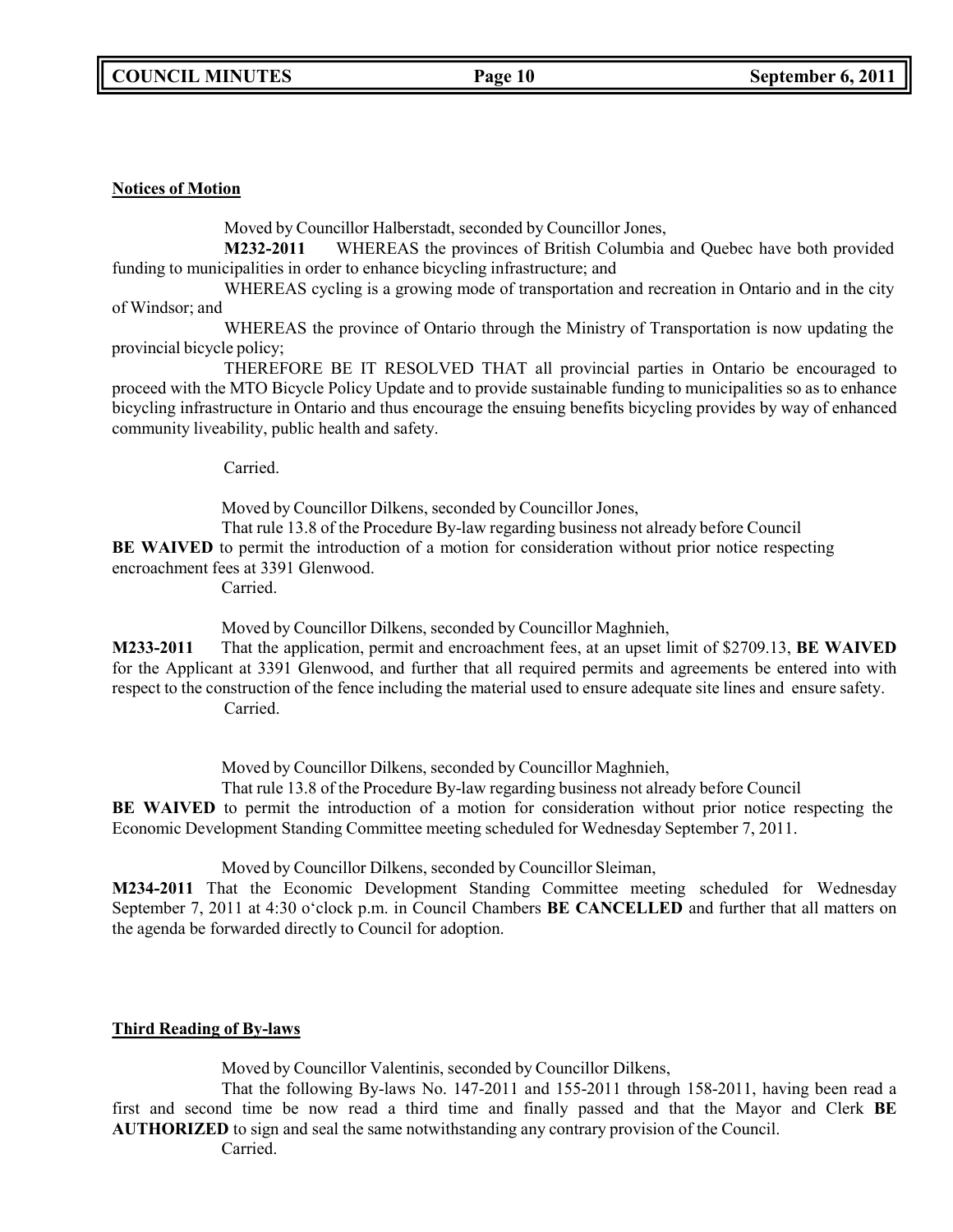**Petitions**

None presented.

### **Council Questions**

Moved by Councillor Hatfield, seconded by Councillor Jones,

**M235-2011** That the following Council Question by Councillor Gignac **BE APPROVED**, and that Administration **BE DIRECTED** to proceed with the necessary actions to respond to the Council Question in the form of a written report, consistent with Council's instructions, and in accordance with Section 17.1 of the Procedure By-law 98-2011:

### **CQ57-2011**

Asks administration what maintenance work is planned for Riverside Drive between Lauzon/Riverdale until Phase I of the Vista is undertaken – the roadbed has deteriorated considerably and abutting residents are concerned with it.

SW2011 (September 6, 2011)

Carried.

Moved by Councillor Hatfield, seconded by Councillor Jones,

**M236-2011** That the following Council Question by Councillor Sleiman **BE APPROVED**, and that Administration **BE DIRECTED** to proceed with the necessary actions to respond to the Council Question in the form of a verbal response to the Executive Committee, consistent with Council's instructions, and in accordance with Section 17.1 of the Procedure By-law 98-2011:

### **CQ58-2011**

Asks Administration to bring back costs to establish a one time per year pick up of large household goods in our city.

EI2011(September 6, 2011)

Carried.

Moved by Councillor Hatfield, seconded by Councillor Jones,

**M237-2011** That the following Council Question by Councillor Payne **BE APPROVED**, and that Administration **BE DIRECTED** to proceed with the necessary actions to respond to the Council Question in the form of ,a written report to the Executive Committee, consistent with Council's instructions, and in accordance with Section 17.1 of the Procedure By-law 98-2011:

### **CQ59-2011**

Asks for a report on the feasibility of installing baseball lights in Walker Homesite Park.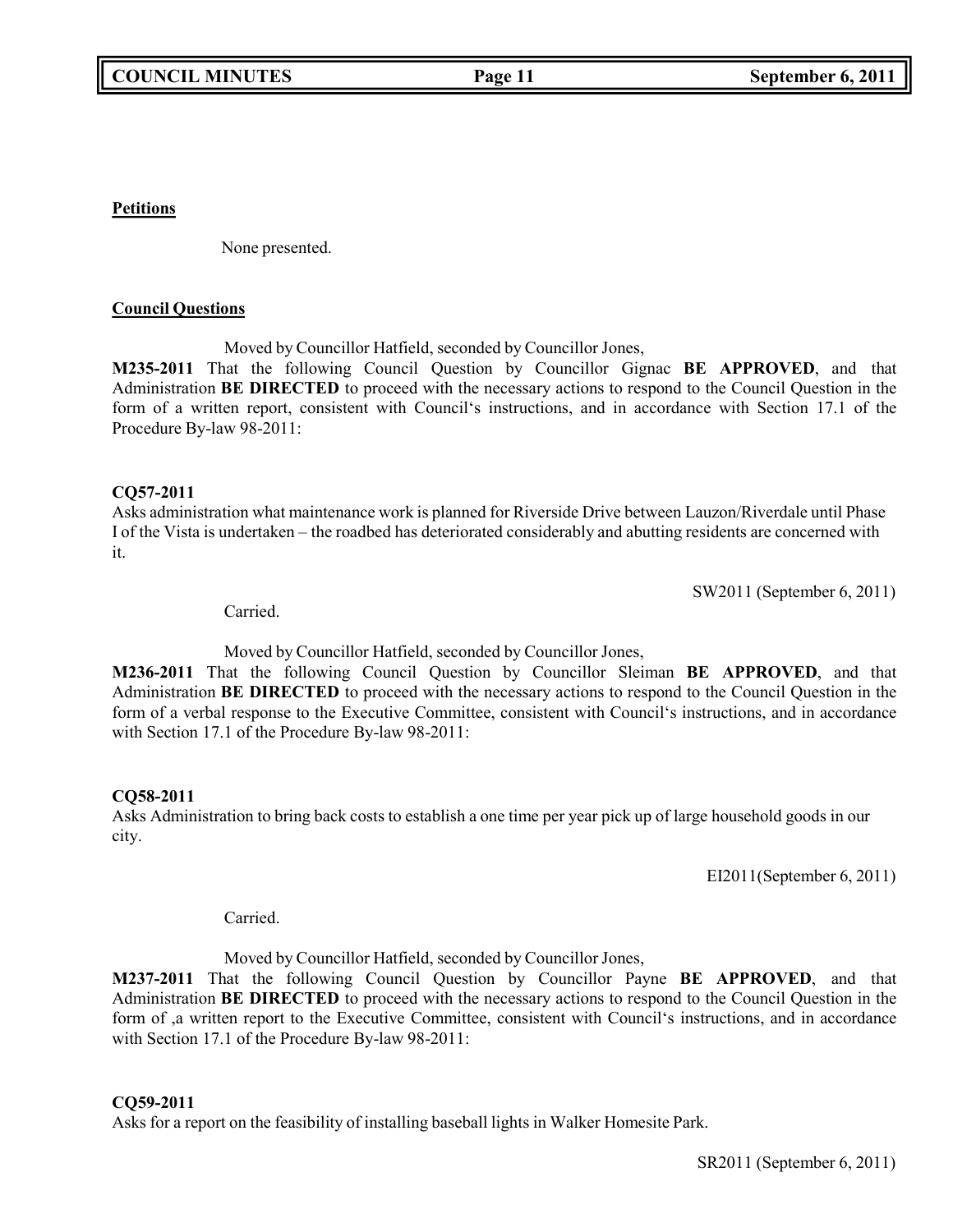Carried.

Moved by Councillor Maghnieh, seconded by Councillor Sleiman,

**M238-2011** That the following Council Question by Councillor Maghnieh **BE APPROVED**, and that Administration **BE DIRECTED** to proceed with the necessary actions to respond to the Council Question in the form of an email response, consistent with Council's instructions, and in accordance with Section 17.1 of the Procedure By-law 98-2011:

### **CQ60-2011**

Asks Administration to follow up with Turtle Island Group about complaints that garbage trucks are releasing ―garbage juice‖ on neighbourhood streets. Also asks Administration to ensure action is taken on the matter.

EI2011 (September 6, 2011)

Carried.

### **Adjournment**

Moved by Councillor Maghnieh, seconded by Councillor Marra,

of the Mayor. That this Council meeting stand adjourned until the next regular meeting of Council or at the call

Carried.

Accordingly, the meeting is adjourned at 8:20 o'clock p.m.

**MAYOR**

**THIS IS A DRAFT COPY**

### **CITY CLERK**

### **DEPUTY CITY CLERK/SUPERVISOR OF COUNCIL SERVICES**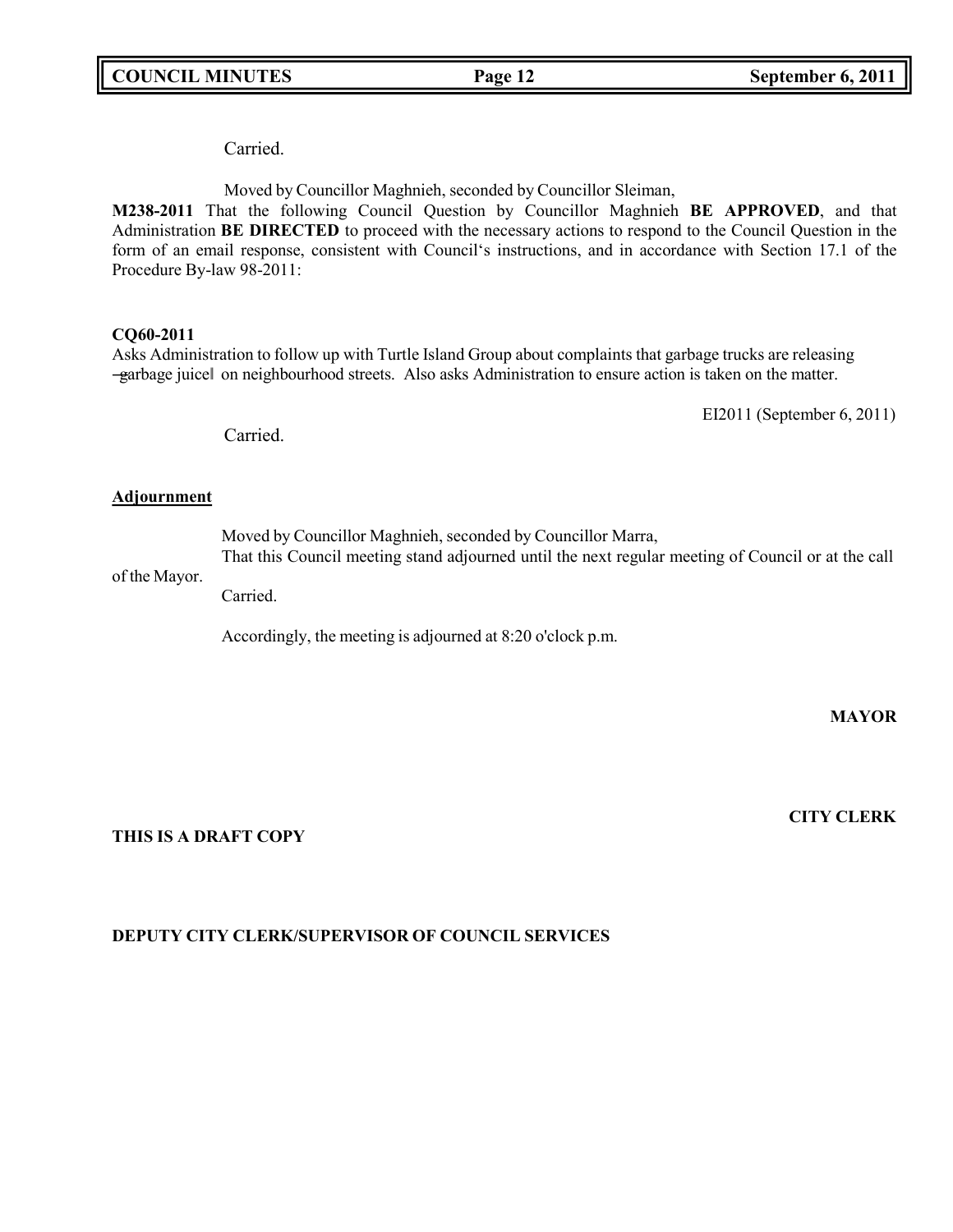Valentinis Dilkens

### CR239/2011

THAT the CAO and City Clerk **BE AUTHORIZED** to sign the Bell *Centrex Agreement (Non-Tariffed)*, at a rate of \$30.74/line and \$41.39/line with voice mail, to an estimated maximum of 200 lines, subject to review as to form by the City Solicitor, satisfactory in technology content to the Executive Director of Information Technology and in financial matters to the Chief Financial Officer/ City Treasurer.

Carried.

Report Number **15457 MC/8305 C1**

Valentinis Dilkens

### CR240/2011

THAT the report of the City Engineer dated August 23, 2011 regarding Railway Agreements/Delegation of Authority BE RECEIVED FOR INFORMATION; and

THAT COUNCIL CONFIRM and RATIFY its decision to approve the following recommendations in the report:

- 1. THAT Council **AUTHORIZE** the City Engineer to sign the necessary agreement with the Canadian Pacific Railway (CPR) regarding construction of the College Avenue Bridge, subject to technical content satisfactory to the City Engineer, financial content satisfactory to the City Treasurer and in form satisfactory to the City Solicitor; and
- 2. **THAT** approval and execution of railway agreements **BE DELEGATED** to the City Engineer, such agreements to be between The Corporation of the City of Windsor and various railway companies to permit work where City infrastructure will cross existing Railway infrastructure and in cases where a cost is involved, that this be within preapproved budgets, and that the agreements be subject to technical content satisfactory to the City Engineer, financial content satisfactory to the City Treasurer and form satisfactory to the City Solicitor.

Carried.

Report Number **15481 SW/11133 C2**

Valentinis Dilkens

CR241/2011

THAT the report of the City Solicitor regarding the mortgage refinancing documents of Windsor Asset Management GP Ltd., **BE RECEIVED** for information.

AND THAT the Chief Administrative Officer and City Clerk **BE AUTHORIZED** to sign the following documents, satisfactory to the City Solicitor:

Tripartite Agreement Accession Agreement Estoppel Certificate for the Reciprocal Rights Agreement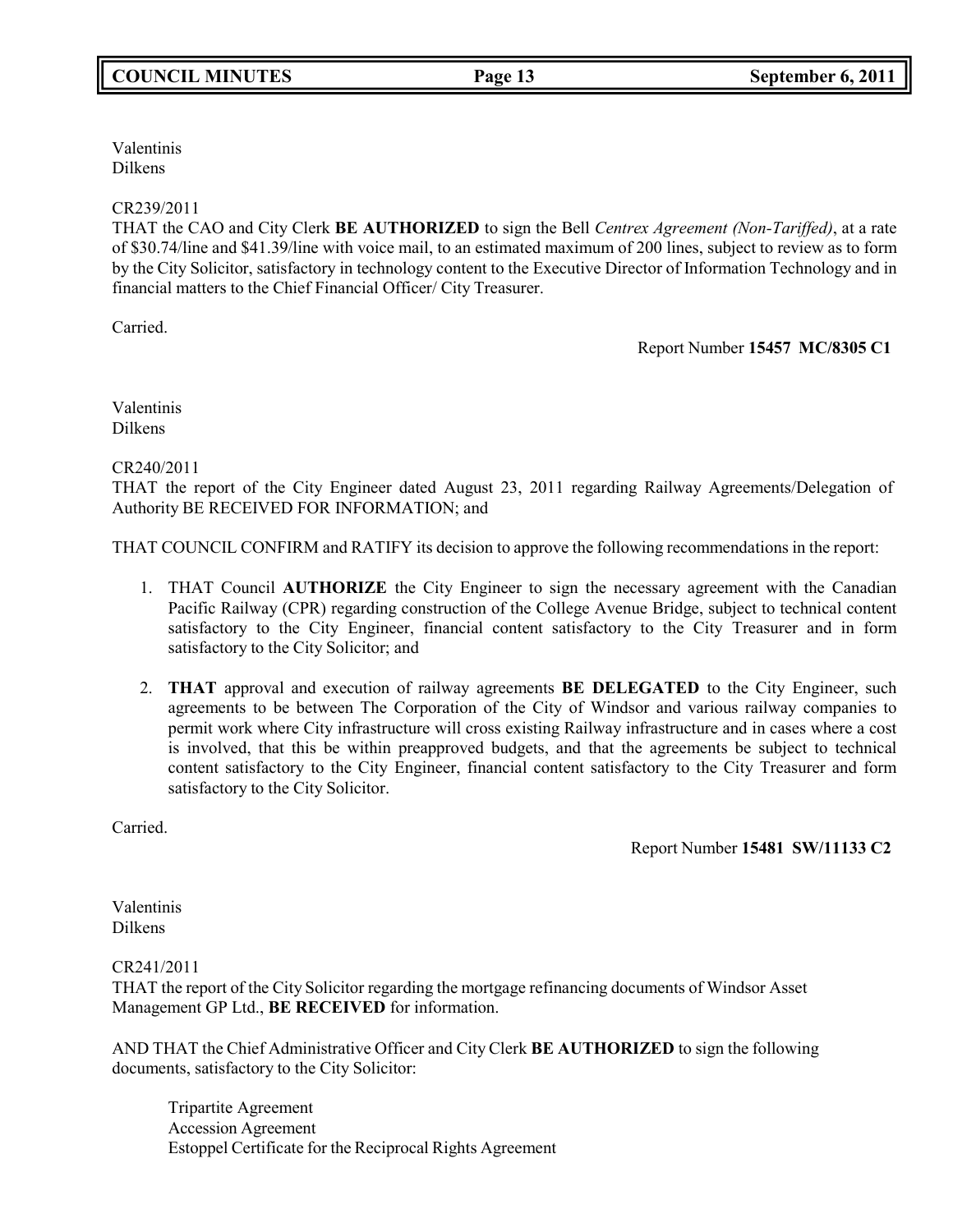Estoppel Certificate for the Commercial Airspace Lease Estoppel Certificate for the Master Agreement Estoppel Certificate for the City's Space Lease

Carried.

Report Number **15482 APM2011 C3**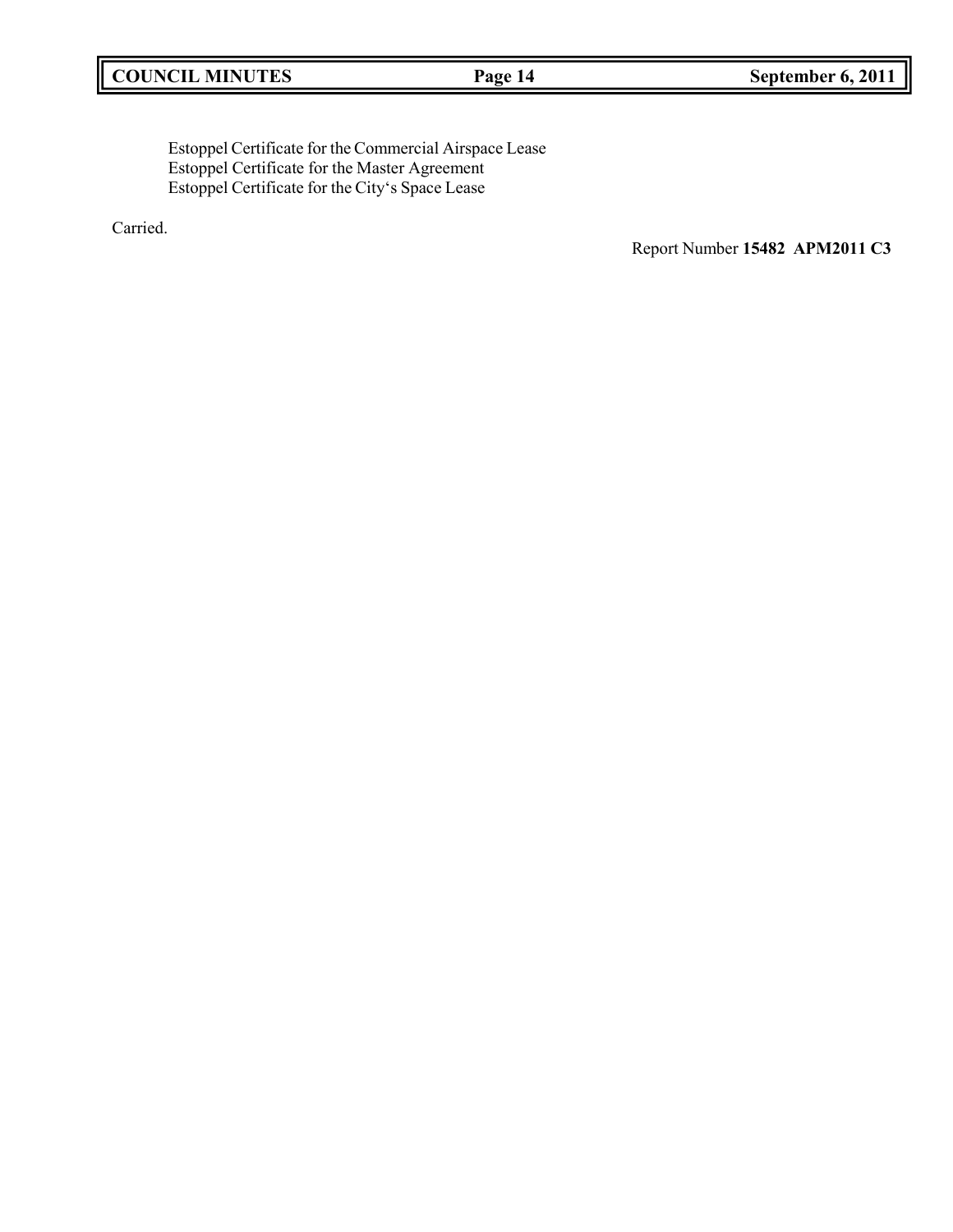|  | <b>COUNCIL MINUTES</b> |
|--|------------------------|
|--|------------------------|

**COUNCIL EXECUTE: COUNCIL EXECUTE: COUNCIL EXECUTE: COUNCIL EXECUTE: COUNCIL EXECUTE: COUNCIL EXECUTE: COUNCIL** 

**ADOPTED** by Council at its meeting held September 6, 2011 **[M229-2011]** VC/bm

### **SPECIAL MEETING OF COUNCIL – IN CAMERA September 6, 2011**

### **Meeting called to order at: 4:38 p.m.**

### **Members in Attendance:**

Mayor E. Francis Councillor D. Dilkens Councillor R. Jones Councillor A. **Halberstadt** Councillor F. Valentinis Councillor B. Marra Councillor P. Hatfield Councillor J. Gignac Councillor A. Maghnieh Councillor H. Payne Councillor E. Sleiman

### **Also in attendance:**

H. Reidel, Chief Administrative Officer

- R. Warsh, Community Development and Health Commissioner and Corporate Leader Social Development, Health, Recreation and Culture
- G. Wilkki, City Solicitor and Corporate Leader Economic Development and Public Safety
- V. Critchley, City Clerk/Licence Commissioner and Corporate Leader Public Engagement and Human Resources

### **Verbal Motion is presented by Councillor Valentinis, seconded by CouncillorSleiman,**

**that Rule 3.3 (c) of the** *Procedure By-law, 98-2011,* **BE WAIVED to add the following Agenda items:**

- **2. Property matter – Economic Development;**
- **3. Property/Legal matter – security of the property/potential litigation;**
- **4. Property matter – security of property/advice subject to solicitor-client privilege.**

**Motion Carried.**

**Verbal Motion is presented by Councillor Payne, seconded by Councillor Marra, to move in Camera for discussion of the following item(s), adding Items 2, 3 and 4:**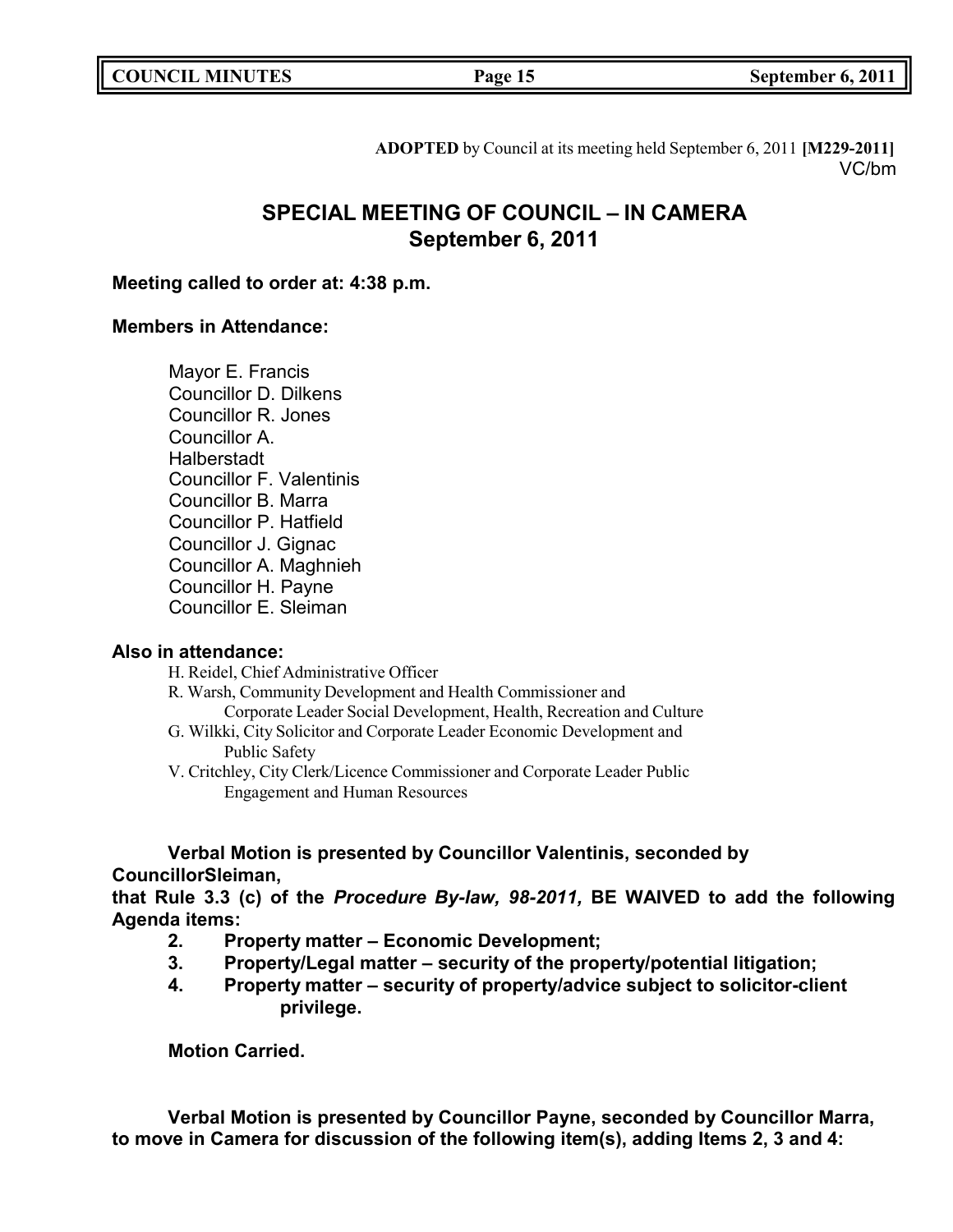| Item<br>No. | Subject                                                                                               | Section - Pursuant to<br>Municipal Act,<br>2001,<br>as amended |
|-------------|-------------------------------------------------------------------------------------------------------|----------------------------------------------------------------|
| 1.          | Personal matter – about an identifiable<br>individual                                                 | 239(2)(b)(e)(f)                                                |
| 2.          | Property matter - Economic Development -<br><b>ADDED</b>                                              | 239(2)(a)                                                      |
| 3.          | Property/Legal matter - security of the<br>property/potential litigation - ADDED                      | 239(2)(a)(e)                                                   |
| 4.          | Property matter - security of the<br>property/advice subject to solicitor-client<br>privilege - ADDED | 239(2)(a)(f)                                                   |

### **Motion Carried.**

### **Declarations of Pecuniary Interest:**

Councillor Marra declares an interest and abstains from voting on Item 3 as his wife's uncle has a financial interest in the subject property.

### **Discussion on the items of business. (Items 1, 2, 3 and 4)**

### **Verbal Motion is presented by Councillor Valentinis, seconded by Councillor Marra,**

**to move back into public session. Motion Carried.**

### **Moved by Councillor Halberstadt, seconded by Councillor Dilkens, THAT the Clerk BE DIRECTED to transmit the recommendation(s) contained in the report(s) discussed at the In-Camera Council Meeting held September 6, 2011 directly to Council for consideration at the next Regular Meeting.**

1. That the recommendation contained in the in-camera report from the City Solicitor and Corporate Leader Economic Development and Public Safety, Senior Legal Counsel and Executive Director of Human Resources respecting a personal matter about an identifiable individual **BE APPROVED**.

2. That the confidential verbal update from Mayor Francis respecting a property matter – Economic Development **BE RECEIVED**.

3. That the confidential verbal update from Mayor Francis respecting a property/legal matter – security of the property/potential litigation **BE RECEIVED**.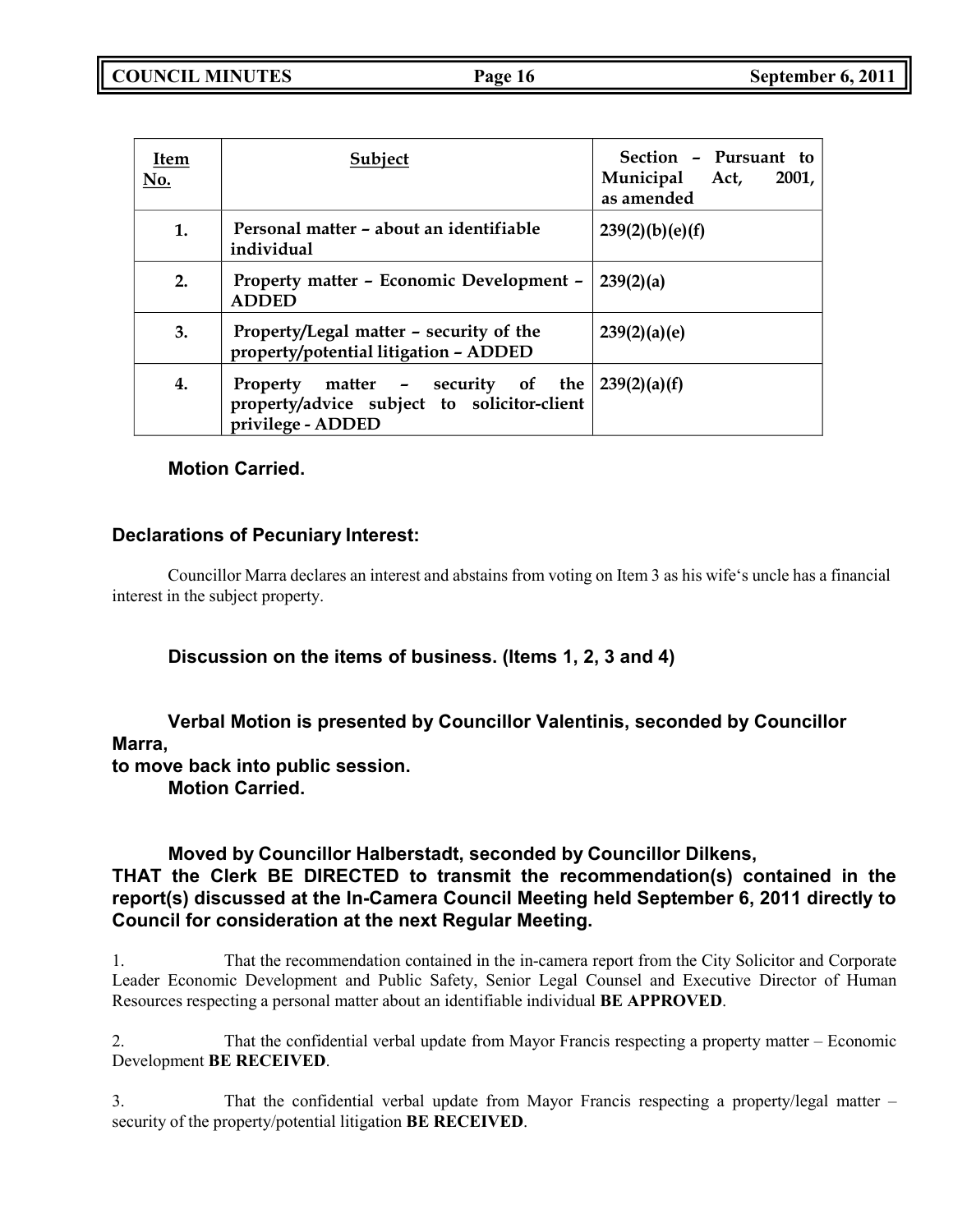4. That the confidential verbal update from Mayor Francis respecting a property matter – security of the property/advice subject to solicitor-client privilege **BE RECEIVED**.

### **Motion Carried.**

**Moved by Councillor Jones, seconded by Councillor Gignac, That the special meeting of council held September 6, 2011 BE ADJOURNED. (Time: 5:32 p.m.) Motion Carried.**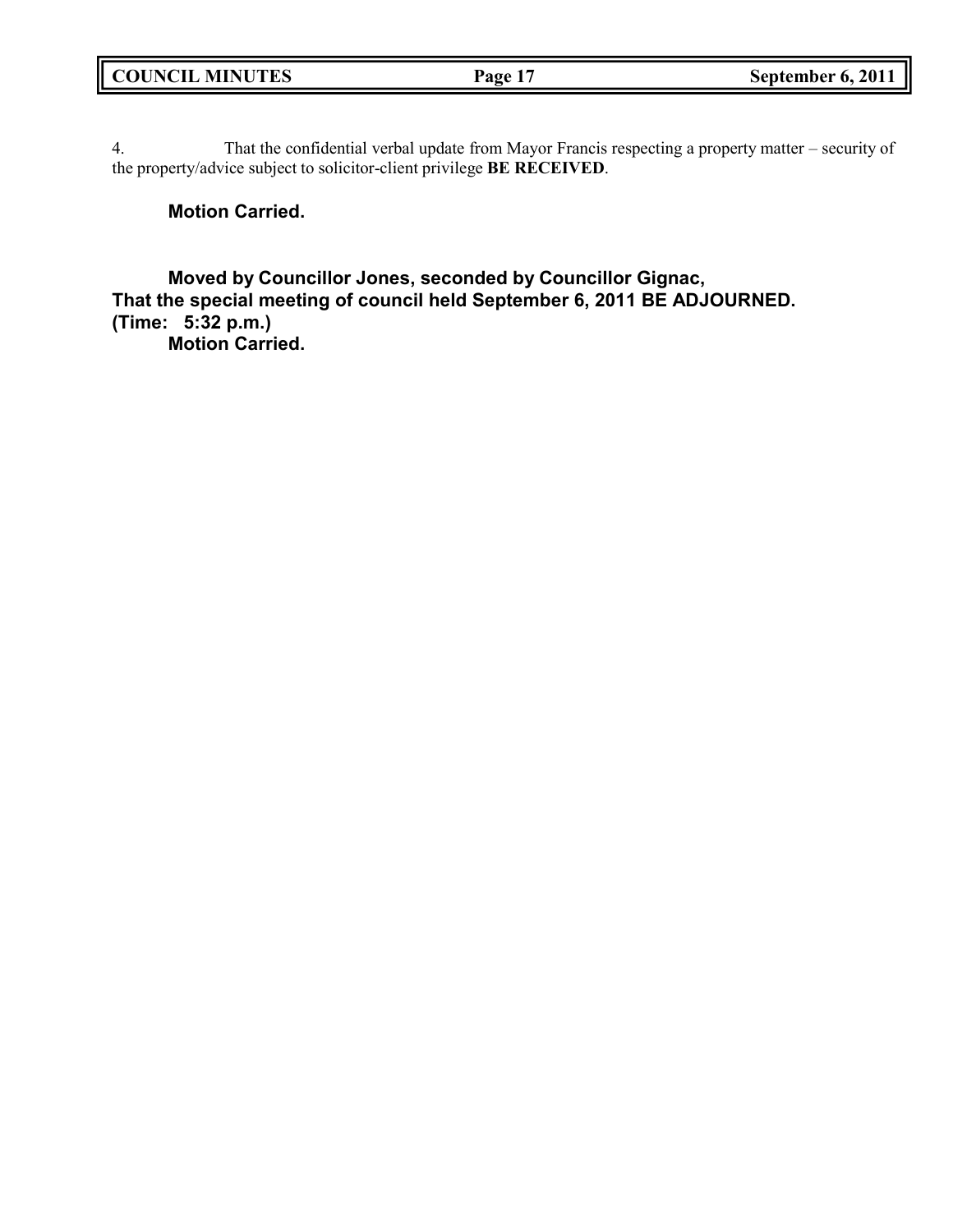# **STANDING COMMITTEE RESOLUTIONS**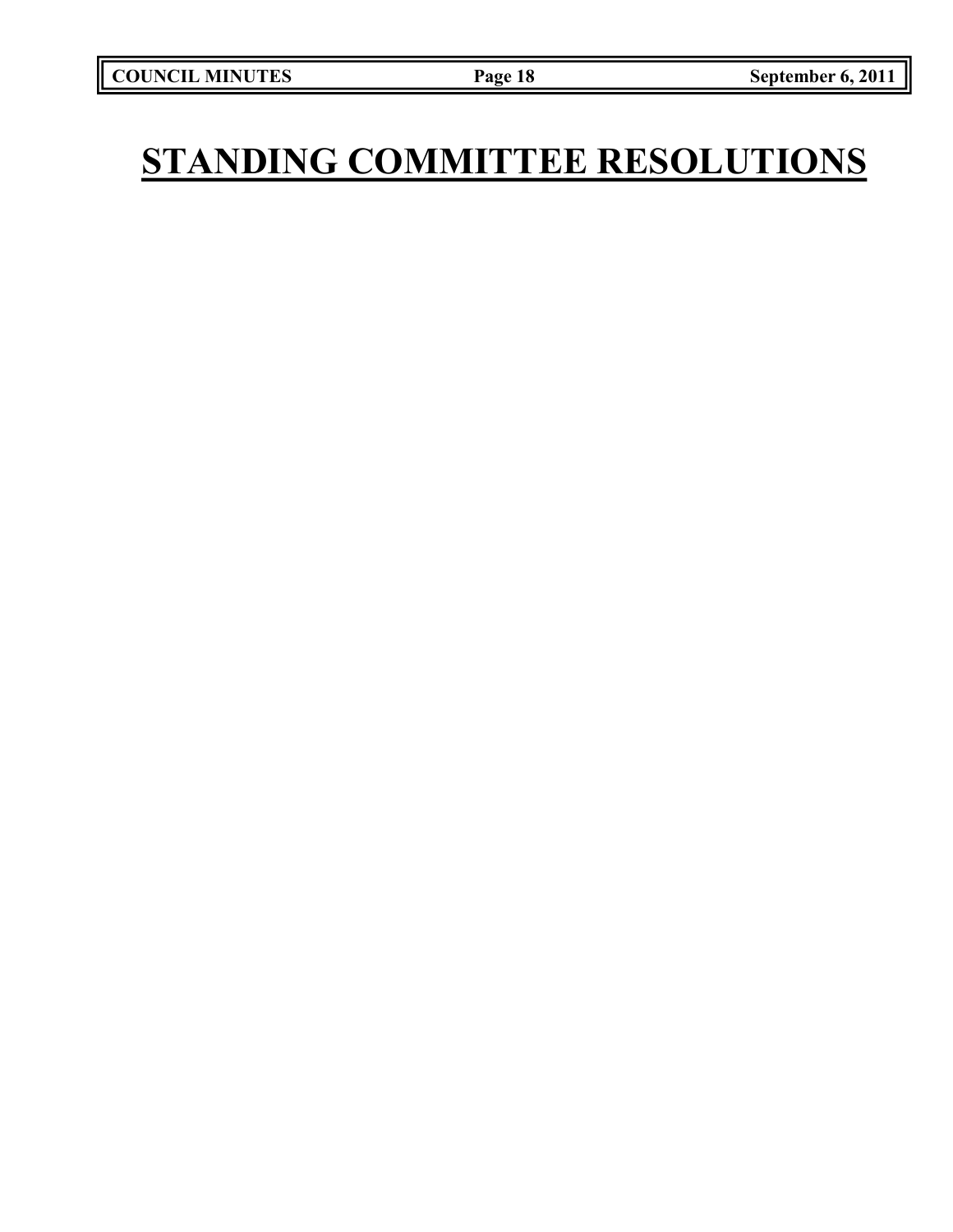### **Windsor City Council adopted the following resolution at its meeting held September 6, 2011**

**M217-2011** Moved by Councillor Maghnieh, seconded by Councillor Marra,

**PSC17/11** That Report No. 17 of the Planning Standing Committee of its meeting held August 15, 2011, pertaining to 741-745 Rosedale Avenue – Interim Control By-law 19-2007 exemption request **BE REFERRED** to Administration in order for the Applicant to provide acceptable elevation drawings. Carried.

Report Number 15406 Z/8581

## *Agatha Armstrong*

Supervisor of Council Services/Deputy City Clerk January 12, 2012 /ks

Internal Distribution Manager of Urban Design [Neil Robertson] City Planner Chief Building Official City Solicitor

External Distribution Kevin Flood Kevin flood@hotmail.com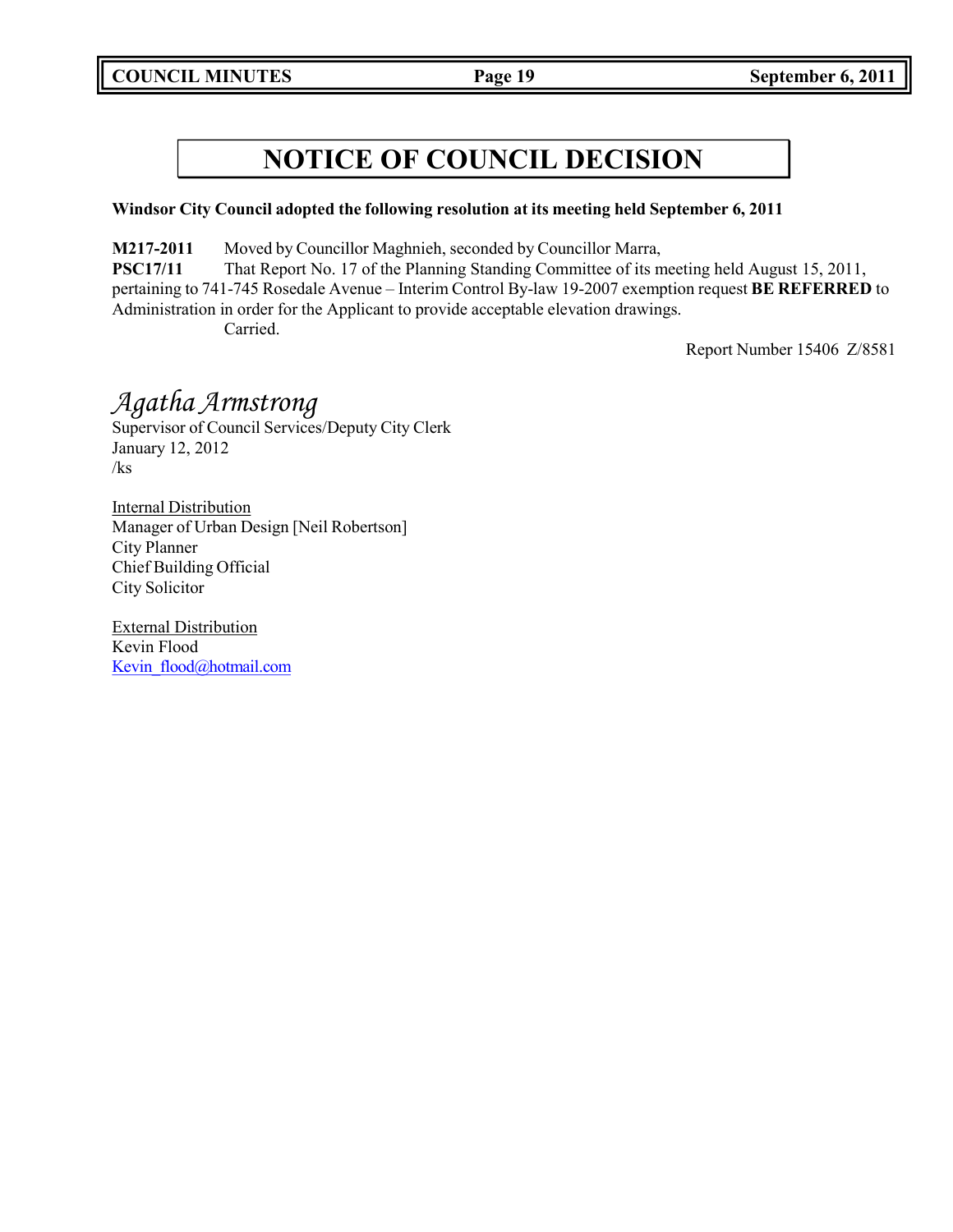**COUNCIL MINUTES Page 20 September 6, 2011**

**REFERRED** to Administration in order for the Applicant to provide acceptable elevation drawings as adopted by Council at its meeting held September 6, 2011 [M217-2011 PSC17/11] AC/ Windsor, Ontario September 6, 2011

### **REPORT NO. 17** of the **PLANNING STANDING COMMITTEE** of its meeting held August 15, 2011

**Present: Councillor Bill Marra, Chair Councillor Percy Hatfield Councillor Al Maghnieh Councillor Joanne Gignac**

**Regrets: Councillor Ed Sleiman**

That the following recommendations of the Planning Standing Committee **BE APPROVED** as follows**:**

Moved by Councillor Gignac, seconded by Councillor Maghnieh,

**PSC 17/11** That an exemption from the Interim Control By-law 19-2007 as amended by By-law 35- 2008 **BE GRANTED** to Kevin Flood, the owner of the duplex located at 741–745 Rosedale Avenue, to allow the installation of solar voltaic panels on the condition that the Olde Sandwich Towne Community Improvement Plan, the Olde Sandwich Towne Supplemental Development and Urban Design Guidelines be incorporated into this development, and that any exterior renovations/changes will be required to be shown on elevation drawings and be subject to approval of the City Planner prior to issuance of a building permit.

*Clerk's Note:* The Report from the Executive Director of Planning/City Planner, entitled –741-745 Rosedale Avenue‖ dated July11, 2011 is *attached* as background information.

LIVELINK 15406 FILE Z/8581

**CHAIRPERSON**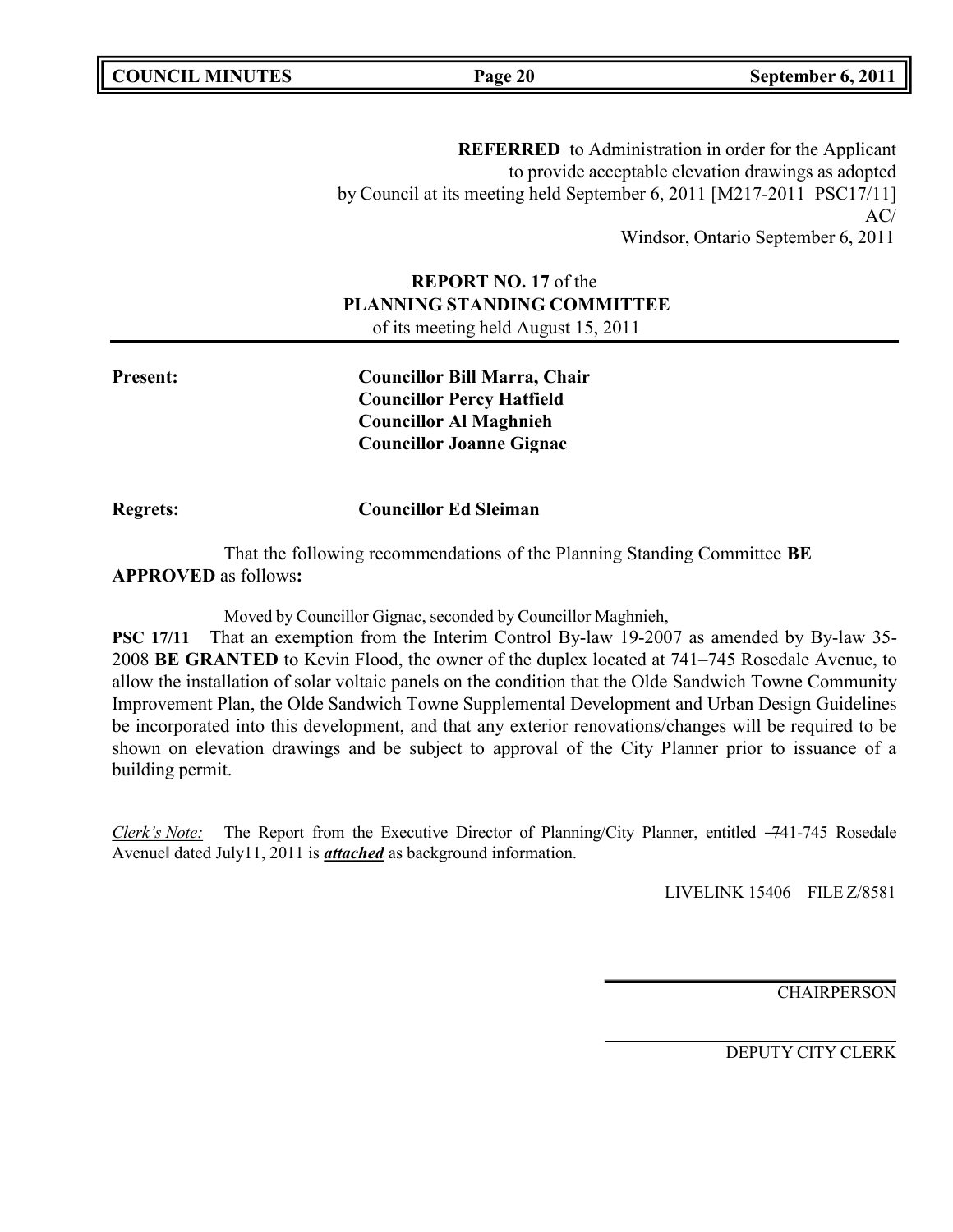**Windsor City Council adopted the following resolution at its meeting held September 6, 2011**

Moved by Councillor Gignac, seconded by Councillor Marra,

**M219-2011 PSC19/11** That Report No. 19 of the Planning Standing Committee of its meeting held August 15, 2011, entitled ―563 Indian Road – Interim Control By-law 19-2007 Exemption Request‖ **BE WITHDRAWN.** Carried.

Report Number 154019 Z/8581

## *Agatha Armstrong*

Supervisor of Council Services/Deputy City Clerk January 12, 2012 /ks

Internal Distribution Senior Planner – Special Projects [Kevin Alexander] Manager of Urban Design City Planner City Solicitor Chief Building Official

External Distribution Kevin Flood Kevin flood@hotmail.com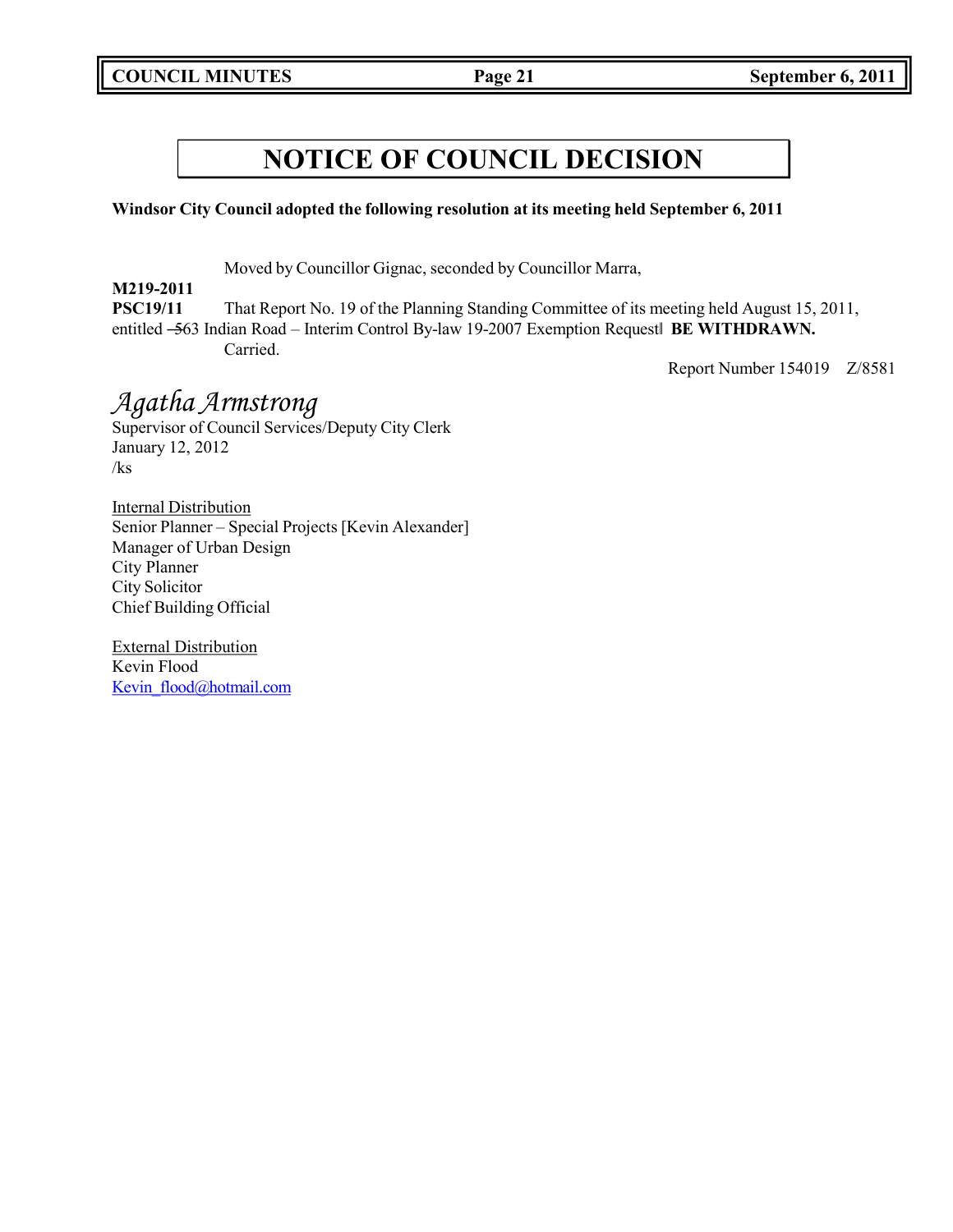### **BE WITHDRAWN as adopted by Council at its meeting held September 6, 2011 [M219-2011 PSC19/11] AC/** Windsor, Ontario September 6, 2011

### **REPORT NO. 19** of the **PLANNING STANDING COMMITTEE** of its meeting held August 15, 2011

**Present: Councillor Bill Marra, Chair Councillor Percy Hatfield Councillor Al Maghnieh Councillor Joanne Gignac**

### **Regrets: Councillor Ed Sleiman**

That the following recommendations of the Planning Standing Committee **BE APPROVED** as follows**:**

Moved by Councillor Gignac, seconded by Councillor Marra, **M219-2011** That Report No. 19 of the Planning Standing Committee of its meeting held August 15, 2011, entitled -563 Indian Road – Interim Control By-law 19-2007 Exemption Request **BE WITHDRAWN.** Carried.

*Clerk's Note:* The Report from the Executive Director of Planning/City Planner, entitled –563 Indian Road dated July19, 2011 is *attached* as background information.

LIVELINK 15419 FILE Z/8581

**CHAIRPERSON**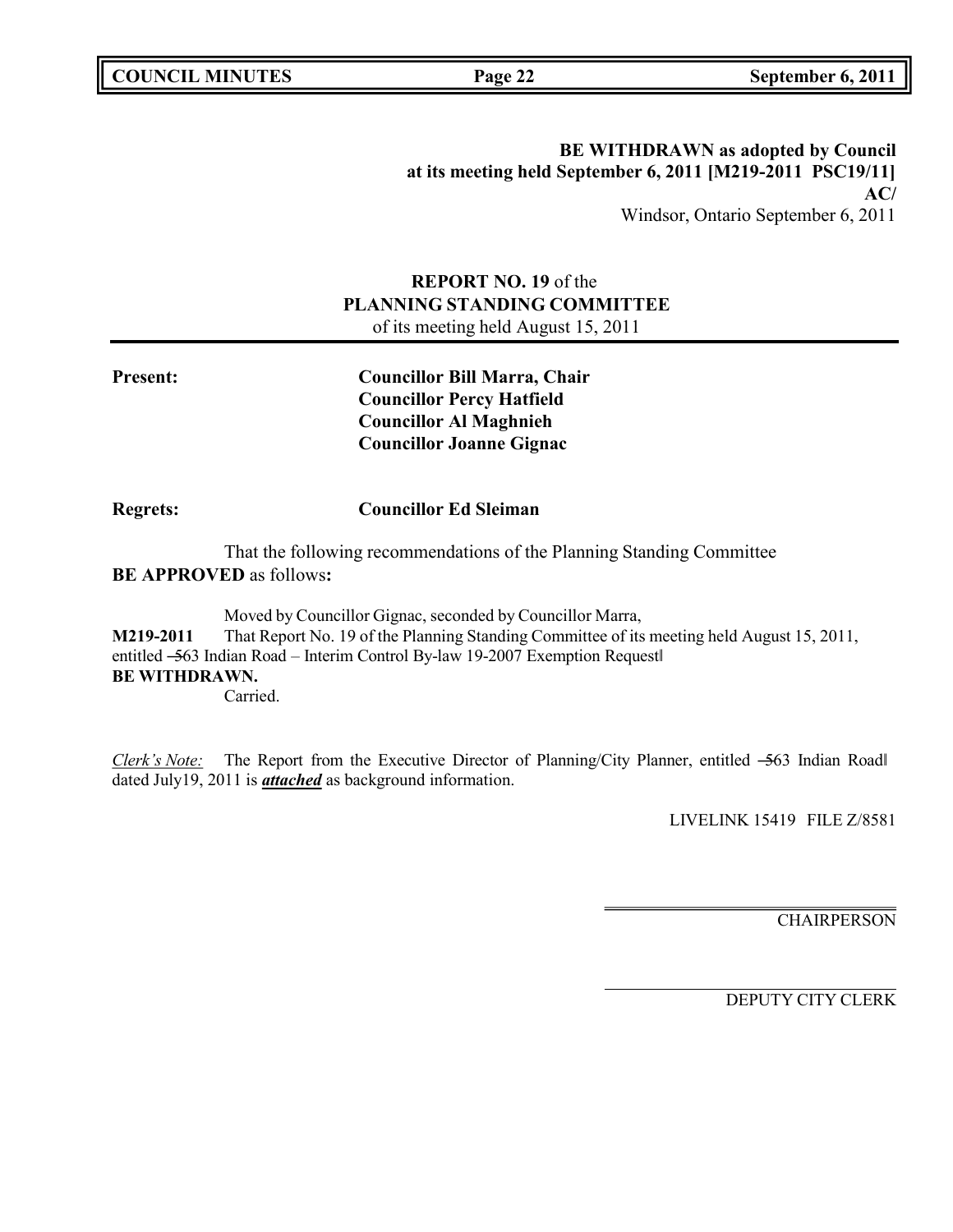### **Windsor City Council adopted the following resolution at its meeting held September 6, 2011**

Moved by Councillor Maghnieh, seconded by Councillor Valentinis,

### **M220-2011**

**PSC20/11** That Report No. 20 of the Planning Standing Committee of its meeting held August 15, 2011 pertaining to 357-359 Indian Road – Interim Control By-law 19-2007 exemption request **BE REFERRED** to the September 12, 2011 meeting of the Planning Standing Committee to allow for administration to meet with the Applicant to explore options for achieving compliance with the Sandwich Heritage Conservation District Design Guidelines.

Carried.

Report Number 15405 Z/8581

## *Agatha Armstrong*

Supervisor of Council Services/Deputy City Clerk January 12, 2012 /ks

Internal Distribution Senior Planner – Special Projects [Kevin Alexander] Manager of Urban Design City Planner City Solicitor Chief Building Official

External Distribution Kevin Flood Kevin flood@hotmail.com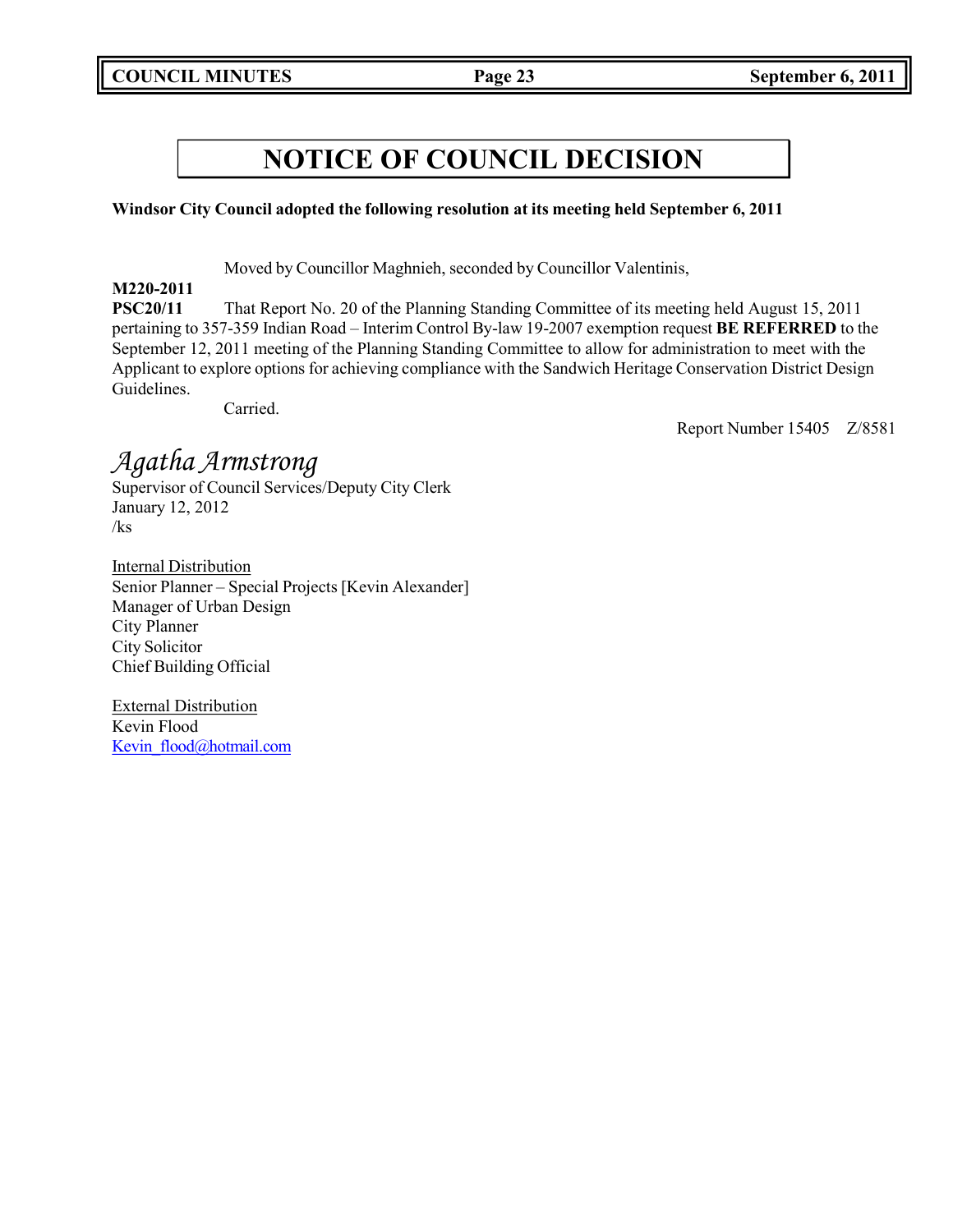|  | <b>COUNCIL MINUTES</b> |
|--|------------------------|
|--|------------------------|

**REFERRED to the Planning Standing Committee's meeting of September 12, 2011 by Council at its meeting held September 6, 2011 [M220-2011 PSC20/11] [M220-2011 REFERRED back to Planning Standing Committee at September 6, 2011 Council meeting] AC/** 

**Windsor, Ontario September 6, 2011**

## **REPORT NO. 20** of the **PLANNING STANDING COMMITTEE**

of its meeting held August 15, 2011

| <b>Present:</b> | <b>Councillor Bill Marra, Chair</b> |
|-----------------|-------------------------------------|
|                 | <b>Councillor Percy Hatfield</b>    |
|                 | <b>Councillor Al Maghnieh</b>       |
|                 | <b>Councillor Joanne Gignac</b>     |
| <b>Regrets:</b> | <b>Councillor Ed Sleiman</b>        |

That the following recommendations of the Planning Standing Committee **BE APPROVED** as follows**:**

Moved by Councillor Hatfield, seconded by Councillor Gignac,

PSC 20/11 That Report No. 20 of the Planning Standing Committee of its meeting held August 15, 2011 pertaining to 357-359 Indian Road – Interim Control By-law 19-2007 exemption request **BE REFERRED** to the September 12, 2011 meeting of the Planning Standing Committee to allow for administration to meet with the Applicant to explore options for achieving compliance with the Sandwich Heritage Conservation District Design Guidelines.

Carried.

*Clerk's Note:* The Report from the Executive Director of Planning/City Planner, entitled –357-359 Indian Road dated July18, 2011 is *attached* as background information.

LIVELINK 15405 FILE Z/8581

**CHAIRPERSON**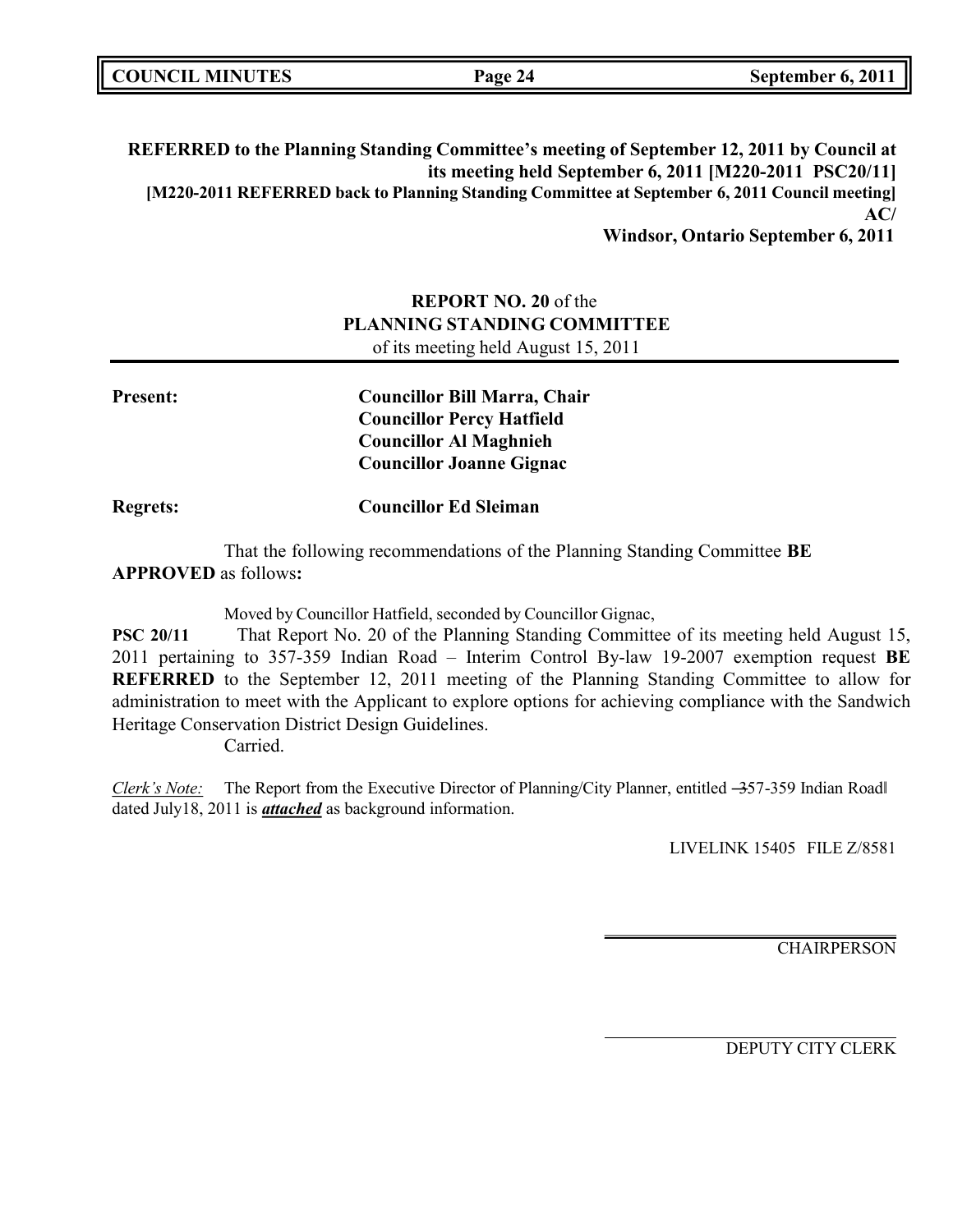### **ADOPTED by Council at its meeting held September 6, 2011 [M213-2011 PSC13/11] AC/** Windsor, Ontario September 6, 2011

**REPORT NO. 13** of the **PLANNING STANDING COMMITTEE** of its meeting held August 15, 2011

**Present: Councillor Bill Marra, Chair Councillor Percy Hatfield Councillor Al Maghnieh Councillor Joanne Gignac Merrill Baker Cheryl Cross-Leal Barbara Bjarneson**

**Regrets: Councillor Ed Sleiman**

That the following recommendations of the Planning Standing Committee **BE APPROVED** as follows**:**

Moved by M. Baker, seconded by B. Bjarneson,

**PSC13/11** That an amendment to Zoning By-law 8600 **BE APPROVED** removing the site specific requirement for a gate separation between Riverside Drive and Pleasant Place for the property located at 4909 Riverside Drive East; CON 1 LOT 85; PLAN 96; SOUTH PART LOT 14; NORTH PART LOT 154, (PIN 011800181) by removing sub-section iii(c) from Section 20(1) H-69.

II. That the ―H‖ be removed from the zoning and supplemental 4909 Riverside Drive East. Carried.

*Clerk's Note:* The Report from the Executive Director of Planning/City Planner, entitled —Rezoning – 4909 Riverside Drive East – 2248090 Ontario Ltd.‖ dated July 11, 2011 is *attached* as background information.

> LIVELINK 15371 FILE ZB/10887

**CHAIRPERSON**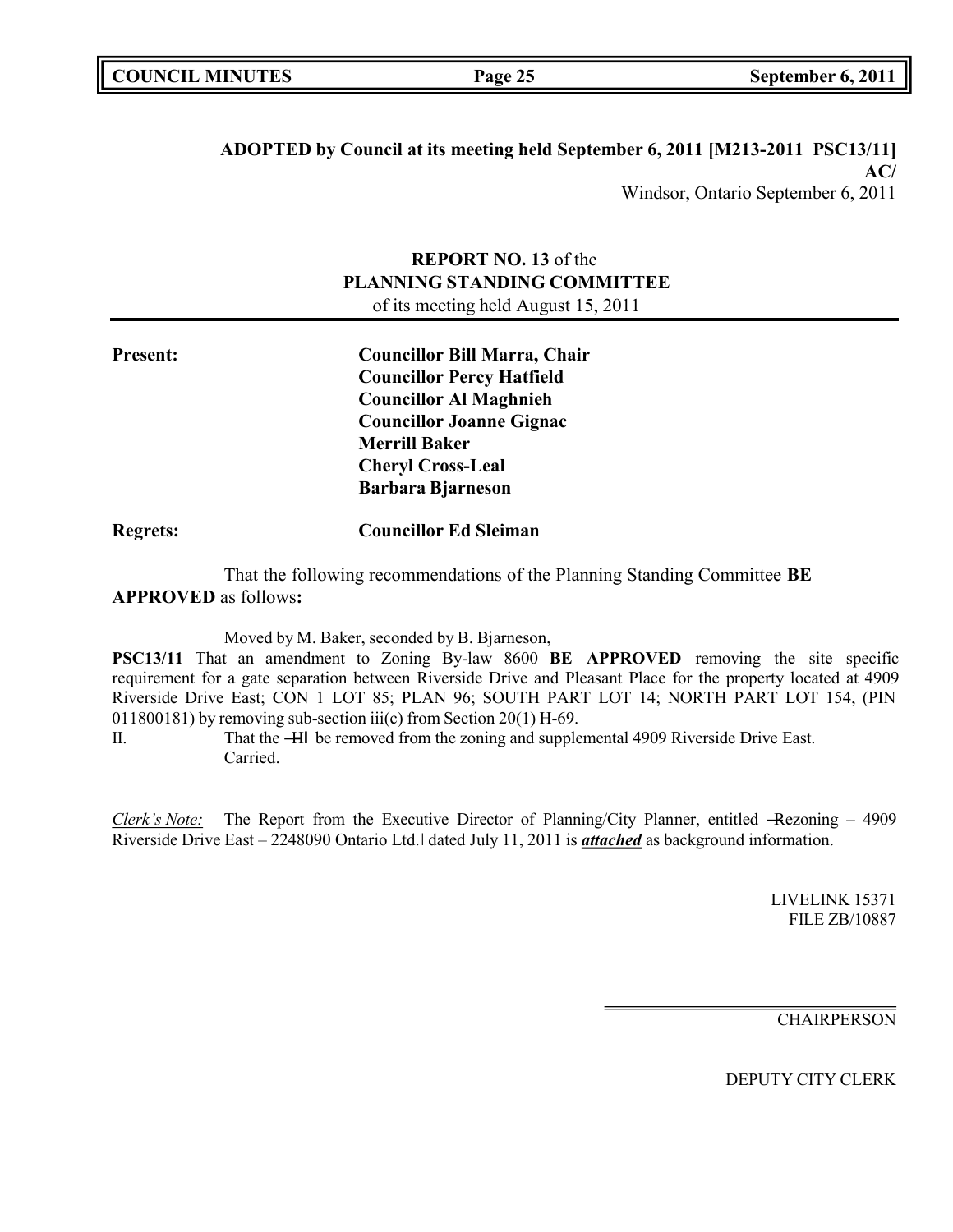| <b>COUNCIL MINUTES</b> |  |
|------------------------|--|
|------------------------|--|

**ADOPTED** by Council at its meeting held September 6, 2011 **[M214-2011 PSC14/11]**  $AC/$ Windsor, Ontario September 6, 2011

### **REPORT NO. 14** of the **PLANNING STANDING COMMITTEE** of its meeting held August 15, 2011

| rresent: |  |  |
|----------|--|--|
|          |  |  |
|          |  |  |

**Present: Councillor Bill Marra, Chair Councillor Percy Hatfield Councillor Al Maghnieh Councillor Joanne Gignac Merrill Baker Cheryl Cross-Leal Barbara Bjarneson**

**Regrets: Councillor Ed Sleiman**

That the following recommendations of the Planning Standing Committee **BE APPROVED** as follows**:**

Moved by Barbara Bjarneson, seconded by Councillor Hatfield,

**PSC 14/11** That the application of Maple Glen Apartments Limited for approval of a draft plan of condominium for a property legally described as Part Lot 134, Concession 2, as designated as Part 1, 12R-2459, City of Windsor, located at 9553-9555 & 9563-9565 Tecumseh Road East, to permit the conversion of two 3 storey apartment buildings containing 48 residential dwelling units from rental to condominium status, as shown on the attached Map No. CDM-002/11-2, **BE APPROVED** subject to the following:

- A. The owner shall enter into a condominium agreement to provide for the following together with all items contained in the Consultation section of this report;
- B. That the draft plan approval shall lapse on September 6, 2014 (3 years from the date of approval);
- C. Existing tenants shall be given a right of first-refusal to purchase the dwelling unit they presently occupy;
- D. In the event that existing tenants do not exercise their option to purchase their dwelling unit, they shall be offered a life time non-transferable lease which shall be registered on title and binding on all subsequent owners. Such lease shall be satisfactory in form and content to the City Solicitor;
- E. The owner shall agree to remedy all site and building defects as documented in the:
	- 1. Building Condition Assessment report prepared by AMEC Earth & Environmental, dated January 5, 2011, with all corrections and improvements to be cleared as completed by an engineer retained by the owner;
	- 2. Works Department Engineering and Corporate Projects comments listed in Appendix  $A'$  of this report;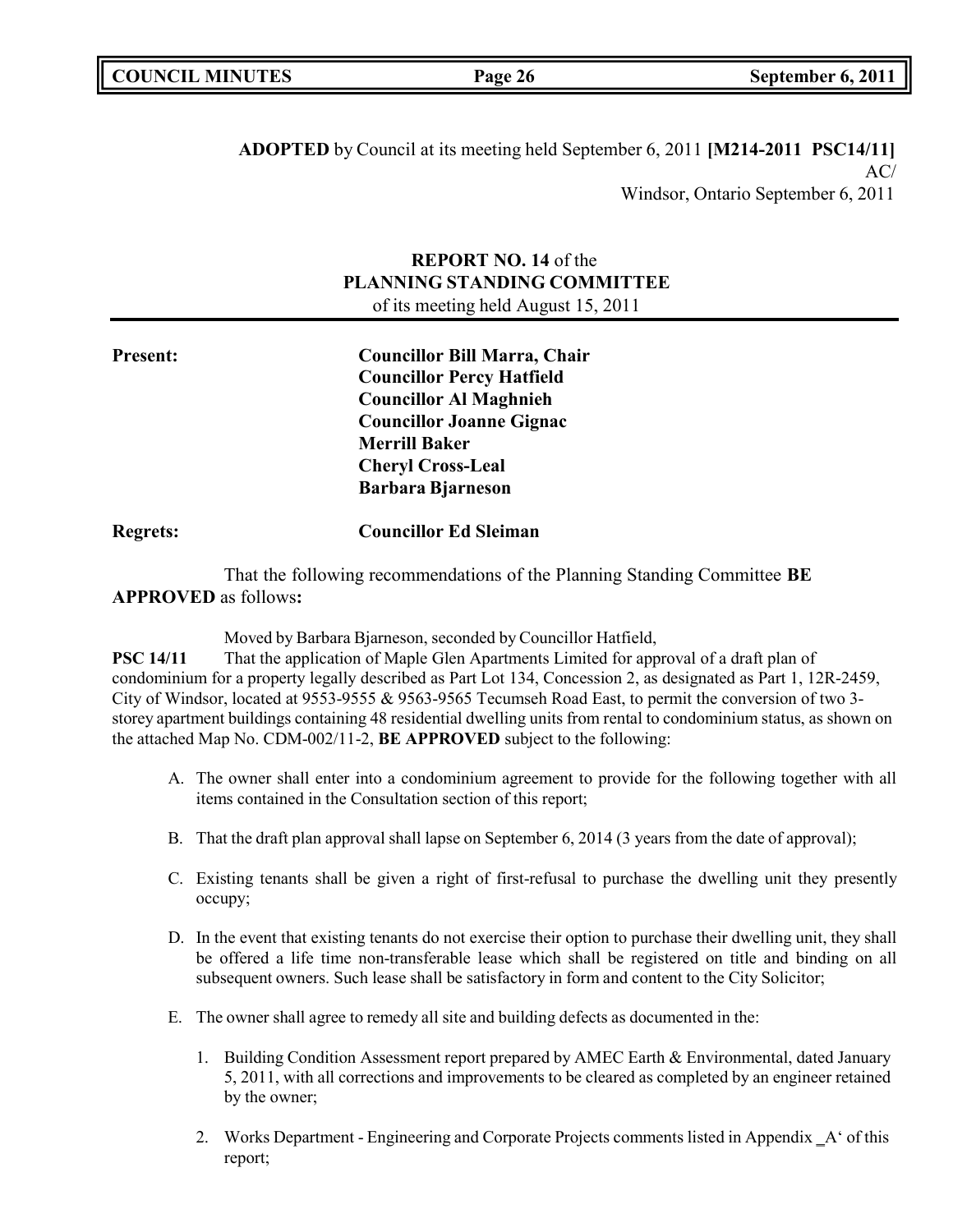- 3. Works Department Transportation Planning comments listed in Appendix \_A' of this report;
- 4. Planning Policy comments listed in Appendix A ' of this report;
- All corrections and improvements shall be to the satisfaction of the Fire Chief, Chief Building Official and the City Engineer;
	- F. The owner shall agree to remedy all safety and security deficiencies as identified in the report of the Windsor Police Service dated June 20, 2011 and attached as Appendix  $A<sup>2</sup>$ . All corrections and improvements shall be to the satisfaction of the Chief of Police;
	- G. The owner agrees to address the requirements and deficiencies identified in the report from the Planning Department's Landscape Architect, dated March 25, 2011, as attached as Appendix  $A'$ , and to submit a photometric plan. The photometric plan will be reviewed in consultation with Windsor Police Services and will be to the satisfaction of the Landscape Architect.
	- H. All landscaping improvements will be to the satisfaction of the Planning Department's Landscape Architect and to the satisfaction of the City Planner.
	- I. The owner shall agree to provide adequate screened storage space for appropriate and approved garbage, recycling and yard waste containers, in compliance with municipal by-laws to the satisfaction of the Manager of Environmental Services and Chief Building Official.
	- J. The owner shall agree to ensure accessibility to the building, at grade, where feasible and provide a minimum of 1 handicap parking spaces and a bicycle rack facility accommodating a minimum of 5 bicycles. All improvements are to be to the satisfaction of the City Engineer and Chief Building Official;
- II Final approval of the plan of condominium shall not be considered until all of the required works under ‗1. Recommendations I' have been completed to the satisfaction of the respective departments and a condominium agreement has been registered against the subject lands. Carried.

*Clerk's Note:* The Report from the Executive Director of Planning/City Planner, entitled ―Application to convert a multiple residential apartment building from rental to condominium status‖ dated June 25, 2011 is *attached* as background information.

> LIVELINK 15423 FILE ZP/11129

**CHAIRPERSON**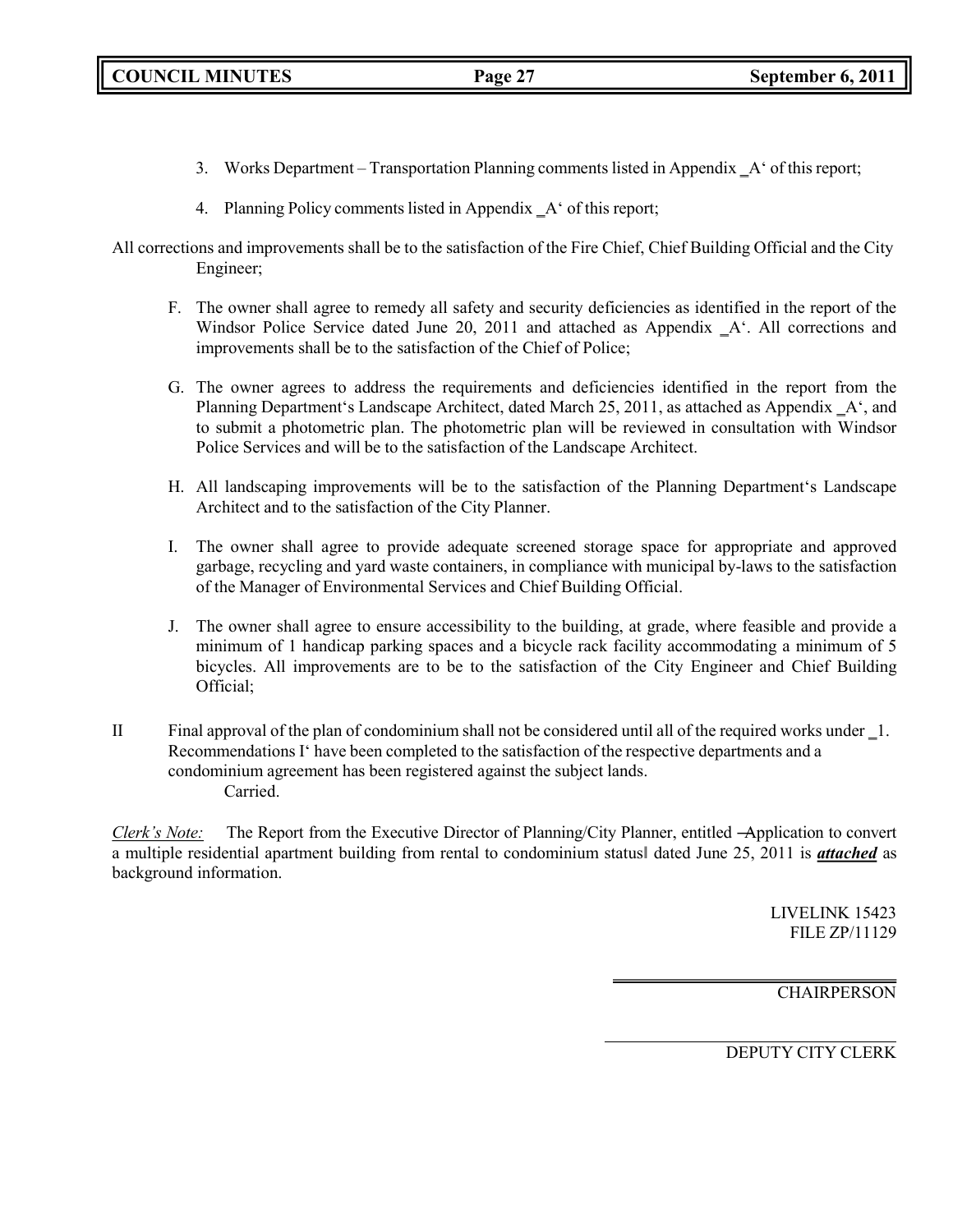**ADOPTED** by Council at its meeting held September 6, 2011 **[M215-2011 PSC15/11]**  $AC/$ Windsor, Ontario September 6, 2011

### **REPORT NO. 15** of the **PLANNING STANDING COMMITTEE** of its meeting held August 15, 2011

| <b>Present:</b> | <b>Councillor Bill Marra, Chair</b><br><b>Councillor Percy Hatfield</b><br><b>Councillor Al Maghnieh</b><br><b>Councillor Joanne Gignac</b><br><b>Merrill Baker</b><br><b>Cheryl Cross-Leal</b> |  |
|-----------------|-------------------------------------------------------------------------------------------------------------------------------------------------------------------------------------------------|--|
| <b>Regrets:</b> | <b>Barbara Bjarneson</b><br><b>Councillor Ed Sleiman</b>                                                                                                                                        |  |

That the following recommendations of the Planning Standing Committee **BE APPROVED** as

follows**:**

Moved by Councillor Hatfield, seconded by Merrill Baker

**PSC 15/11** That an amendment to the Zoning By-law 8600 **BE APPROVED** to change the zoning of the property owned by P.X. Smith Medicine Professional Corporation, described as Part Lot 127 Concession 1, Part 2 on Reference Plan 12R-9171, and municipally known as 7831 Riverside Drive East (Roll No. 060-260-03400), by adding a site specific provision to permit a parking area on the subject land, for a neighbourhood commercial use on the lands next east; and that loading spaces and refuse facilities are prohibited on the subject site;

- II That the applicant/owner agree to undertake the required archaeological assessment for the subject site;
- III That the applicant/owner **BE REQUIRED** to comply with the following with respect to the subject property (7831 Riverside Dr. E.), in combination with the associated lands (7843 & 7875 Riverside Dr. E.), through the Site Plan Approval process:
	- (a) submit a site plan showing mitigation measures to be used in minimizing the impact of the proposed commercial use on the neighbouring sensitive land uses, to the satisfaction of the City Planner. The site plan shall include provision of adequate landscape buffer and separation; and shall be consistent with the character of the neighbourhood;
	- (b) submit a tree survey indentifying species, location, and condition of all trees on the subject lands; and
	- (c) submit a tree protection plan to the satisfaction of the Planning Department (City of Windsor Landscape Architect), identifying which trees are to be retained and proposed preservation techniques to be implemented.

Carried.

Councillor Gignac voting nay.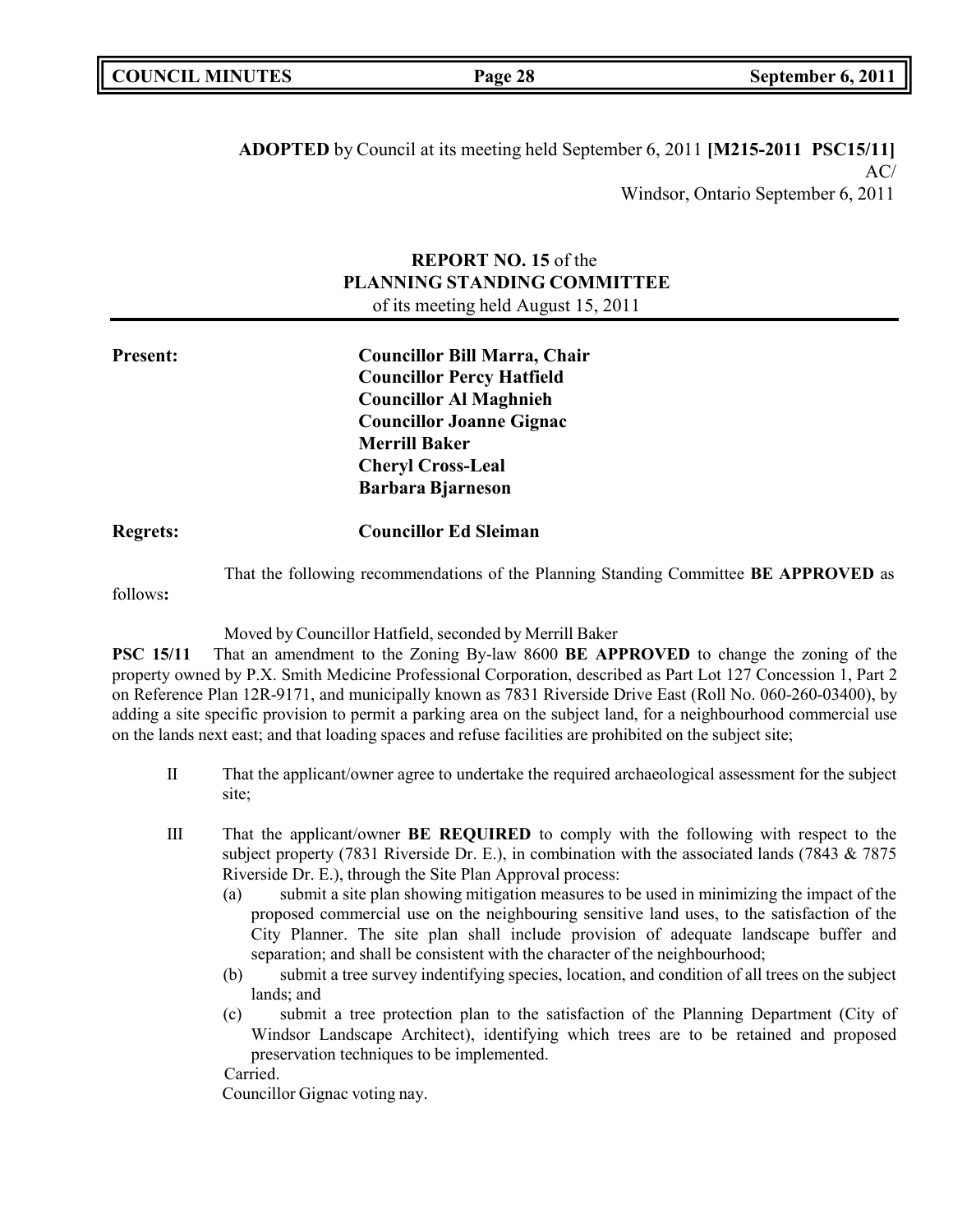| Page 29 |
|---------|
|---------|

*Clerk's Note:* The Report from the Executive Director of Planning/City Planner, entitled ―Rezoning—P.X. Smith Medicine Professional Corporation, 7831 Riverside Dr. E.‖ dated July 22, 2011 is *attached* as background information.

> LIVELINK 15422 FILE ZB/11127

**CHAIRPERSON**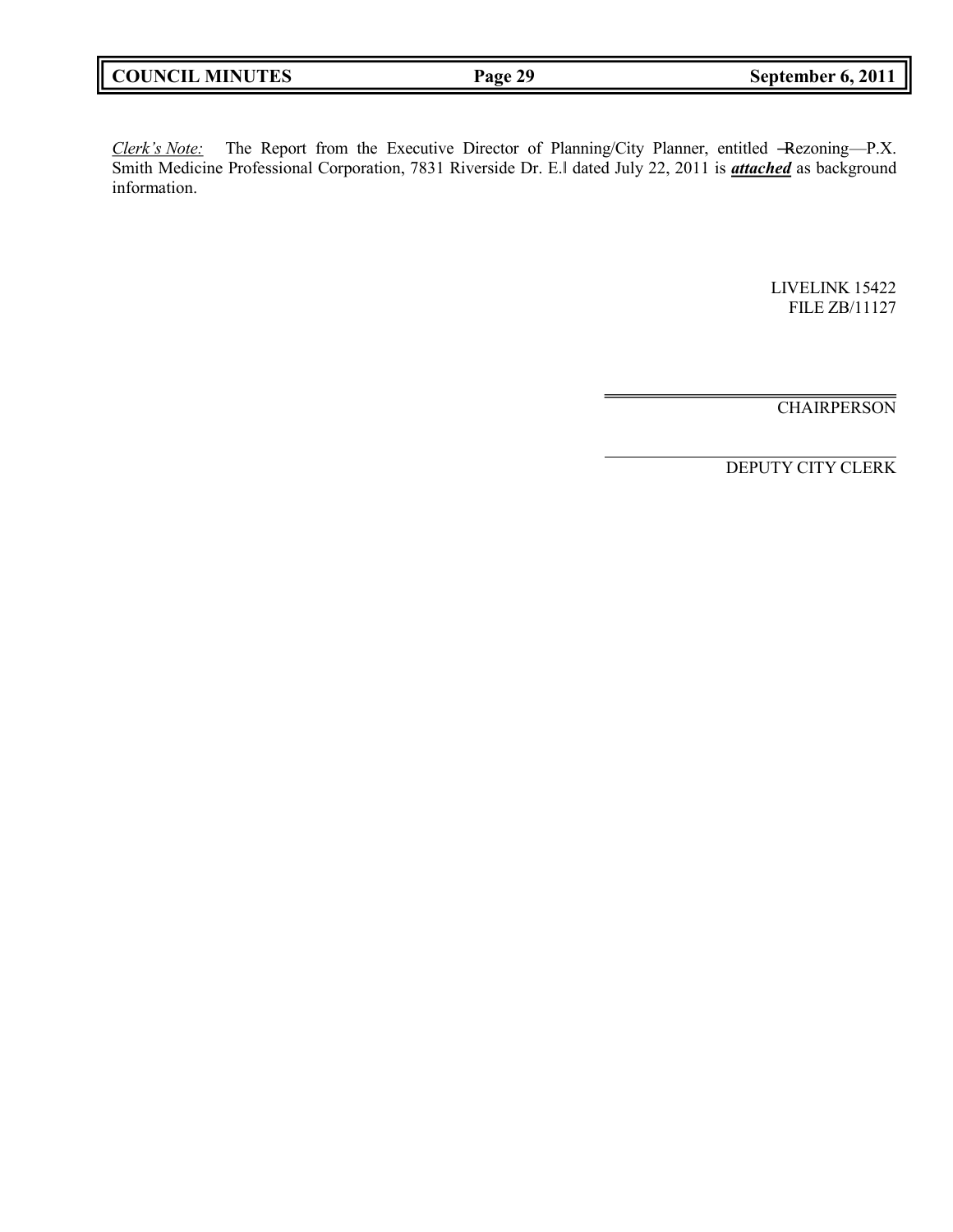| <b>COUNCIL MINUTES</b> |
|------------------------|
|------------------------|

**ADOPTED** by Council at its meeting held September 6, 2011 **[M216-2011 PSC16/11]**  $AC/$ Windsor, Ontario September 6, 2011

### **REPORT NO. 16** of the **PLANNING STANDING COMMITTEE** of its meeting held August 15, 2011

| <b>Present:</b> | <b>Councillor Bill Marra, Chair</b> |
|-----------------|-------------------------------------|
|                 | <b>Councillor Percy Hatfield</b>    |
|                 | <b>Councillor Al Maghnieh</b>       |
|                 | <b>Councillor Joanne Gignac</b>     |
|                 |                                     |

**Regrets: Councillor Ed Sleiman**

That the following recommendations of the Planning Standing Committee **BE APPROVED** as follows**:**

Moved by Councillor Hatfield, seconded by Councillor Gignac

**PSC 16/11** That the application by Angelo Marignani operator of Milk Coffee Bar, for permission to erect a Mini Café at 68 University Avenue West, as shown on the **attached** Drawing C-3113, **BE APPROVED** subject to the following conditions:

- 1. Applicant and owner comply with all other requirements of the sidewalk cafe handbook except for the 12' sidewalk width.
- 2. Maintain a minimum 8-foot wide (2.4 metres) clear sidewalk aisle adjacent to the Mini Café tables and chairs for pedestrians on University Avenue West.
- 3. Mini cafe is limited to the area identified on drawing C-3113.
- 4. The City requires a certificate of insurance from the applicant that is satisfactory to the Risk Management Supervisor.
- 5. ation fees for 2011 are waived, including the reduction of the Street Opening Permit fee of \$132.00 to \$1.00 for 2011 as per council motion M96-2011 on April 6, 2011;

Carried.

*Clerk's Note:* The Report from the Executive Director of Planning/City Planner, entitled –68 University Avenue West – Milk Coffee Bar New Mini Cafe.<sup>|</sup> dated July7, 2011 is *attached* as background information.

LIVELINK 15389 FILE SE2011

**CHAIRPERSON**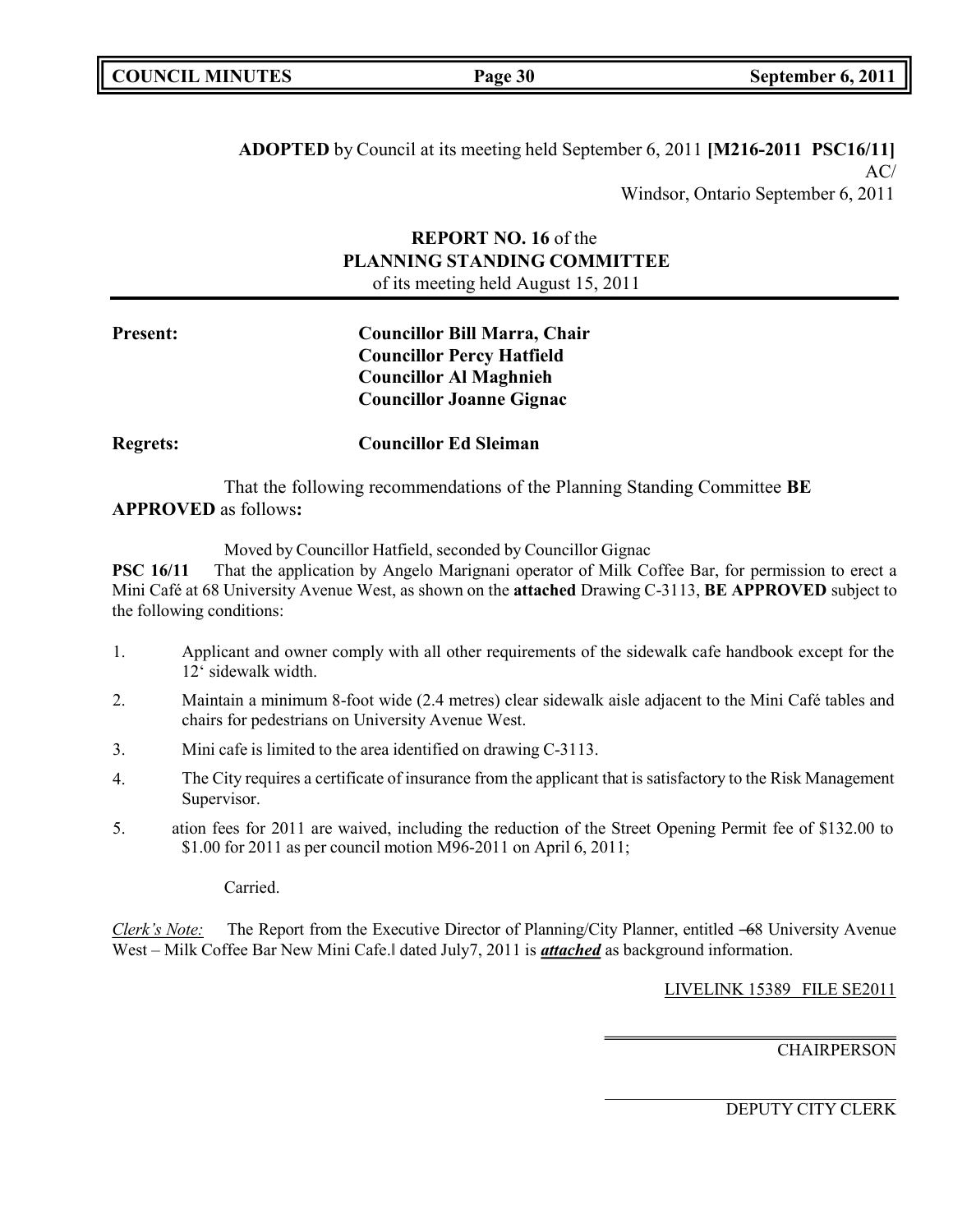**REFERRED** to Administration in order for the Applicant **to provide acceptable elevation drawings as adopted by Council at its meeting held September 6, 2011** [M217-2011 PSC17/11] **AC/** Windsor, Ontario September 6, 2011

### **REPORT NO. 17** of the **PLANNING STANDING COMMITTEE** of its meeting held August 15, 2011

**Present: Councillor Bill Marra, Chair Councillor Percy Hatfield Councillor Al Maghnieh Councillor Joanne Gignac**

**Regrets: Councillor Ed Sleiman**

That the following recommendations of the Planning Standing Committee **BE APPROVED** as follows**:**

Moved by Councillor Gignac, seconded by Councillor Maghnieh,

**PSC 17/11** That an exemption from the Interim Control By-law 19-2007 as amended by By-law 35- 2008 **BE GRANTED** to Kevin Flood, the owner of the duplex located at 741–745 Rosedale Avenue, to allow the installation of solar voltaic panels on the condition that the Olde Sandwich Towne Community Improvement Plan, the Olde Sandwich Towne Supplemental Development and Urban Design Guidelines be incorporated into this development, and that any exterior renovations/changes will be required to be shown on elevation drawings and be subject to approval of the City Planner prior to issuance of a building permit.

*Clerk's Note:* The Report from the Executive Director of Planning/City Planner, entitled –741-745 Rosedale Avenue‖ dated July11, 2011 is *attached* as background information.

> LIVELINK 15406 FILE Z/8581

**CHAIRPERSON**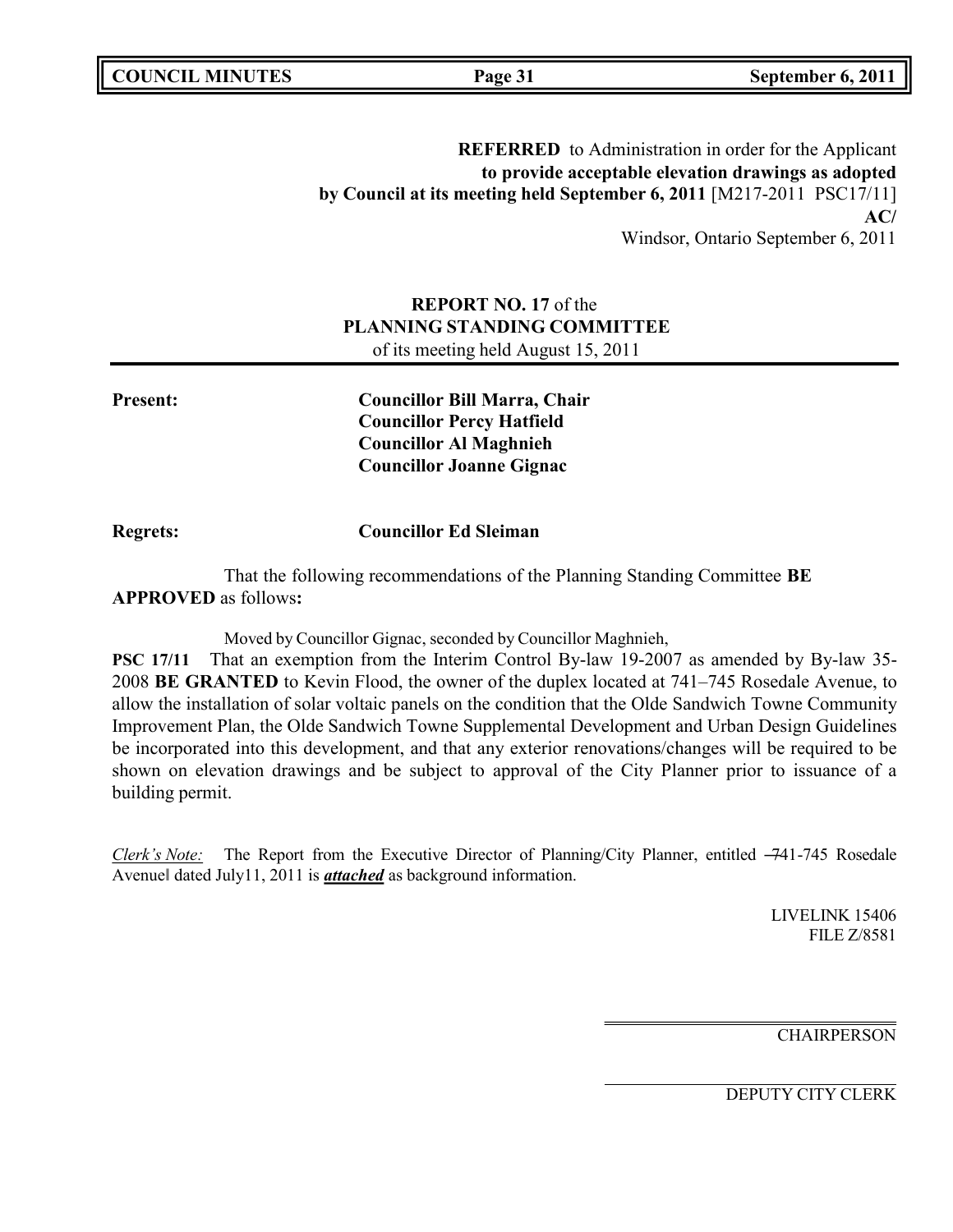**ADOPTED** by Council at its meeting held September 6, 2011 **[M218-2011 PSC18/11]** AC/ Windsor, Ontario September 6, 2011

### **REPORT NO. 18** of the **PLANNING STANDING COMMITTEE** of its meeting held August 15, 2011

**Present: Councillor Bill Marra, Chair Councillor Percy Hatfield Councillor Al Maghnieh Councillor Joanne Gignac**

**Regrets: Councillor Ed Sleiman**

That the following recommendations of the Planning Standing Committee **BE APPROVED** as follows**:**

Moved by Councillor Hatfield, seconded by Councillor Gignac,

**PSC 18/11** That the application by Jason Sabba operator of Bistro 507 on behalf of Hyun Sook Youn owner of the property at 507 Ouellette Avenue, for permission to extend the existing sidewalk cafe at 507 Ouellette Avenue into the Maiden Lane right-of-way, as shown on the **attached** Drawing C-3065, **BE DENIED**.

*Clerk's Note:* The Report from the Executive Director of Planning/City Planner, entitled –507 Ouellette Avenue o/a Bistro 507 Sidewalk Cafe Extension into Maiden Lane‖ dated July14, 2011 is *attached* as background information.

> LIVELINK 15388 FILE SE/10182

**CHAIRPERSON**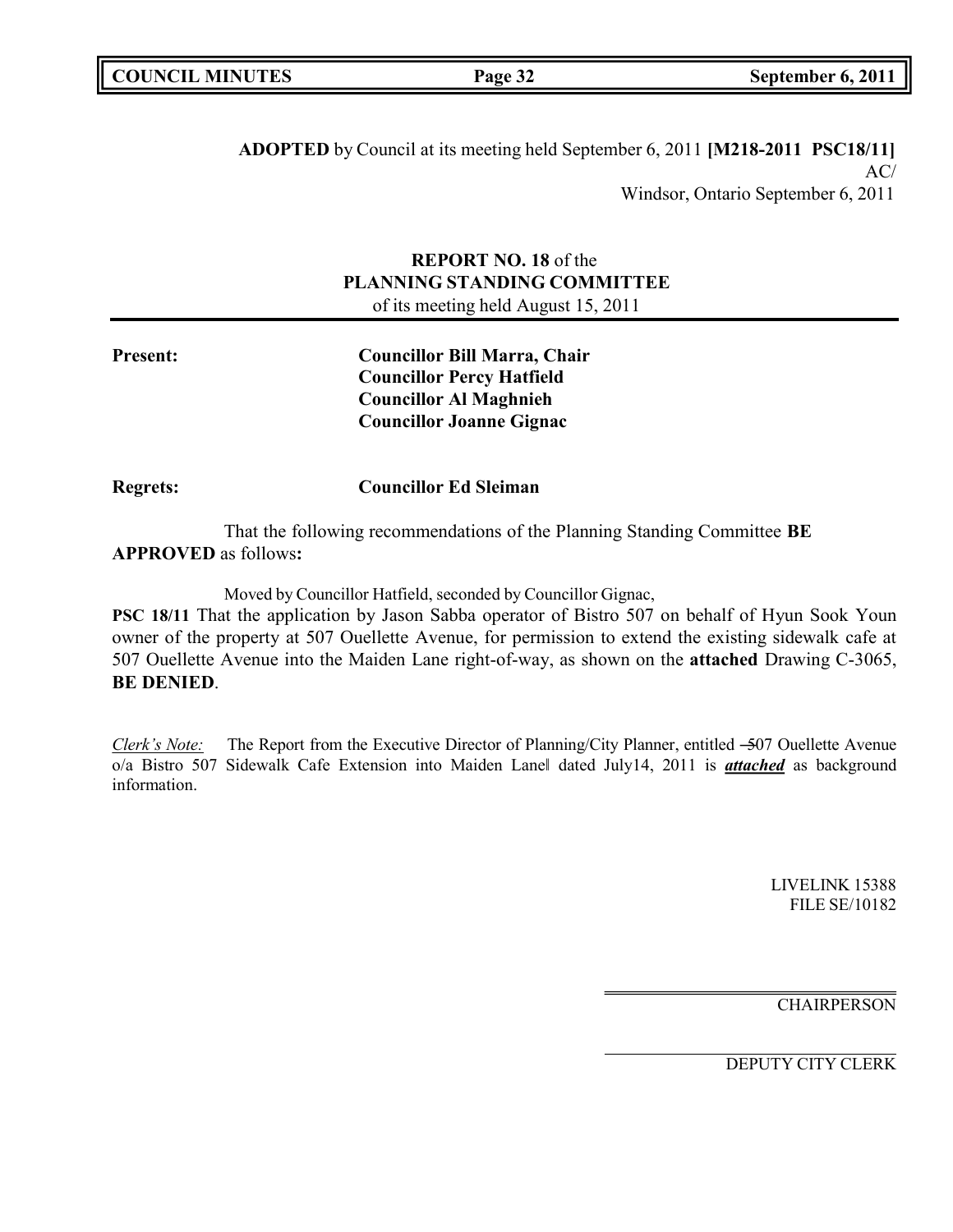**BE WITHDRAWN** as adopted by Council **at its meeting held September 6, 2011** [M219-2011 PSC19/11] **AC/** Windsor, Ontario September 6, 2011

### **REPORT NO. 19** of the **PLANNING STANDING COMMITTEE** of its meeting held August 15, 2011

**Present: Councillor Bill Marra, Chair Councillor Percy Hatfield Councillor Al Maghnieh Councillor Joanne Gignac**

**Regrets: Councillor Ed Sleiman**

That the following recommendations of the Planning Standing Committee **BE APPROVED** as follows**:**

Moved by Councillor Gignac, seconded by Councillor Marra, **M219-2011** That Report No. 19 of the Planning Standing Committee of its meeting held August 15, 2011, entitled -563 Indian Road – Interim Control By-law 19-2007 Exemption Request **BE WITHDRAWN.** Carried.

*Clerk's Note:* The Report from the Executive Director of Planning/City Planner, entitled -563 Indian Roadl dated July19, 2011 is *attached* as background information.

LIVELINK 15419 FILE Z/8581

**CHAIRPERSON**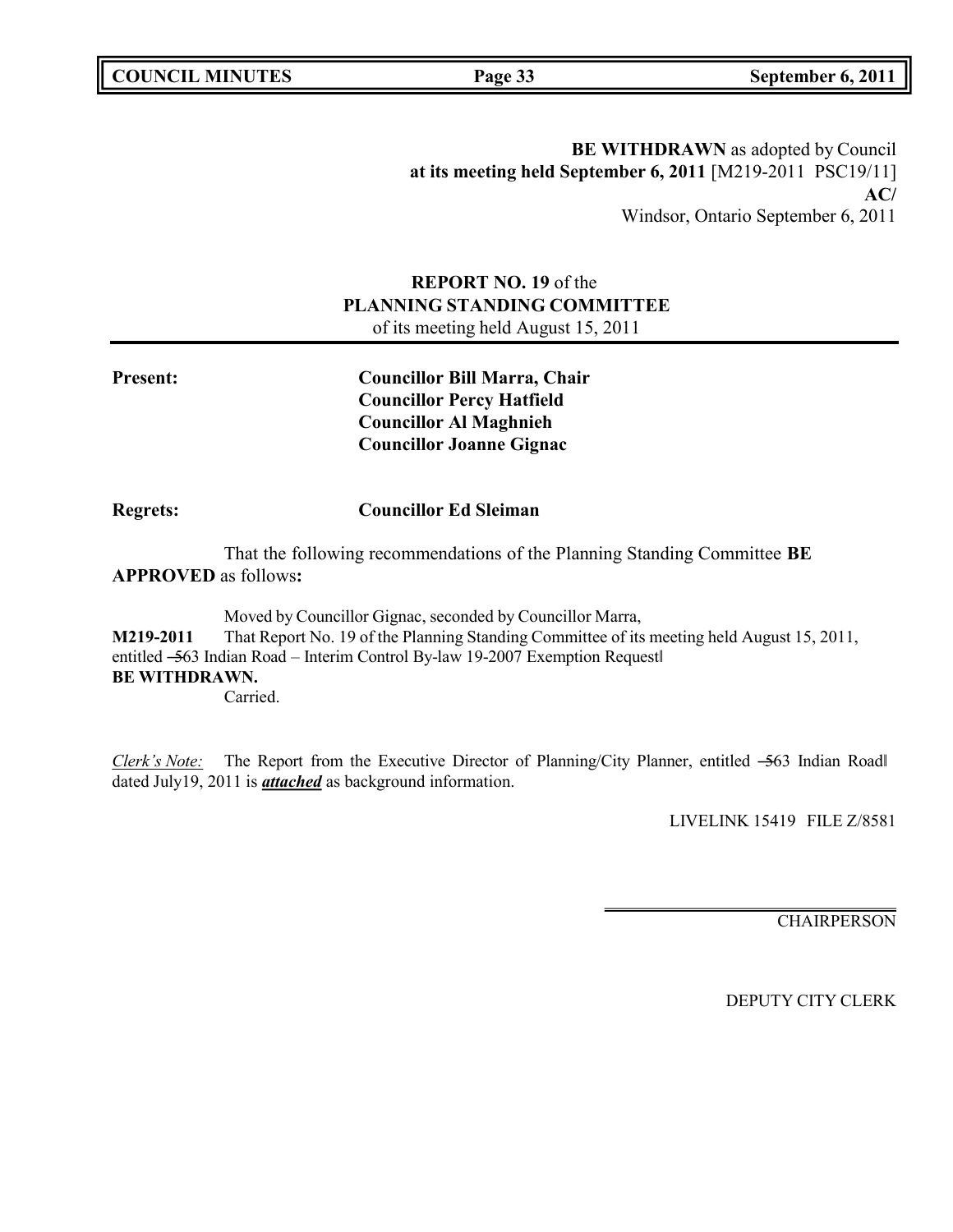|  | <b>COUNCIL MINUTES</b> |
|--|------------------------|
|--|------------------------|

**REFERRED to the Planning Standing Committee's meeting of September 12, 2011** by Council at its meeting held September 6, 2011 **[M220-2011 PSC20/11] [M220-2011** REFERRED **back to Planning Standing Committee at September 6, 2011 Council meeting] AC/** Windsor, Ontario September 6, 2011

### **REPORT NO. 20** of the **PLANNING STANDING COMMITTEE** of its meeting held August 15, 2011

| <b>Present:</b> | <b>Councillor Bill Marra, Chair</b> |
|-----------------|-------------------------------------|
|                 | <b>Councillor Percy Hatfield</b>    |
|                 | <b>Councillor Al Maghnieh</b>       |
|                 | <b>Councillor Joanne Gignac</b>     |
| <b>Regrets:</b> | <b>Councillor Ed Sleiman</b>        |

That the following recommendations of the Planning Standing Committee **BE APPROVED** as follows**:**

Moved by Councillor Hatfield, seconded by Councillor Gignac,

**PSC 20/11** That Report No. 20 of the Planning Standing Committee of its meeting held August 15, 2011 pertaining to 357-359 Indian Road – Interim Control By-law 19-2007 exemption request **BE REFERRED** to the September 12, 2011 meeting of the Planning Standing Committee to allow for administration to meet with the Applicant to explore options for achieving compliance with the Sandwich Heritage Conservation District Design Guidelines.

Carried.

*Clerk's Note:* The Report from the Executive Director of Planning/City Planner, entitled -357-359 Indian Road dated July18, 2011 is *attached* as background information.

> **LIVELINK 15405 FILE Z/8581**

**CHAIRPERSON**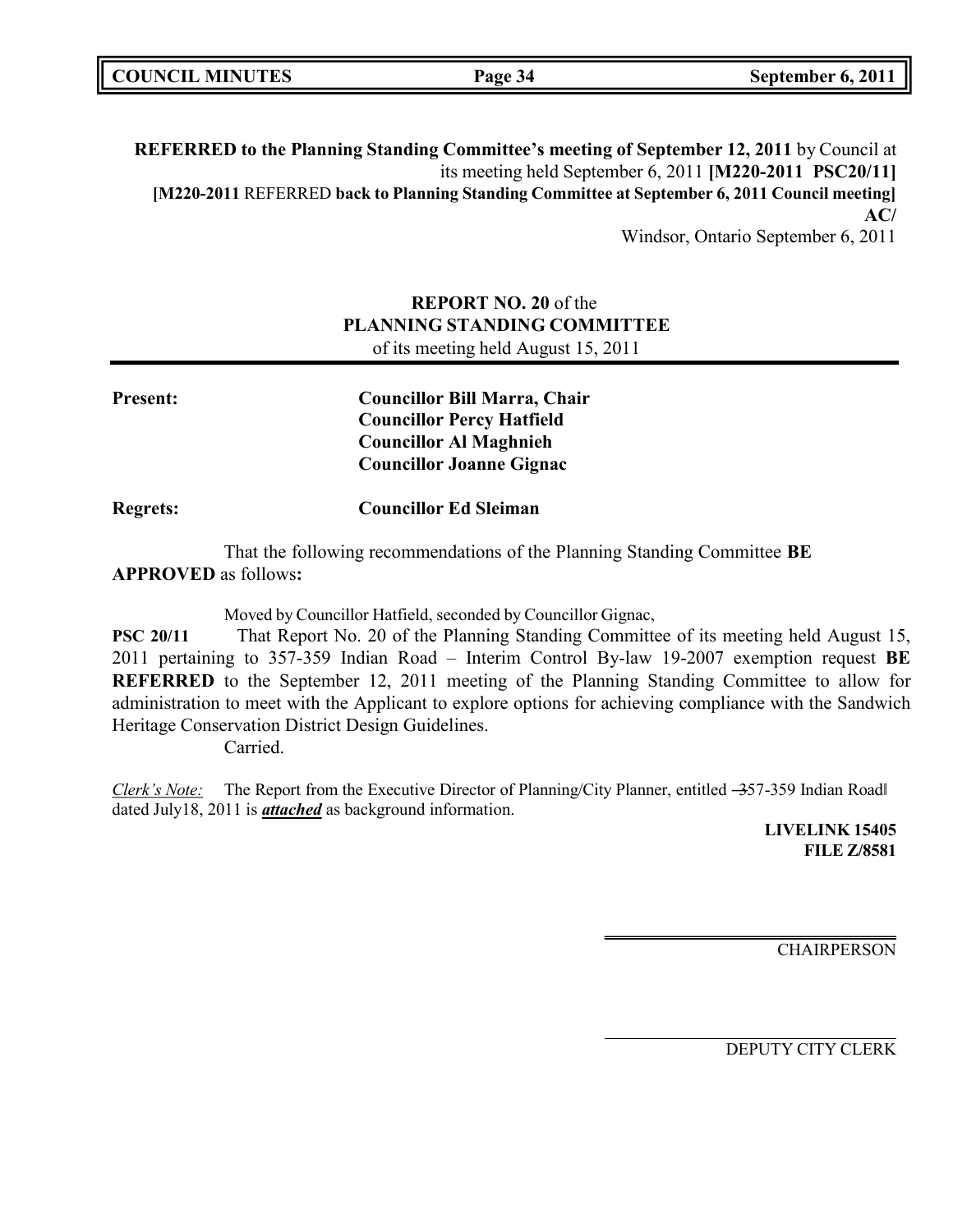|  | <b>COUNCIL MINUTES</b> |
|--|------------------------|
|--|------------------------|

**ADOPTED** by Council at its meeting held September 6, 2011 **[M21-2011 PSC21/11] AC/** Windsor, Ontario September 6, 2011

### **REPORT NO. 21** of the **PLANNING STANDING COMMITTEE** of its meeting held August 15, 2011

**Present: Councillor Bill Marra, Chair Councillor Percy Hatfield Councillor Al Maghnieh Councillor Joanne Gignac**

**Regrets: Councillor Ed Sleiman**

That the following recommendations of the Planning Standing Committee **BE APPROVED** as follows**:**

Moved by Councillor Maghnieh, seconded by Councillor Hatfield,

**PSC 21/11** That the 4.01 metre (13'2|) wide north/south alley north of Tuscarora Street between 670, 682 & 690 Windsor Avenue and 240 & 254 Tuscarora Street as shown Drawing Number CC-1612 *attached* hereto as Appendix ―A‖ **BE ASSUMED** for subsequent closure and conveyance to the abutting property owner and further the City Solicitor **BE REQUESTED** to prepare the necessary by-law.

II. That the 4.01 metre (13'2‖) wide north/south alley north of Tuscarora Street between 670, 682 & 690 Windsor Avenue and 240 & 254 Tuscarora Street as shown on Drawing Number CC-1612 *attached* hereto as Appendix ―A‖ **BE CLOSED AND CONVEYED** to the abutting property owner subject to the following:

- Easements are required in favour of: Bell Canada Enwin Utilities – Hydro Division Cogeco Cable Systems Inc.
- The conveyance costs are as follows: Abutting properties zoned CD3.6: \$8.00 per square foot (\$86.11 per square metre) no easements and \$4.00 per square foot (\$43.06) per square metre) with easements.

and further, the City Planner, or designate, **BE AUTHORIZED** to publish the required legal notice, and further, that the City Solicitor **BE REQUESTED** to prepare the by-law to close, and further, the Chief Administrative Officer and City Clerk **BE AUTHORIZED** to sign all necessary documents approved as to form and content satisfactory to the City Solicitor, and the transaction **BE COMPLETED** electronically pursuant to By-law Number 366-2003.

Carried.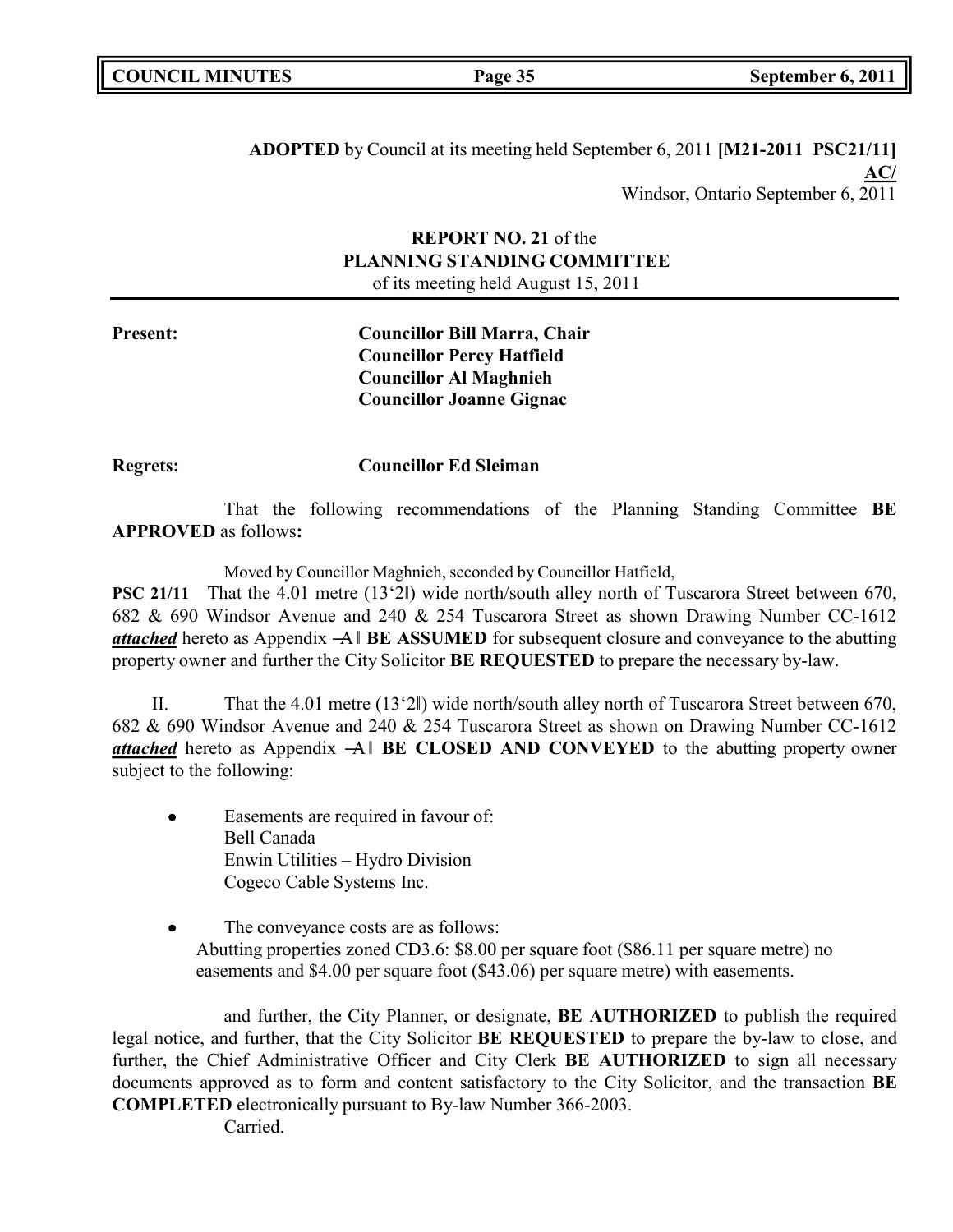|  | <b>COUNCIL MINUTES</b> |
|--|------------------------|
|--|------------------------|

*Clerk's Note:* The Report from the Executive Director of Planning/City Planner, entitled ―Request to close the north/south alley north of Tuscarora Street between 670, 682 & 690 Windsor Avenue and 240&254 Tuscarora Street‖ dated July15, 2011 is *attached* as background information.

> **LIVELINK 15402 FILE SAA2011**

**CHAIRPERSON**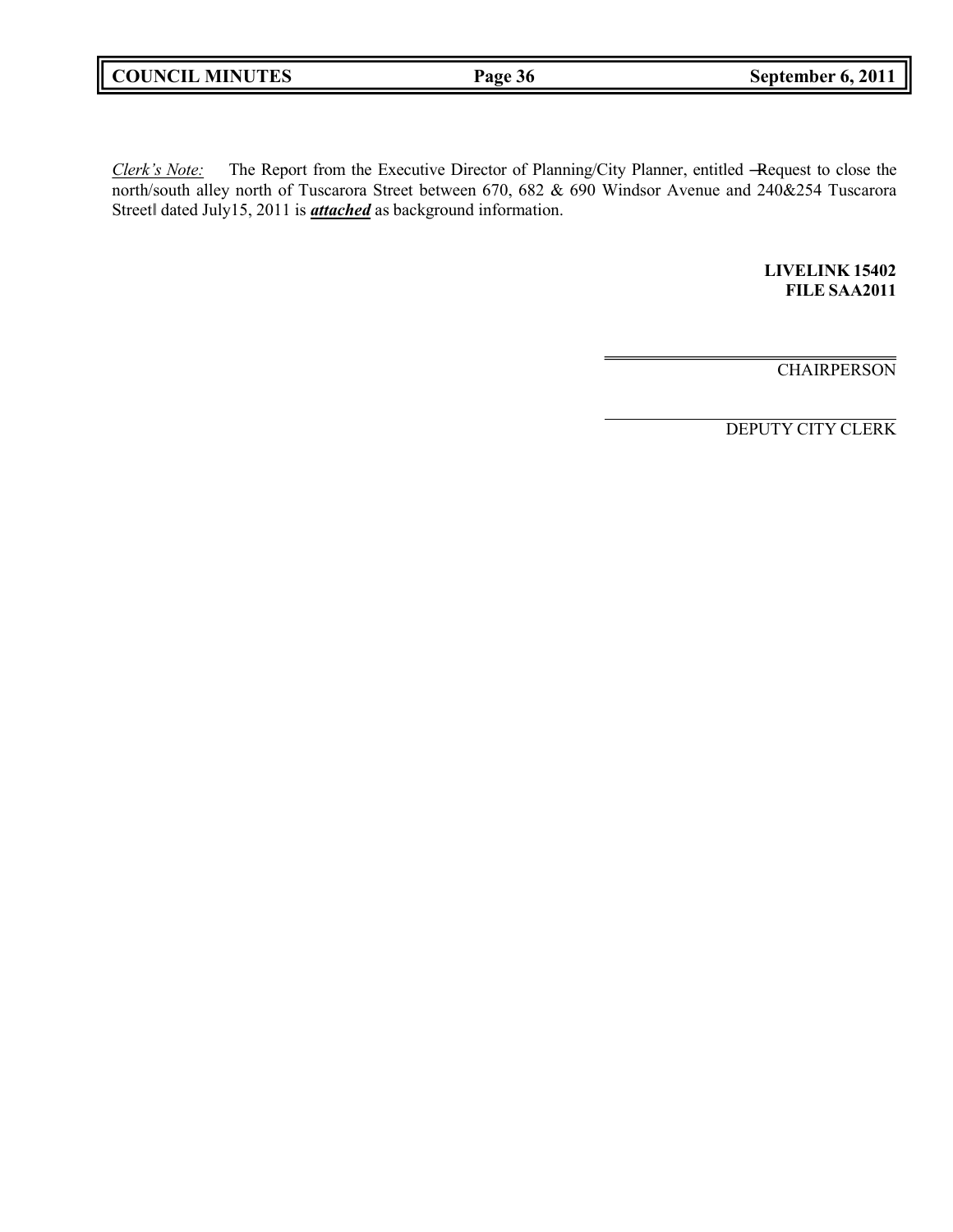| <b>COUNCIL MINUTES</b> |  |
|------------------------|--|
|------------------------|--|

**ADOPTED** by Council at its meeting held September 6, 2011 **[M222-2011 PSC22/11] AC/** Windsor, Ontario September 6, 2011

### **REPORT NO. 22** of the **PLANNING STANDING COMMITTEE** of its meeting held August 15, 2011

**Present: Councillor Bill Marra, Chair Councillor Percy Hatfield Councillor Al Maghnieh Councillor Joanne Gignac**

**Regrets: Councillor Ed Sleiman**

That the following recommendations of the Planning Standing Committee **BE APPROVED** as follows**:**

Moved by Councillor Gignac, seconded by Councillor Hatfield,

**PSC 22/11** That an exemption from the Interim Control By-law 19-2007 as amended by By-law 35- 2008 and the Demolition Control By-law 20-2007, **BE GRANTED** to Michael LeClair owner of the single detached dwelling at 337 South Street, to demolish the existing rear addition (8' 8‖ x 8') for the construction of a new 21'1| x 27' 9  $\frac{3}{4}$  rear addition on condition that the Olde Sandwich Towne Community Improvement Plan, the Olde Sandwich Towne Supplemental Development and Urban Design Guidelines be incorporated into this development, and that drawings of the proposed construction be subject to approval of the City Planner.

Carried.

*Clerk's Note:* The Report from the Executive Director of Planning/City Planner, entitled –337 South Street dated July14, 2011 is *attached* as background information.

> LIVELINK 15397 FILE Z/8581

**CHAIRPERSON**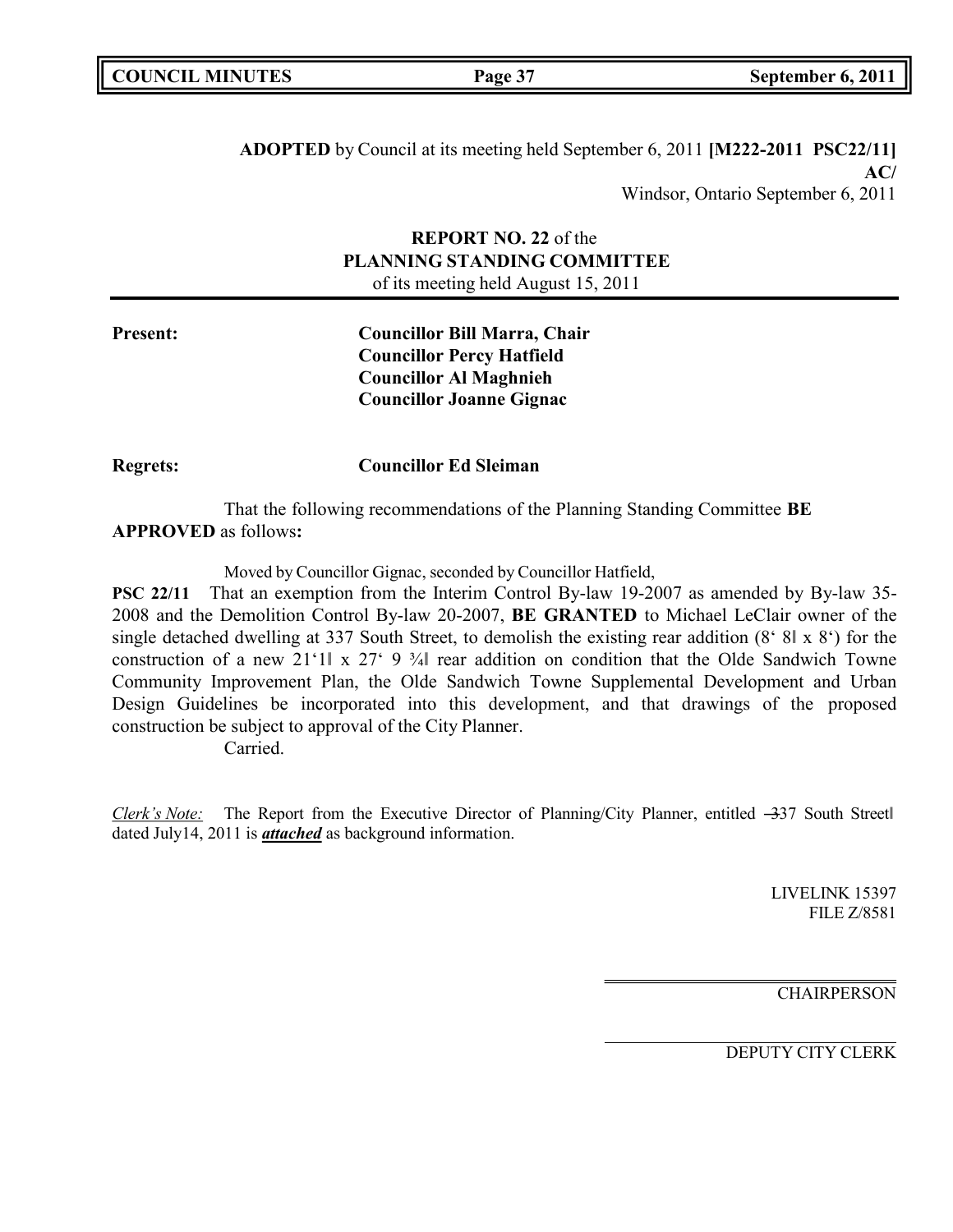**ADOPTED** by Council at its meeting held September 6, 2011 **[M223-2011 PSC23/11]**  $AC/$ Windsor, Ontario September 6, 2011

### **REPORT NO. 23** of the **PLANNING STANDING COMMITTEE** of its meeting held August 15, 2011

### **Present: Councillor Bill Marra, Chair Councillor Percy Hatfield Councillor Al Maghnieh Councillor Joanne Gignac**

**Regrets: Councillor Ed Sleiman**

That the following recommendations of the Planning Standing Committee **BE APPROVED** as

follows**:**

Moved by Councillor Hatfield, seconded by Councillor Maghnieh,

**PSC 23/11** That City Council authorize the issuance of a building permit to Oliver Perry of Weathertech Restoration Services Inc. on behalf of Boardwalk Reit Properties Holdings Ltd., the owner of 3461 Peter Street (Sandwich Tower), for the repair and restoration of existing balconies for multiple dwelling units, located at 3461 Peter Street since it complies with par 1.c of Interim Control By-law 19-2007 as amended, in Olde Sandwich Towne.

II.That any future repairs for 3461 Peter Street that are necessary to comply with the conditions of condominium approval that require an exemption to Interim Control By-law 19-2007 as amended in Olde Sandwich Towne **BE GRANTED** on condition that the Olde Sandwich Towne Community Improvement Plan, the Olde Sandwich Towne Supplemental Development and Urban Design Guidelines be incorporated into this development, and the drawings of the proposed construction be subject to approval of the City Planner

Carried.

*Clerk's Note:* The Report from the Executive Director of Planning/City Planner, entitled –3461 Peter Street dated July18, 2011 is *attached* as background information.

> LIVELINK 15415 FILE ZP/9690

**CHAIRPERSON**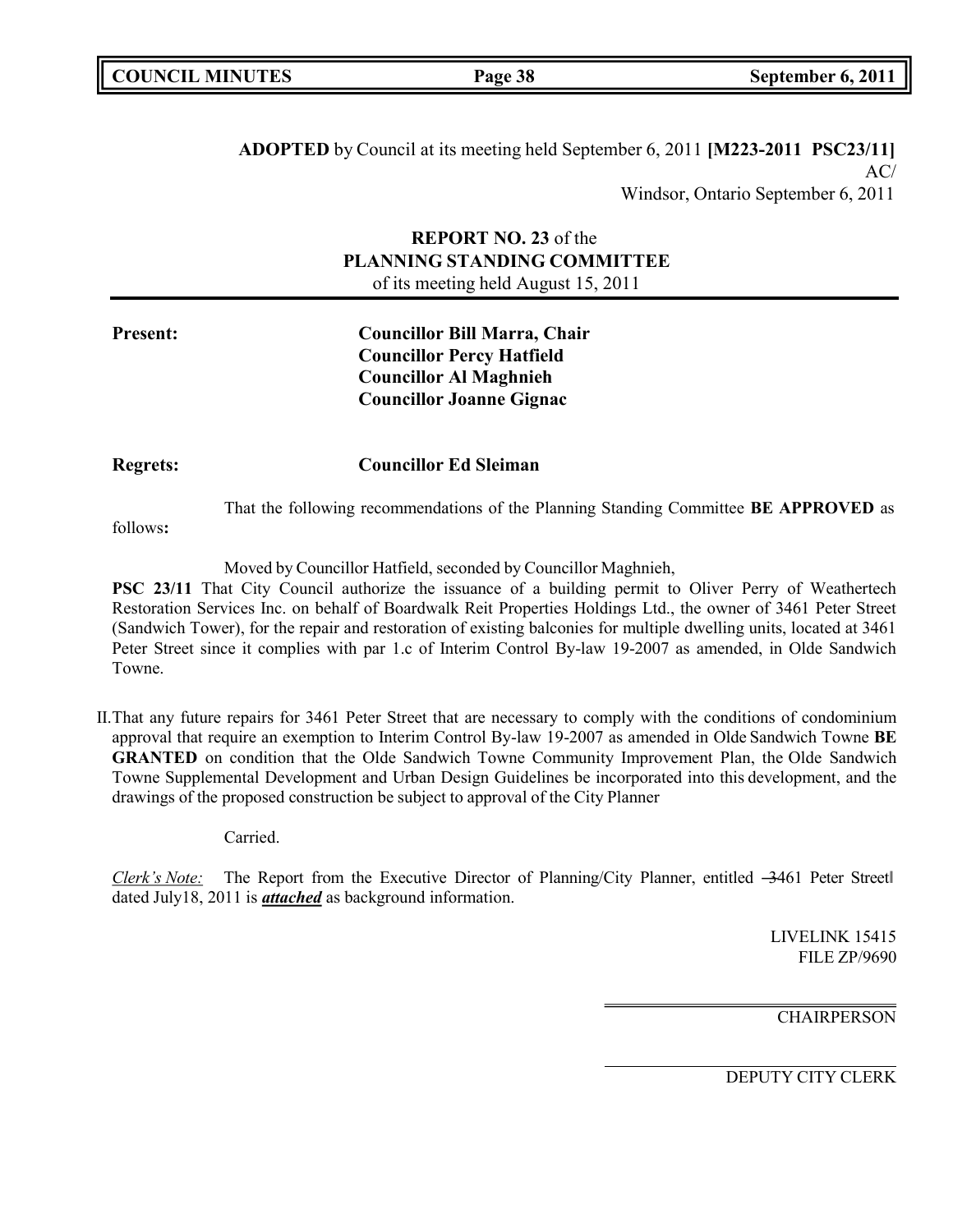|  | <b>COUNCIL MINUTES</b> |
|--|------------------------|
|--|------------------------|

**ADOPTED** by Council at its meeting held September 6, 2011 **[M224-2011 PSC24/11]** AC/ Windsor, Ontario September 6, 2011

### **REPORT NO. 24** of the **PLANNING STANDING COMMITTEE** of its meeting held August 15, 2011

**Present: Councillor Bill Marra, Chair Councillor Percy Hatfield Councillor Al Maghnieh Councillor Joanne Gignac**

**Regrets: Councillor Ed Sleiman**

That the following recommendations of the Planning Standing Committee **BE APPROVED** as follows**:**

Moved by Councillor Maghnieh, seconded by Councillor Hatfield,

**PSC 24/11** That an exemption from the Interim Control By-law 19-2007 as amended by By-law 35- 2008 and the Demolition Control By-law 20-2007, **BE GRANTED** to Jamila Doumet owner of the single detached dwelling at 571 Brock Street, to demolish a 3' x 7' portion of the existing rear addition (11' x 7') for the construction of a new  $8'$  x 7'rear addition to bring the property into compliance with Zoning By-law 8600, on the condition that the Olde Sandwich Towne Community Improvement Plan, the Olde Sandwich Towne Supplemental Development and Urban Design Guidelines be incorporated into this development, and the drawings of the proposed construction be subject to approval of the City Planner.

Carried.

*Clerk's Note:* The Report from the Executive Director of Planning/City Planner, entitled –571 Brock Street dated July18, 2011 is *attached* as background information.

> **LIVELINK 15416 FILE Z/8581**

> > **CHAIRPERSON**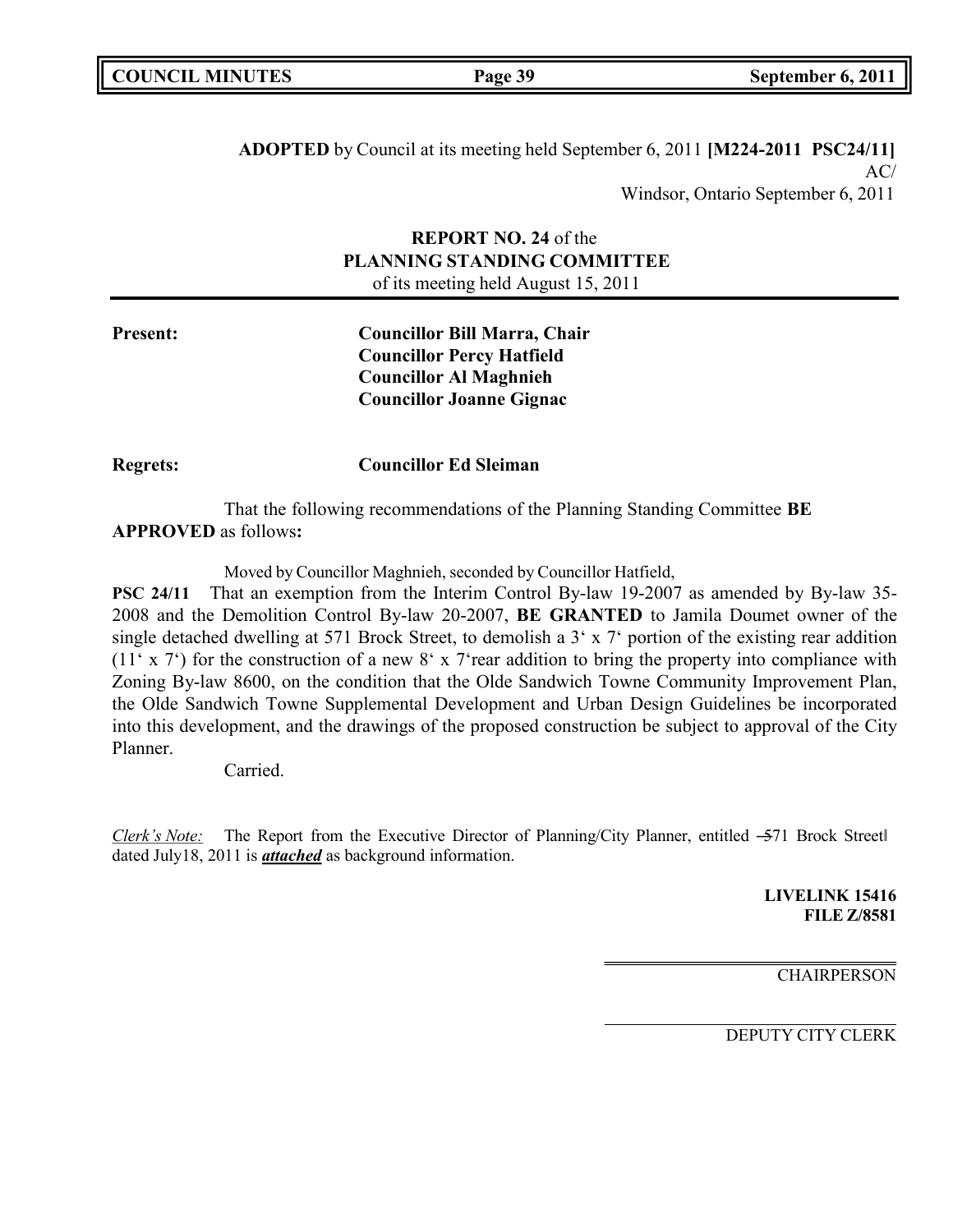| <b>COUNCIL MINUTES</b> |  |
|------------------------|--|
|------------------------|--|

**ADOPTED** by Council at its meeting held September 6, 2011 **[M225-2011 PSC25/11]**  $AC/$ Windsor, Ontario September 6, 2011

### **REPORT NO. 25** of the **PLANNING STANDING COMMITTEE** of its meeting held August 15, 2011

**Present: Councillor Bill Marra, Chair Councillor Percy Hatfield Councillor Al Maghnieh Councillor Joanne Gignac**

**Regrets: Councillor Ed Sleiman**

That the following recommendations of the Planning Standing Committee **BE APPROVED** as follows**:**

Moved by Councillor Hatfield, seconded by Councillor Maghnieh,

**PSC 25/11** That an exemption from the Demolition Control By-Law 20-2007 (CR45/2007) and the Interim Control By-Law 19-2007, as amended by By-Law 35-2008, **BE GRANTED** to Zoltan Balog, the owner of the property at 3471 Sandwich Street, to allow the demolition of the existing storage building at the back of the existing building; followed by the construction of a new 48'x 23' storage building (as indicated on Appendices B and C) on the condition that the Olde Sandwich Town Community Improvement Plan, the Olde Sandwich Town Supplemental Development and Urban Design Guidelines be incorporated into this development, and that any exterior renovations/changes will be required to be shown on elevation drawings and be subject to the approval of the City Planner prior to issuance of a building permit.

Carried.

*Clerk's Note:* The Report from the Executive Director of Planning/City Planner, entitled -Request to demolish the existing storage building and replace it with a new storage structure at 3471 Sandwich Streetl dated July26, 2011 is *attached* as background information.

> LIVELINK 15418 FILE Z/8581

**CHAIRPERSON**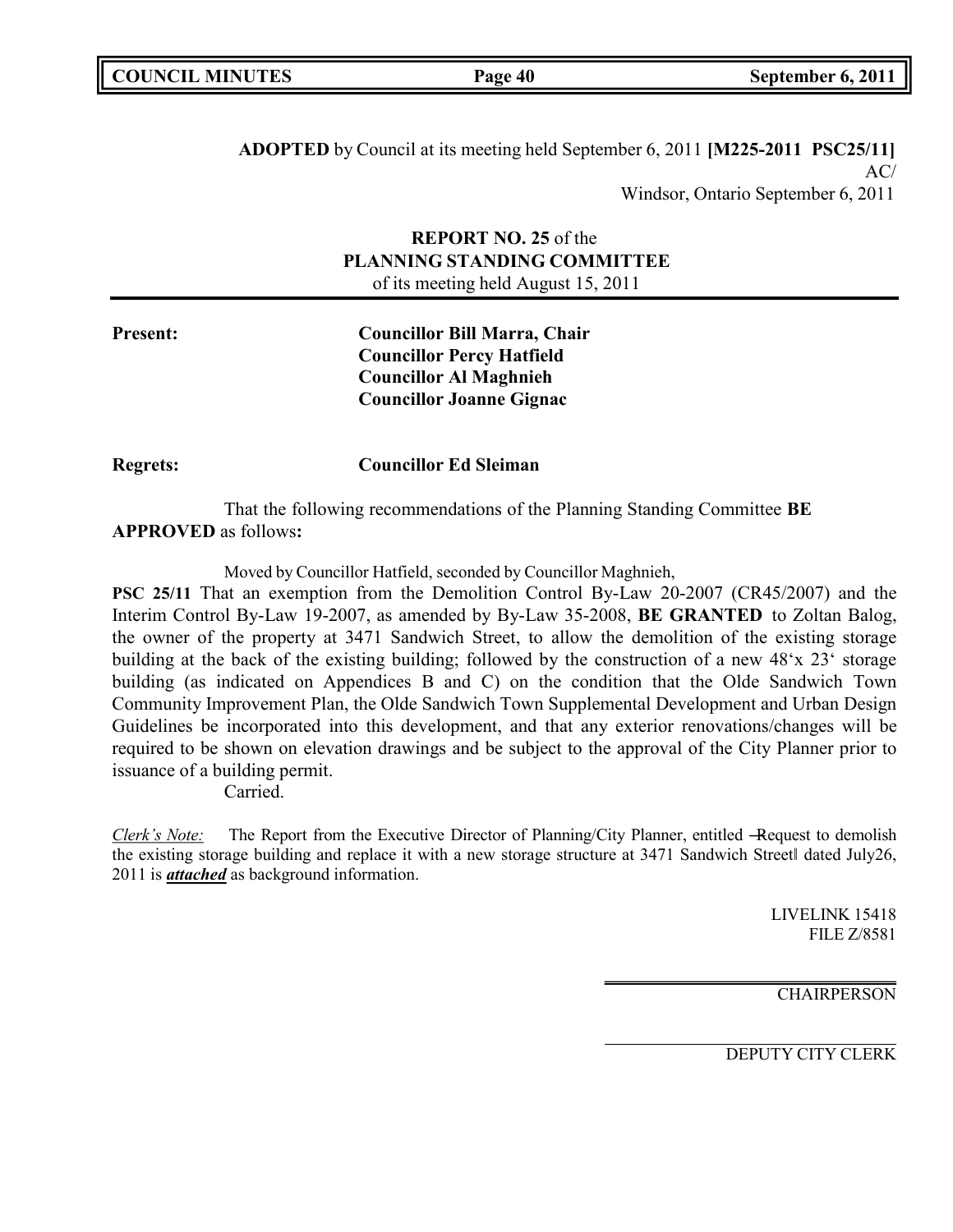|  | <b>COUNCIL MINUTES</b> |
|--|------------------------|
|--|------------------------|

**ADOPTED** by Council at its meeting held September 6, 2011 **[M226-2011 PSC26/11] AC/** Windsor, Ontario September 6, 2011

### **REPORT NO. 26** of the **PLANNING STANDING COMMITTEE** of its meeting held August 15, 2011

**Present: Councillor Bill Marra, Chair Councillor Percy Hatfield Councillor Al Maghnieh Councillor Joanne Gignac**

**Regrets: Councillor Ed Sleiman**

That the following recommendations of the Planning Standing Committee **BE APPROVED** as follows**:**

Moved by Councillor Maghnieh, seconded by Councillor Hatfield

**PSC 26/11** That the 20.1 metre (66.0 feet) wide portion of Chatham Street West from Church Street to Bruce Avenue and the 3.0 metre (10.0 feet wide flaring to 18.96 feet wide at the northernmost point) north/south alley east of Bruce Avenue north of Chatham Street West and the 3.0 metre (10.0 feet) wide alley, south of Chatham Street West, all as shown on Drawing Number CC-1616 *attached* hereto as Appendix ―A‖ **BE CLOSED FOR MUNICIPAL PURPOSES** subject to the following:

- Easements are required in favour of: Bell Canada Enwin Utilities – Hydro Division Windsor Utilities Commission – Water Divison Cogeco Cable Systems Inc.
- The by-law to close not be registered until construction of the aquatic family centre begins

and further, that the City Engineer **BE REQUESTED** to supply the appropriate legal description, in accordance with Drawing CC-1616, attached hereto as Appendix  $-A$ l, the City Planner, or designate, **BE AUTHORIZED** to publish the required legal notice, and further, that the City Solicitor **BE REQUESTED** to prepare the by-law to close, and further, the Chief Administrative Officer and City Clerk **BE AUTHORIZED** to sign all necessary documents approved as to form and content satisfactory to the City Solicitor, and the transaction **BE COMPLETED** electronically pursuant to By-law Number 366-2003.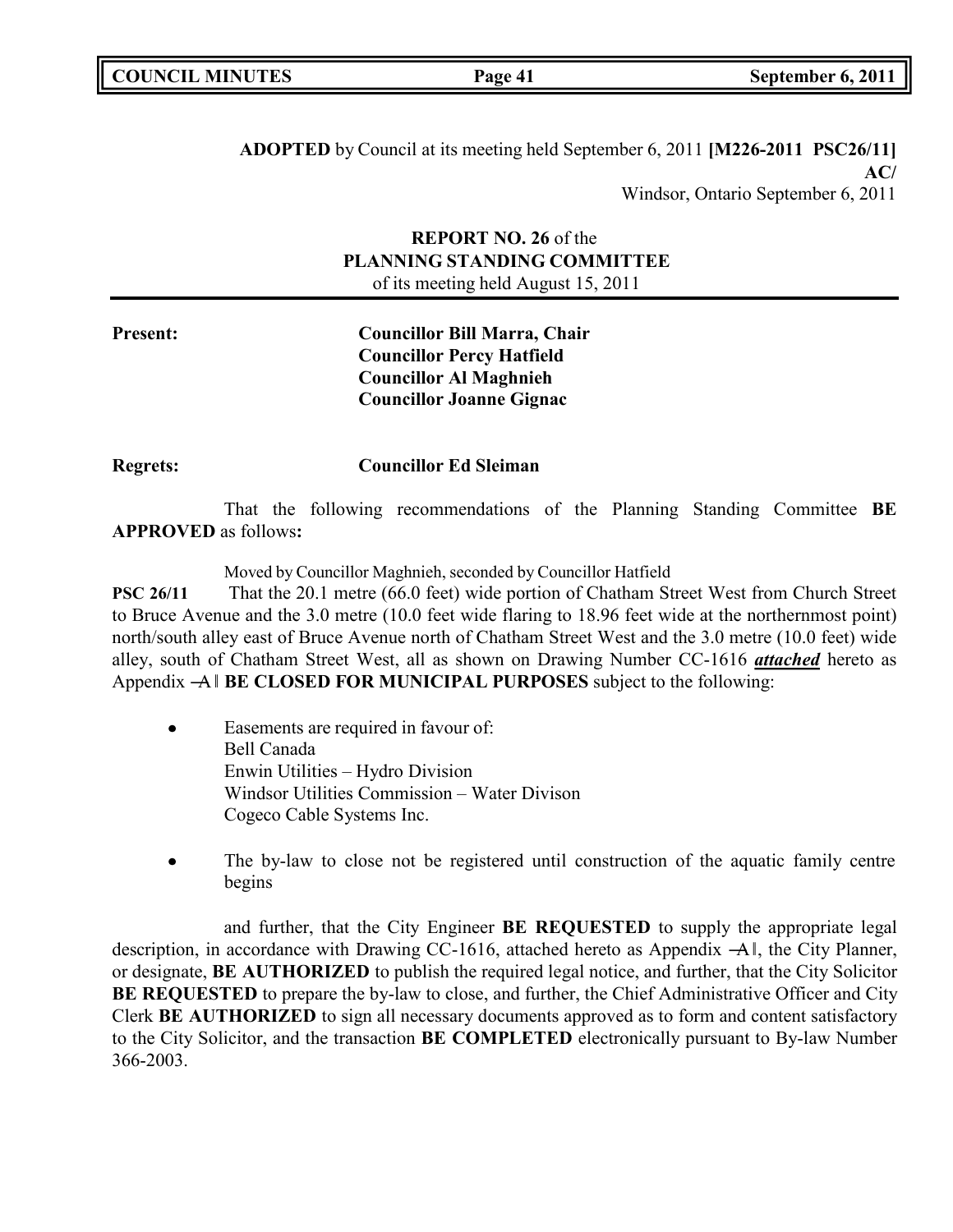| <b>COUNCIL MINUTES</b> | Page 42 | September 6, 2011 |
|------------------------|---------|-------------------|
|                        |         |                   |

III.THAT Council Resolution 753/91 and Council Resolution 175/92 concerning the closure of Chatham Street West from Church Street to Bruce Avenue and the north/south alley east of Bruce Avenue, north and south of Chatham Street West **BE RESCINDED**.

IV. THAT By-Law 10793 and By-Law 11176 concerning the closure of Chatham Street West from Church Street to Bruce Avenue and the north/south alley east of Bruce Avenue, north and south of Chatham Street West **BE REPEALED**.

Carried.

*Clerk's Note:* The Report from the Executive Director of Planning/City Planner, entitled -Request to close Chatham Street West from church street to Bruce Avenue and the north/south alley east of Bruce Avenue, north and south of Chatham Street West‖ dated July15, 2011 is *attached* as background information.

> LIVELINK 15401 FILE SAA2011

**CHAIRPERSON**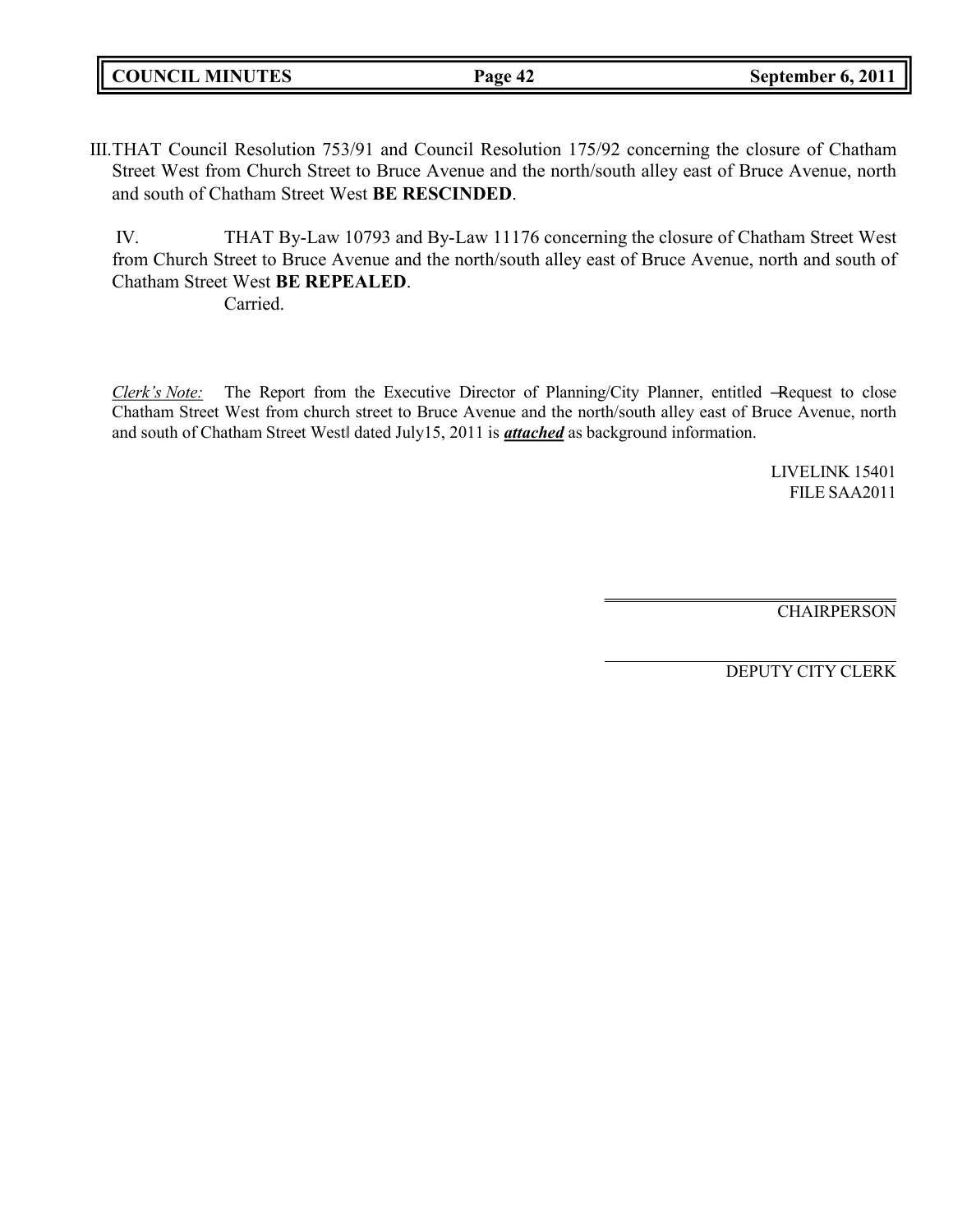**Windsor City Council adopted the following resolution at its meeting held September 6, 2011**

Moved by Councillor Hatfield, seconded by Councillor Jones,

### **M213-2011**

**PSC13/11** That an amendment to Zoning By-law 8600 **BE APPROVED** removing the site specific requirement for a gate separation between Riverside Drive and Pleasant Place for the property located at 4909 Riverside Drive East; CON 1 LOT 85; PLAN 96; SOUTH PART LOT 14; NORTH PART LOT 154, (PIN 011800181) by removing sub-section iii(c) from Section 20(1) H-69.

III. That the ―H‖ be removed from the zoning and supplemental 4909 Riverside Drive East. Carried.

Report Number 15371 ZB/10887

## *Agatha Armstrong*

Supervisor of Council Services/Deputy City Clerk January 12, 2012 /ks

Internal Distribution Planning [John Revell] Manager of Development Applications City Planner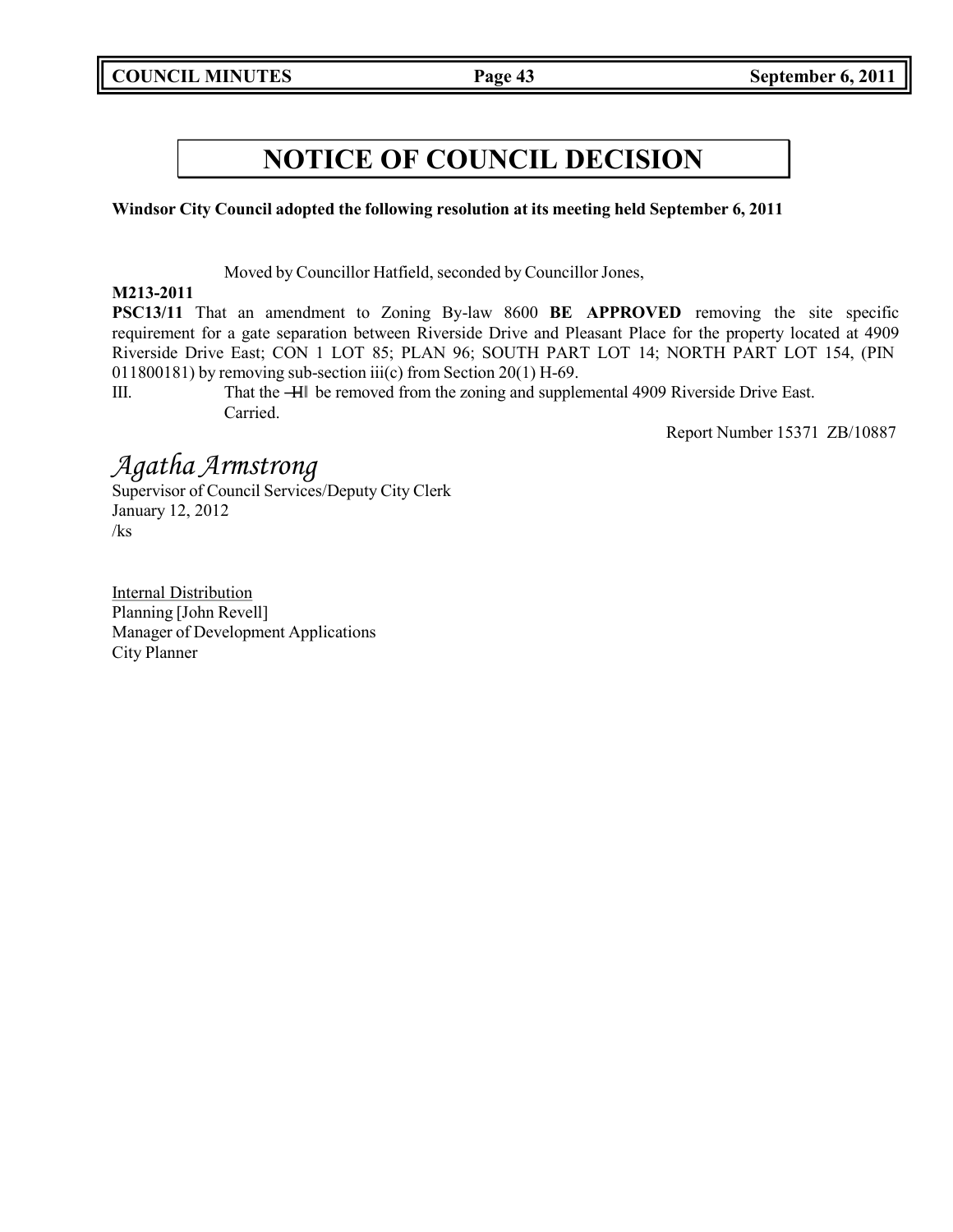### **Windsor City Council adopted the following resolution at its meeting held September 6, 2011**

Moved by Councillor Hatfield, seconded by Councillor Jones,

### **M214-2011**

**PSC 14/11** That the application of Maple Glen Apartments Limited for approval of a draft plan of condominium for a property legally described as Part Lot 134, Concession 2, as designated as Part 1, 12R-2459, City of Windsor, located at 9553-9555 & 9563-9565 Tecumseh Road East, to permit the conversion of two 3 storey apartment buildings containing 48 residential dwelling units from rental to condominium status, as shown on the attached Map No. CDM-002/11-2, **BE APPROVED** subject to the following:

- K. The owner shall enter into a condominium agreement to provide for the following together with all items contained in the Consultation section of this report;
- L. That the draft plan approval shall lapse on (3 years from the date of approval);
- M. Existing tenants shall be given a right of first-refusal to purchase the dwelling unit they presently occupy;
- N. In the event that existing tenants do not exercise their option to purchase their dwelling unit, they shall be offered a life time non-transferable lease which shall be registered on title and binding on all subsequent owners. Such lease shall be satisfactory in form and content to the City Solicitor;
- O. The owner shall agree to remedy all site and building defects as documented in the:
	- 1. Building Condition Assessment report prepared by AMEC Earth & Environmental, dated January 5, 2011, with all corrections and improvements to be cleared as completed by an engineer retained by the owner;
	- 2. Works Department Engineering and Corporate Projects comments listed in Appendix A' of this report;
	- 3. Works Department Transportation Planning comments listed in Appendix \_A' of this report;
	- 4. Planning Policy comments listed in Appendix  $A^{\prime}$  of this report;
- All corrections and improvements shall be to the satisfaction of the Fire Chief, Chief Building Official and the City Engineer;
	- P. The owner shall agree to remedy all safety and security deficiencies as identified in the report of the Windsor Police Service dated June 20, 2011 and attached as Appendix  $A^T$ . All corrections and improvements shall be to the satisfaction of the Chief of Police;
	- Q. The owner agrees to address the requirements and deficiencies identified in the report from the Planning Department's Landscape Architect, dated March 25, 2011, as attached as Appendix A', and to submit a photometric plan. The photometric plan will be reviewed in consultation with Windsor Police Services and will be to the satisfaction of the Landscape Architect.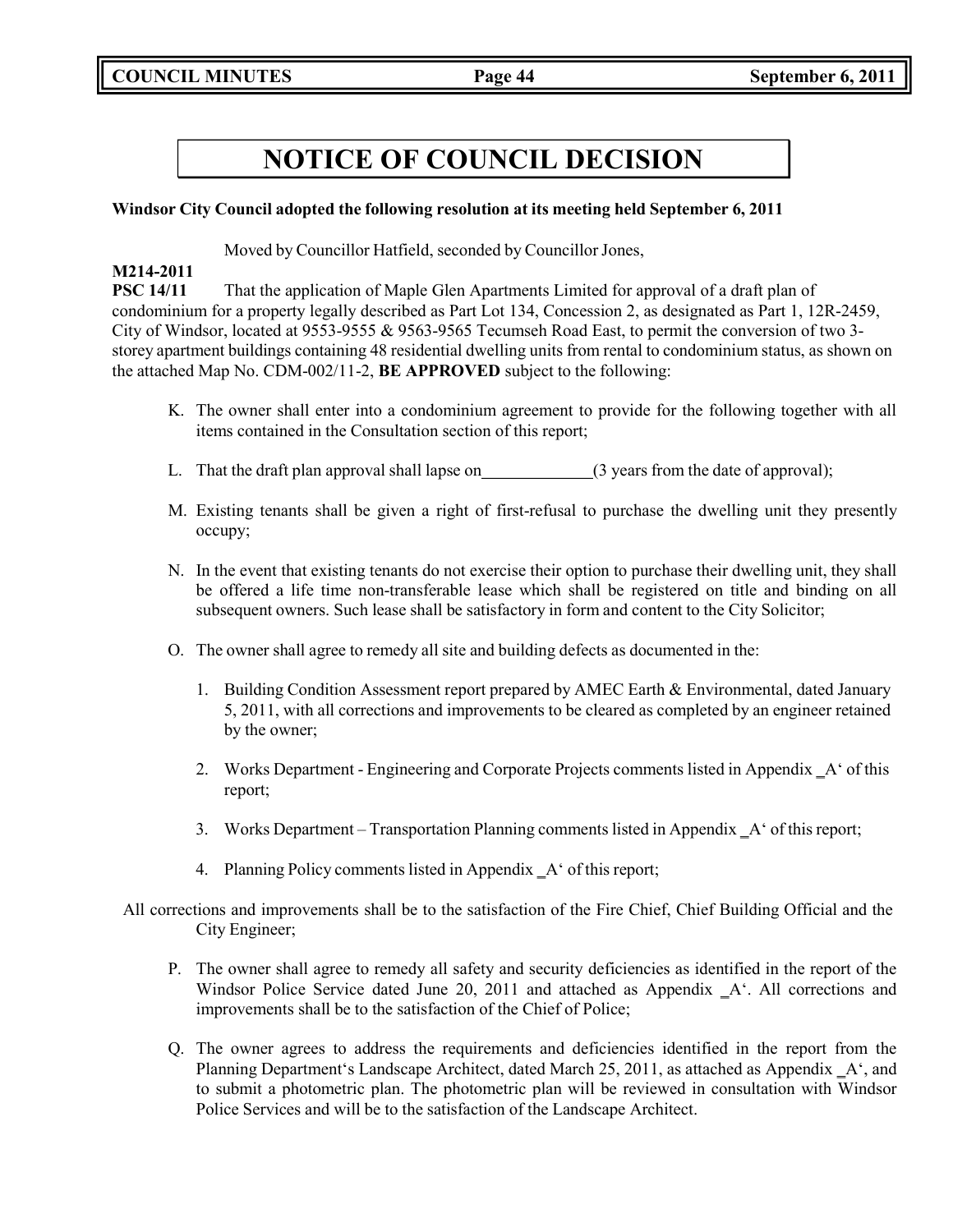### **R. All landscaping improvements will be to the satisfaction of the Planning Department's Landscape Architect and to the satisfaction of the City Planner.**

- S. The owner shall agree to provide adequate screened storage space for appropriate and approved garbage, recycling and yard waste containers, in compliance with municipal by-laws to the satisfaction of the Manager of Environmental Services and Chief Building Official.
- T. The owner shall agree to provide at a minimum, one accessible entrance (i.e. including sidewalk, signage, ramp and door opener button) to each building and provide a minimum of 1 handicap parking space and a bicycle rack facility accommodating a minimum of 5 bicycles. All improvements are subject to reasonable health and safety concerns and are to be to the satisfaction of the Chief Building Official and Diversity and Accessibility Officer;
- **II** Final approval of the plan of condominium shall not be considered until all of the required works under 1. **Recommendations I'** have been completed to the satisfaction of the respective departments and a condominium agreement has been registered against the subject lands. Carried.

Report 15423 ZP/11129

## *Agatha Armstrong*

Supervisor of Council Services/Deputy City Clerk January 12, 2012 /ks

Internal Distribution Planning [Thomas J. Cadman] Manager of Development Applications City Planner

External Distribution Maple Glen Apartments Suite 201, 20358 64 Avenue Langley, BC V2Y 1V5

Rashid Farhat McTague law Firm LLP 445 Pelissier Street Windsor, ON N9A 6Z9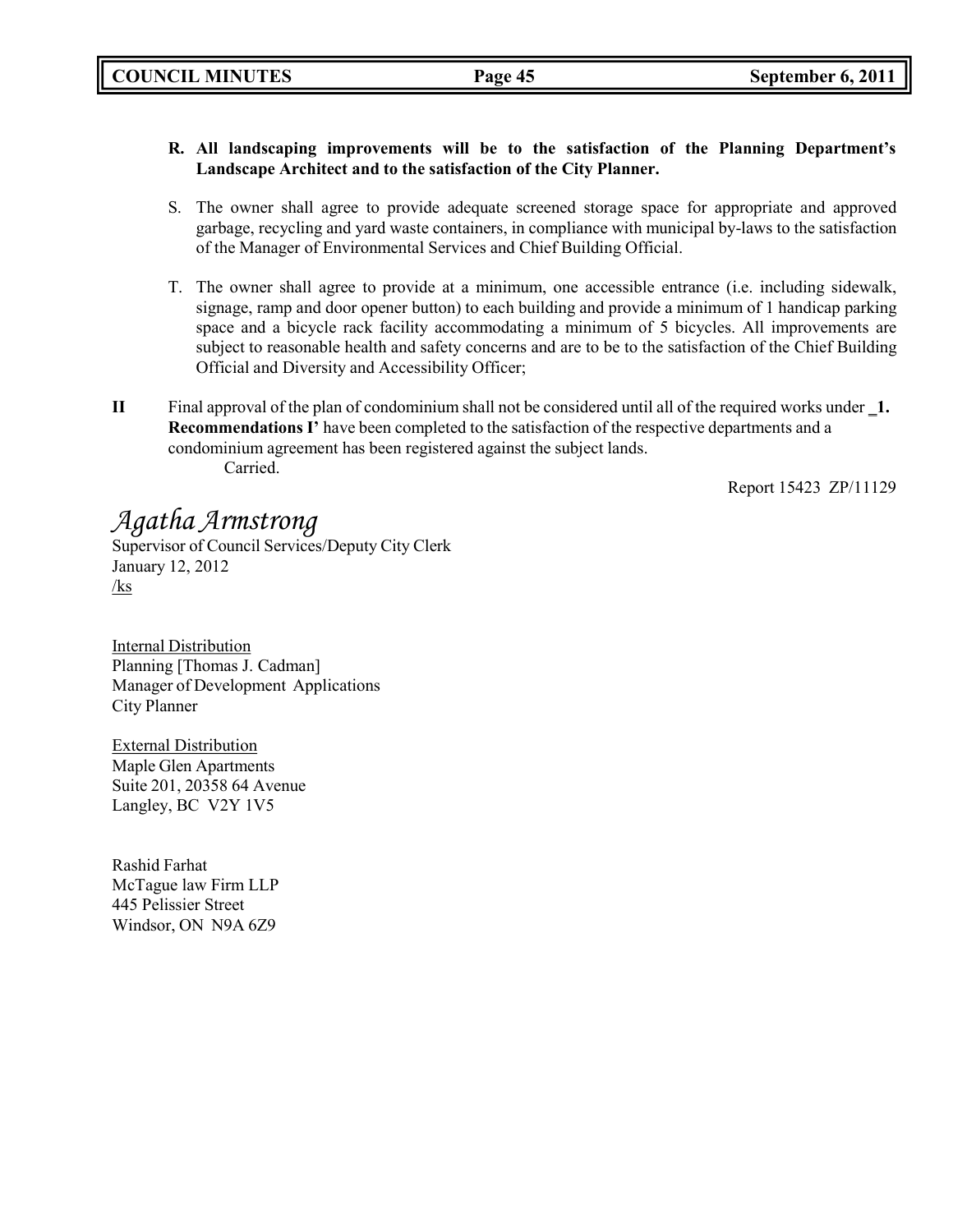### **Windsor City Council adopted the following resolution at its meeting held September 6, 2011**

Moved by Councillor Gignac, seconded by Councillor Marra,

### **M215-2011**

**PSC 15/11** That an amendment to the Zoning By-law 8600 **BE APPROVED** to change the zoning of the property owned by P.X. Smith Medicine Professional Corporation, described as Part Lot 127 Concession 1, Part 2 on Reference Plan 12R-9171, and municipally known as 7831 Riverside Drive East (Roll No. 060-260-03400), by adding a site specific provision to permit a parking area on the subject land, for a neighbourhood commercial use on the lands next east; and that loading spaces and refuse facilities are prohibited on the subject site;

- II That the applicant/owner agree to undertake the required archaeological assessment for the subject site;
- III That the applicant/owner **BE REQUIRED** to comply with the following with respect to the subject property (7831 Riverside Dr. E.), in combination with the associated lands (7843 & 7875 Riverside Dr. E.), through the Site Plan Approval process:
	- (d) submit a site plan showing mitigation measures to be used in minimizing the impact of the proposed commercial use on the neighbouring sensitive land uses, to the satisfaction of the City Planner. The site plan shall include provision of adequate landscape buffer and separation; and shall be consistent with the character of the neighbourhood;
	- (e) submit a tree survey indentifying species, location, and condition of all trees on the subject lands; and
	- (f) submit a tree protection plan to the satisfaction of the Planning Department (City of Windsor Landscape Architect), identifying which trees are to be retained and proposed preservation techniques to be implemented;
- IV And that abutting property owner is included in the site plan process. Carried.

Report Number 15422 ZB/11127

## *Agatha Armstrong*

Supervisor of Council Services/Deputy City Clerk January 12, 2012 /ks

Internal Distribution Planning [Justina Nwaesei] Manager of Development Applications City Planner

External Distribution Councillor Gignac

Pat Smith [pxsmith@cogeco.ca](mailto:pxsmith@cogeco.ca)

Jason Thibert [jthibert@ada-architect.ca](mailto:jthibert@ada-architect.ca)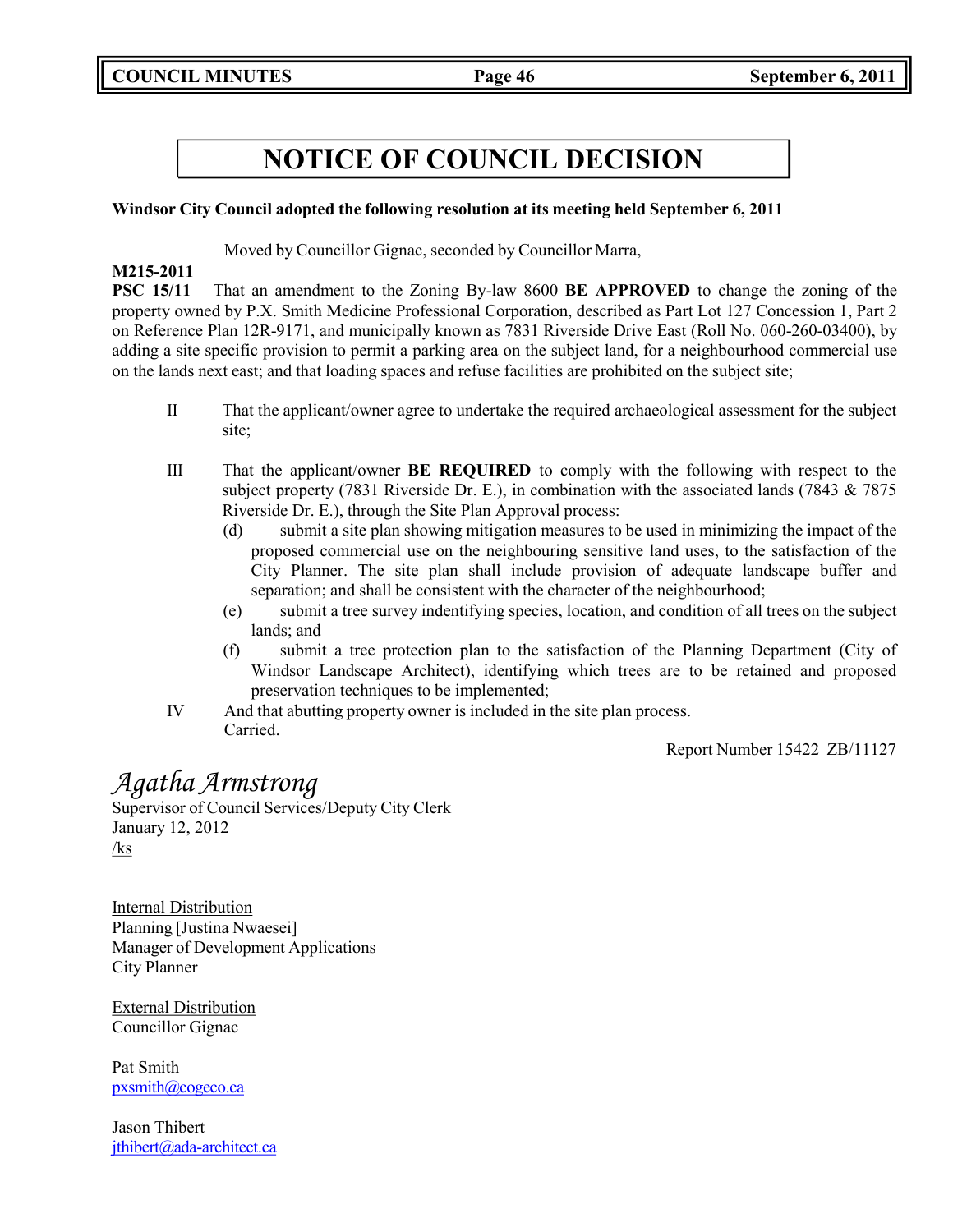**COUNCIL MINUTES Page 47 September 6, 2011**

## **NOTICE OF COUNCIL DECISION**

### **Windsor City Council adopted the following resolution at its meeting held September 6, 2011**

Moved by Councillor Hatfield, seconded by Councillor Jones,

### **M216-2011**

**PSC 16/11** That the application by Angelo Marignani operator of Milk Coffee Bar, for permission to erect a Mini Café at 68 University Avenue West, as shown on the **attached** Drawing C-3113, **BE APPROVED** subject to the following conditions:

- 1. Applicant and owner comply with all other requirements of the sidewalk cafe handbook except for the 12' sidewalk width.
- 2. Maintain a minimum 8-foot wide (2.4 metres) clear sidewalk aisle adjacent to the Mini Café tables and chairs for pedestrians on University Avenue West.
- 3. Mini cafe is limited to the area identified on drawing C-3113.
- 4. The City requires a certificate of insurance from the applicant that is satisfactory to the Risk Management Supervisor.
- 5. ation fees for 2011 are waived, including the reduction of the Street Opening Permit fee of \$132.00 to \$1.00 for 2011 as per council motion M96-2011 on April 6, 2011; Carried.

Report Number 15389 SE2011

## *Agatha Armstrong*

Supervisor of Council Services/Deputy City Clerk January 12, 2012 /ks

Internal Distribution Engineering [Stacey Shyshak] City Planner City Engineer City Solicitor Risk Management [Dana Straus] Windsor Accessibility Advisory Committee [Gail Jones] Windsor Police [Barry Horrobin] [bhorrobin@police.windsor.on.ca](mailto:bhorrobin@police.windsor.on.ca) Councillor Fulvio Valentinis

External Distribution Angelo Marignani [milkcoffeebar@gmail.com](mailto:milkcoffeebar@gmail.com) 304830 Ontario Limited Rosario Cosco [rcosco@mnsi.net](mailto:rcosco@mnsi.net)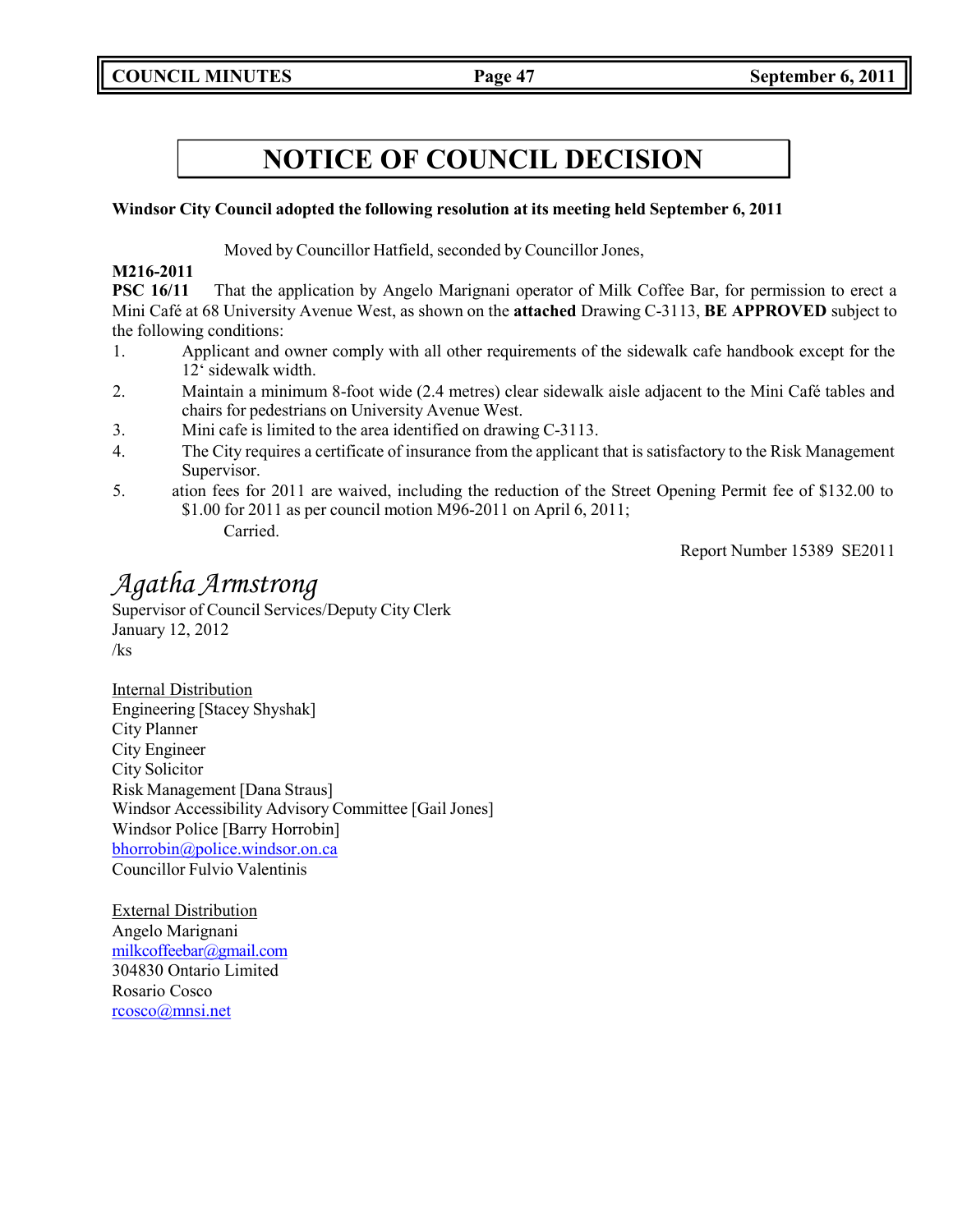### **Windsor City Council adopted the following resolution at its meeting held September 6, 2011**

Moved by Councillor Maghnieh, seconded by Councillor Marra,

**M217-2011**

**PSC 17/11** That Report No. 17 of the Planning Standing Committee of its meeting held August 15, 2011, pertaining to 741-745 Rosedale Avenue-Interim Control By-law 19-2007 exemption request **BE REFERRED** to Administration in order for the Applicant to provide acceptable elevation drawings. Carried

Report Number 15406 Z/8581

## *Agatha Armstrong*

Supervisor of Council Services/Deputy City Clerk January 12, 2012 /ks

Internal Distribution Manager of Urban Design [Neil Robertson] City Planner Chief Building Official City Solicitor

External Distribution Kevin Flood Kevin flood@hotmail.com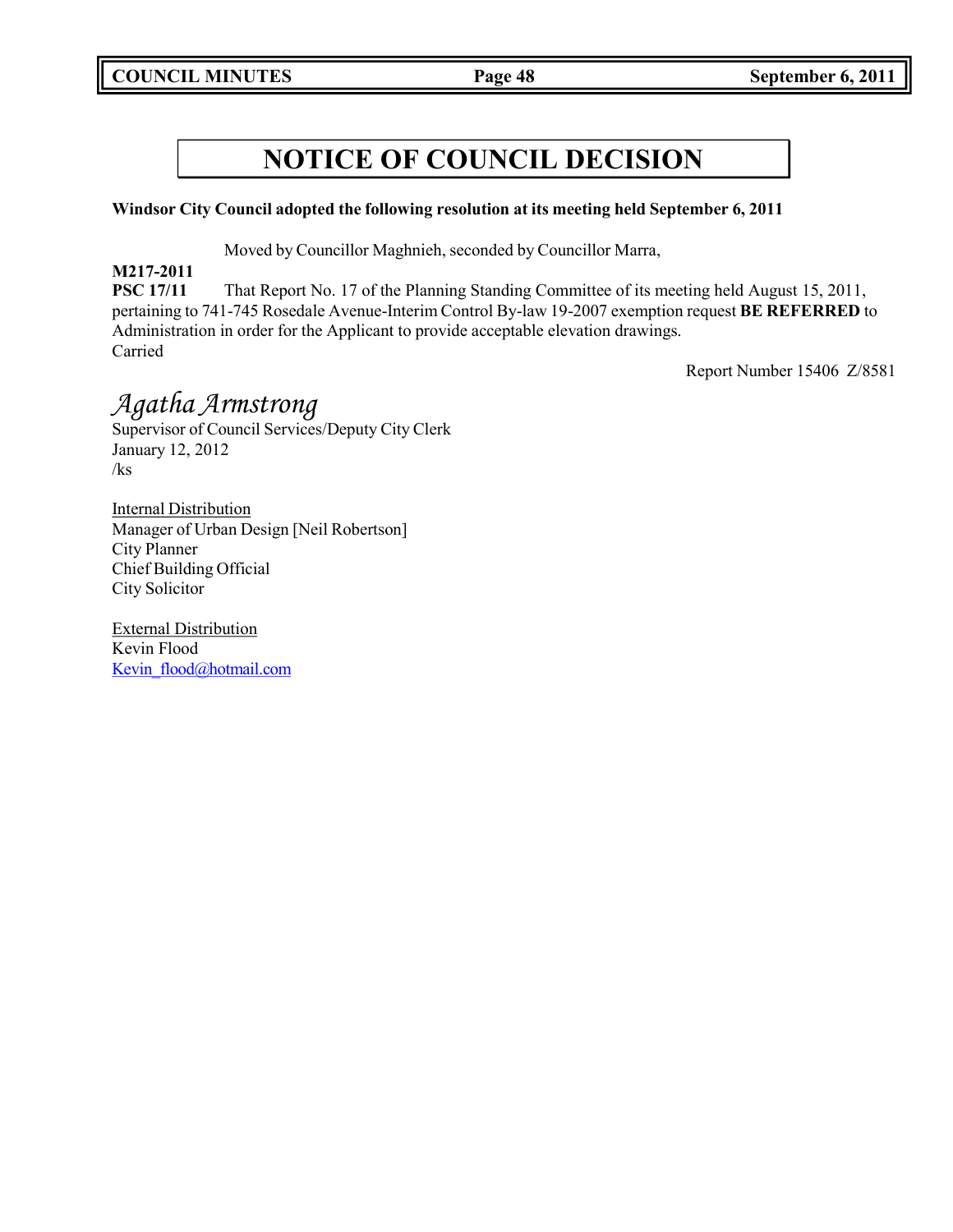### **Windsor City Council adopted the following resolution at its meeting held September 6, 2011**

Moved by Councillor Hatfield, seconded by Councillor Jones,

### **M218-2011**

**PSC 18/11** That the application by Jason Sabba operator of Bistro 507 on behalf of Hyun Sook Youn owner of the property at 507 Ouellette Avenue, for permission to extend the existing sidewalk cafe at 507 Ouellette Avenue into the Maiden Lane right-of-way, as shown on the **attached** Drawing C-3065, **BE DENIED**. Carried.

Report Number 15388 SE/10182

## *Agatha Armstrong*

Supervisor of Council Services/Deputy City Clerk January 12, 2012 /ks

Internal Distribution Engineering [Adrian Busa] City Planner City Engineer City Solicitor Risk Management [Dana Straus] Windsor Accessibility Advisory Committee [Gail Jones] Windsor Police [Barry Borrobin [bhorrobin@police.windsor.on.ca](mailto:bhorrobin@police.windsor.on.ca) Councillor Fulvio Valentinis

External Distribution Jason Sabba [Bistro507@hotmail.com](mailto:Bistro507@hotmail.com)

Downtown Residents Association Philip Haddad [philiphaddad@excite.com](mailto:philiphaddad@excite.com)

Essex Condominium Corporation No. 72 Art Ouellette [ppm@mnsi.net](mailto:ppm@mnsi.net)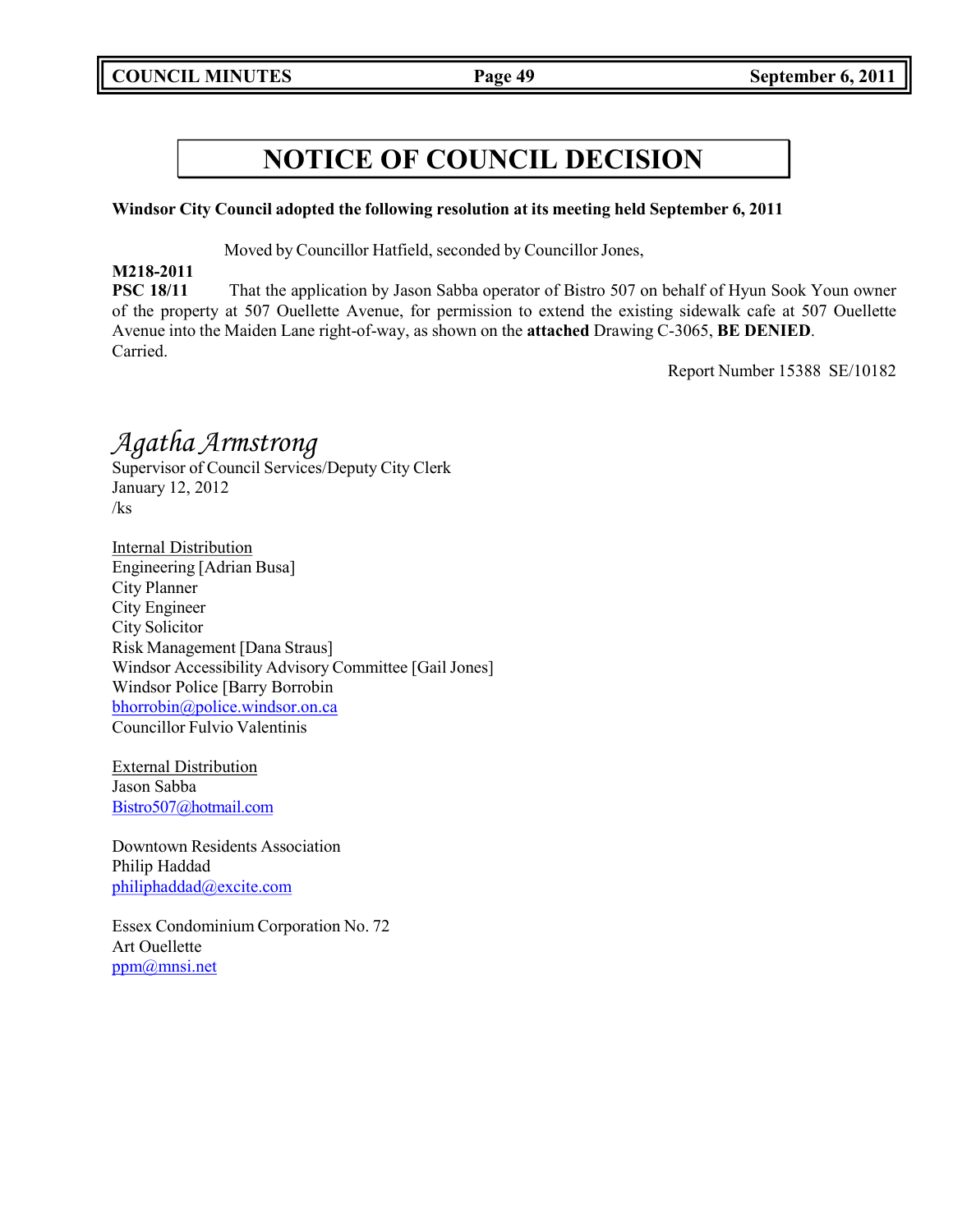### **Windsor City Council adopted the following resolution at its meeting held September 6, 2011**

Moved by Councillor Gignac, seconded by Councillor Marra,

**M219-2011**

**PSC 19/11** That Report No. 19 of the Planning Standing Committee of its meeting held August 15, 2011, pertaining to 563 Indian Road-Interim Control By-law 19-2007 exemption request **BE WITHDRAWN.** Carried.

Report Number 15419 Z/8581

## *Agatha Armstrong*

Supervisor of Council Services/Deputy City Clerk January 12, 2012 /ks

Internal Distribution Senior Planner – Special Projects [Kevin Alexander] Manager of Urban Design City Planner City Solicitor Chief Building Official

External Distribution Kevin Flood [Kevin\\_flood@hotmail.com](mailto:Kevin_flood@hotmail.com)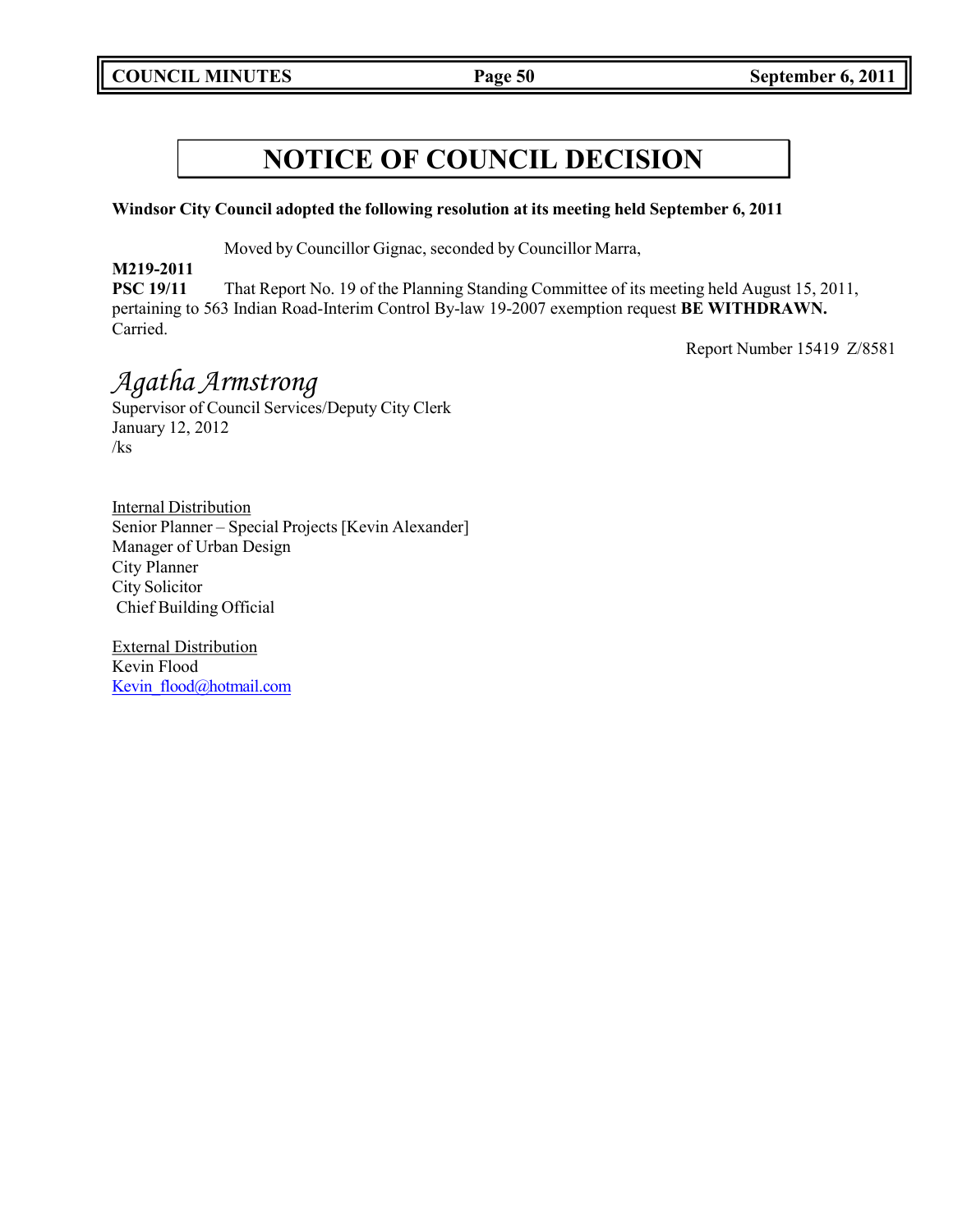### **Windsor City Council adopted the following resolution at its meeting held September 6, 2011**

Moved by Councillor Maghnieh, seconded by Councillor Valentinis,

### **M220-2011**

**PSC 20/11** That Report No. 20 of the Planning Standing Committee of its meeting held August 15, 2011 pertaining to 357-359 Indian Road – Interim Control By-law 19-2007 exemption request BE REFERRED to the September 12, 2011 meeting of the Planning Standing Committee to allow for administration to meet with the Applicant to explore options for achieving compliance with the Sandwich Heritage Conservation District Design Guidelines. Carried.

Report Number 15405 Z/8581

## *Agatha Armstrong*

Supervisor of Council Services/Deputy City Clerk January 12, 2012 /ks

Internal Distribution Senior Planner – Special Projects [Kevin Alexander] Manager of Urban Design City Planner City Solicitor Chief Building Official

External Distribution Kevin Flood [Kevin\\_flood@hotmail.com](mailto:Kevin_flood@hotmail.com)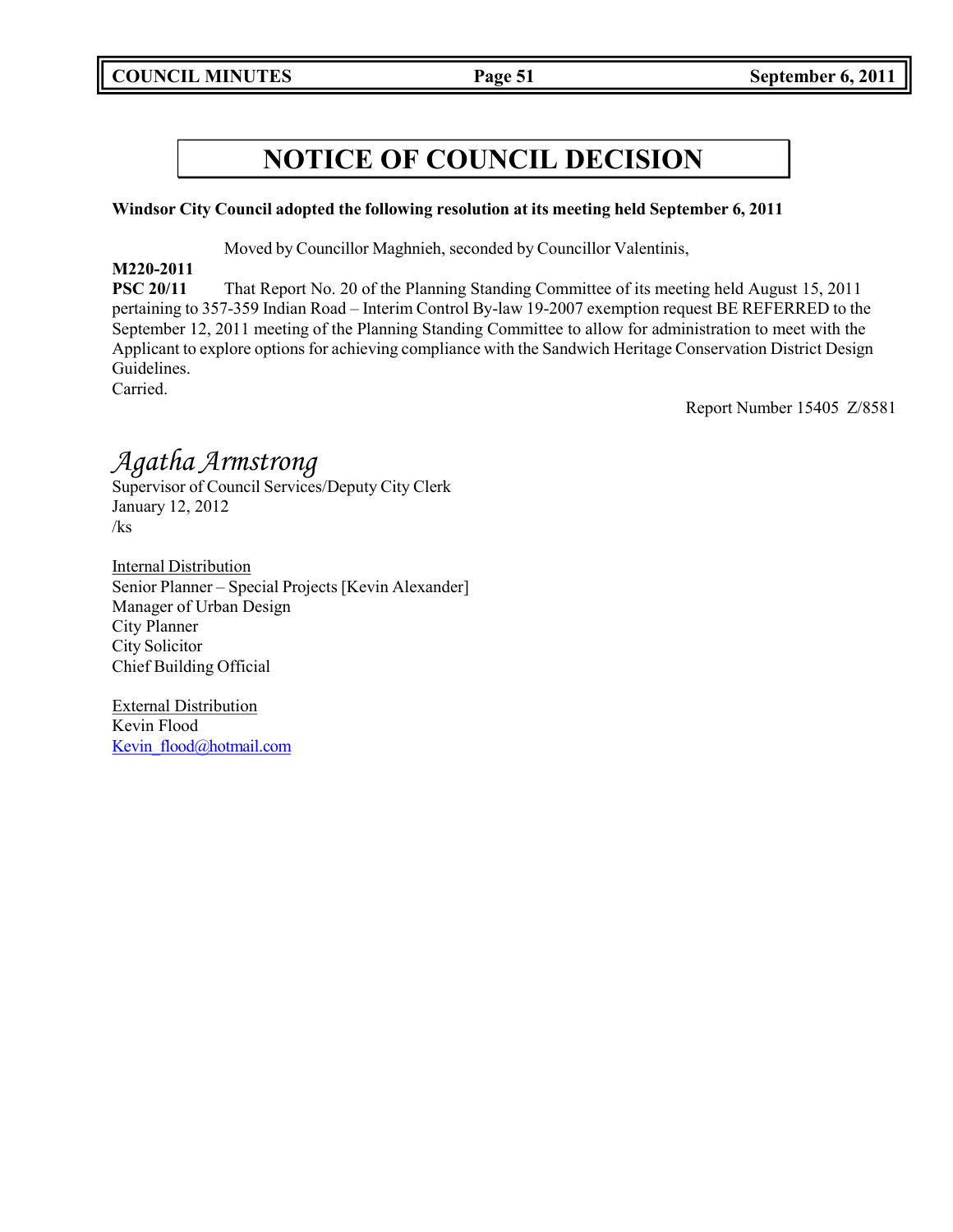### **Windsor City Council adopted the following resolution at its meeting held September 6, 2011**

Moved by Councillor Hatfield, seconded by Councillor Jones d,

### **M221-2011**

**PSC 21/11** That the 4.01 metre (13'2l) wide north/south alley north of Tuscarora Street between 670, 682 & 690 Windsor Avenue and 240 & 254 Tuscarora Street as shown Drawing Number CC-1612 *attached* hereto as Appendix ―A‖ **BE ASSUMED** for subsequent closure and conveyance to the abutting property owner and further the City Solicitor **BE REQUESTED** to prepare the necessary by-law.

V. That the 4.01 metre (13'2‖) wide north/south alley north of Tuscarora Street between 670, 682 & 690 Windsor Avenue and 240 & 254 Tuscarora Street as shown on Drawing Number CC-1612 *attached* hereto as Appendix ―A‖ **BE CLOSED AND CONVEYED** to the abutting property owner subject to the following:

- Easements are required in favour of:  $\bullet$ Bell Canada Enwin Utilities – Hydro Division Cogeco Cable Systems Inc.
- The conveyance costs are as follows:  $\bullet$ Abutting properties zoned CD3.6: \$8.00 per square foot (\$86.11 per square metre) no easements and \$4.00 per square foot (\$43.06) per square metre) with easements.

and further, the City Planner, or designate, **BE AUTHORIZED** to publish the required legal notice, and further, that the City Solicitor **BE REQUESTED** to prepare the by-law to close, and further, the Chief Administrative Officer and City Clerk **BE AUTHORIZED** to sign all necessary documents approved as to form and content satisfactory to the City Solicitor, and the transaction **BE COMPLETED** electronically pursuant to Bylaw Number 366-2003.

Carried.

Report Number 15402 SSA2011

## *Agatha Armstrong*

Supervisor of Council Services/Deputy City Clerk January 12, 2012 /ks

Internal Distribution Planning [Laura MacDonald] Street and Alley technical Advisory Committee [John Revell] Manager of Development Applications City Planner City Solicitor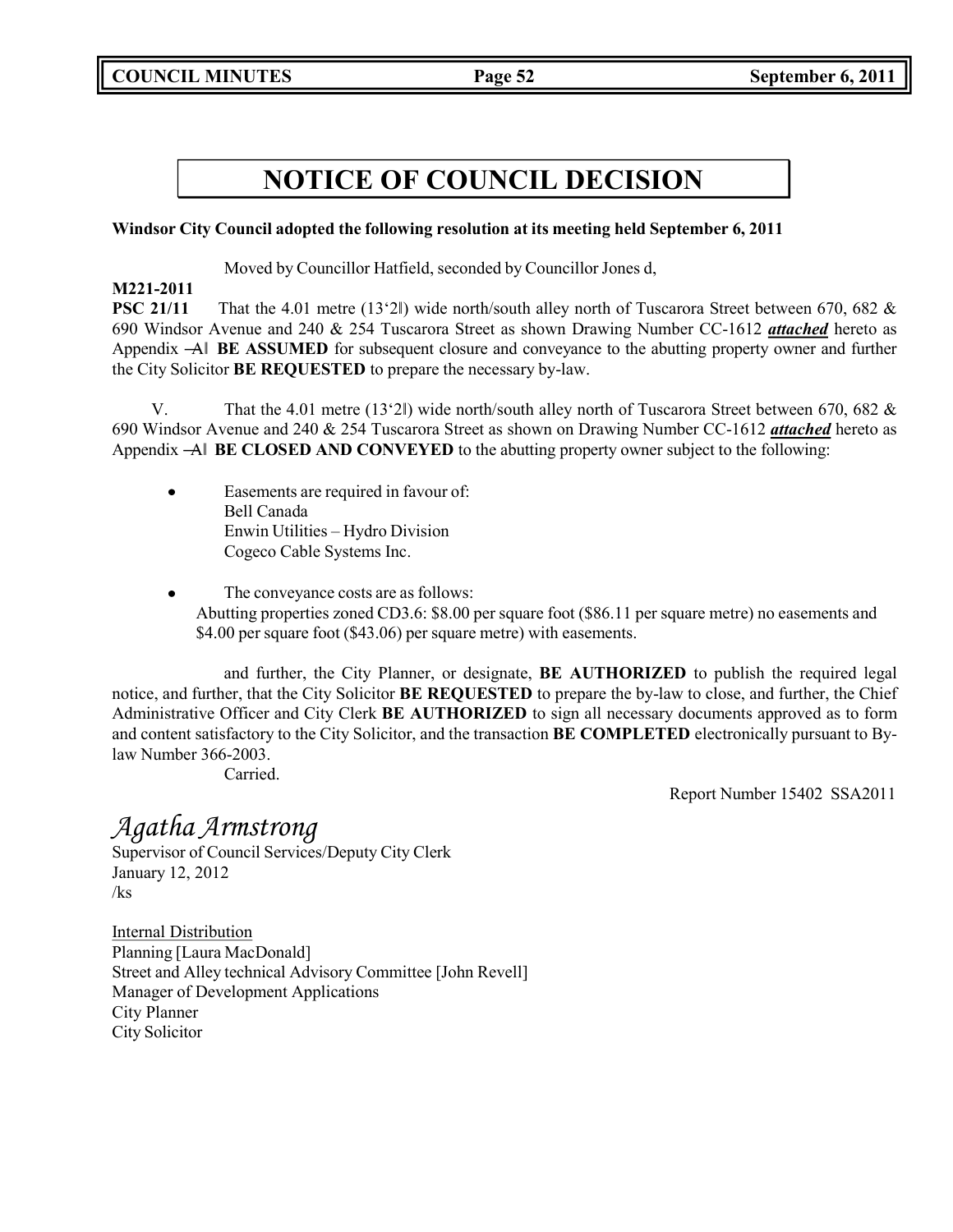### **Windsor City Council adopted the following resolution at its meeting held September 6, 2011**

Moved by Councillor Hatfield, seconded by Councillor Jones,

### **M222-2011**

**PSC 22/11** That an exemption from the Interim Control By-law 19-2007 as amended by By-law 35-2008 and the Demolition Control By-law 20-2007, **BE GRANTED** to Michael LeClair owner of the single detached dwelling at 337 South Street, to demolish the existing rear addition (8' 8‖ x 8') for the construction of a new 21'1‖ x 27' 9 ¾‖ rear addition on condition that the Olde Sandwich Towne Community Improvement Plan, the Olde Sandwich Towne Supplemental Development and Urban Design Guidelines be incorporated into this development, and that drawings of the proposed construction be subject to approval of the City Planner.

Carried.

Report Number 15397 Z/8581

*Agatha Armstrong*

Supervisor of Council Services/Deputy City Clerk January 12, 2012 /ks

Internal Distribution Senior Planner – Special Projects [Kevin Alexander] Manager of Urban Design City Planner City Solicitor Chief Building Official

External Distribution Michael LeClair Fax 519-971-8095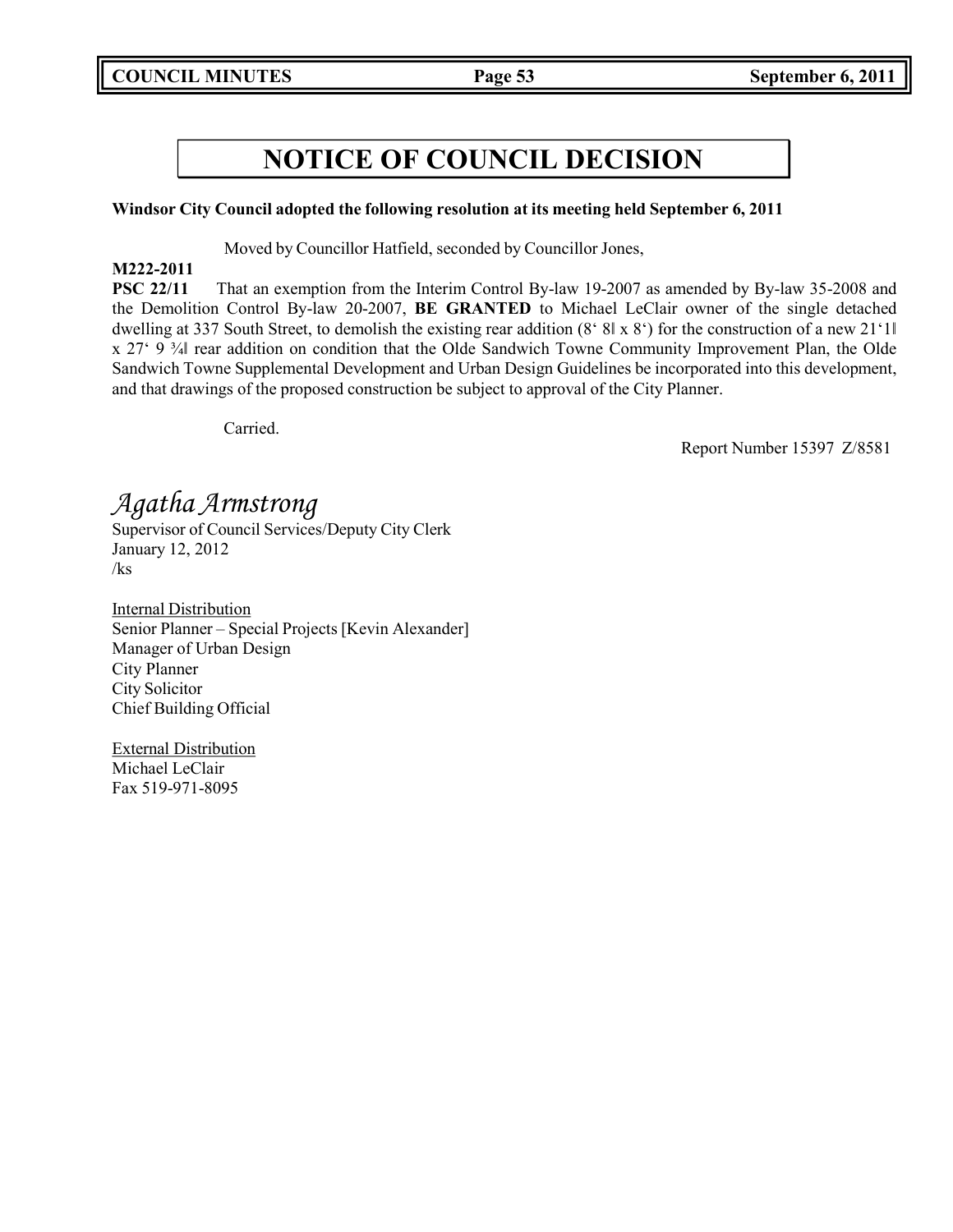### **Windsor City Council adopted the following resolution at its meeting held September 6, 2011**

Moved by Councillor Hatfield, seconded by Councillor Jones

### **M223-2011**

**PSC 23/11** That City Council authorize the issuance of a building permit to Oliver Perry of Weathertech Restoration Services Inc. on behalf of Boardwalk Reit Properties Holdings Ltd., the owner of 3461 Peter Street (Sandwich Tower), for the repair and restoration of existing balconies for multiple dwelling units, located at 3461 Peter Street since it complies with par 1.c of Interim Control By-law 19-2007 as amended, in Olde Sandwich Towne.

III. That any future repairs for 3461 Peter Street that are necessary to comply with the conditions of condominium approval that require an exemption to Interim Control By-law 19-2007 as amended in Olde Sandwich Towne **BE GRANTED** on condition that the Olde Sandwich Towne Community Improvement Plan, the Olde Sandwich Towne Supplemental Development and Urban Design Guidelines be incorporated into this development, and the drawings of the proposed construction be subject to approval of the City Planner

Carried.

Report Number 15415 ZP/9690

*Agatha Armstrong* Supervisor of Council Services/Deputy City Clerk January 12, 2012 /ks

Internal Distribution Senior Planner – Special Projects [Kevin Alexander] Manager of Urban Design City Planner City Solicitor Chief Building Official

External Distribution Perry Oliver Fax – 519-258-0787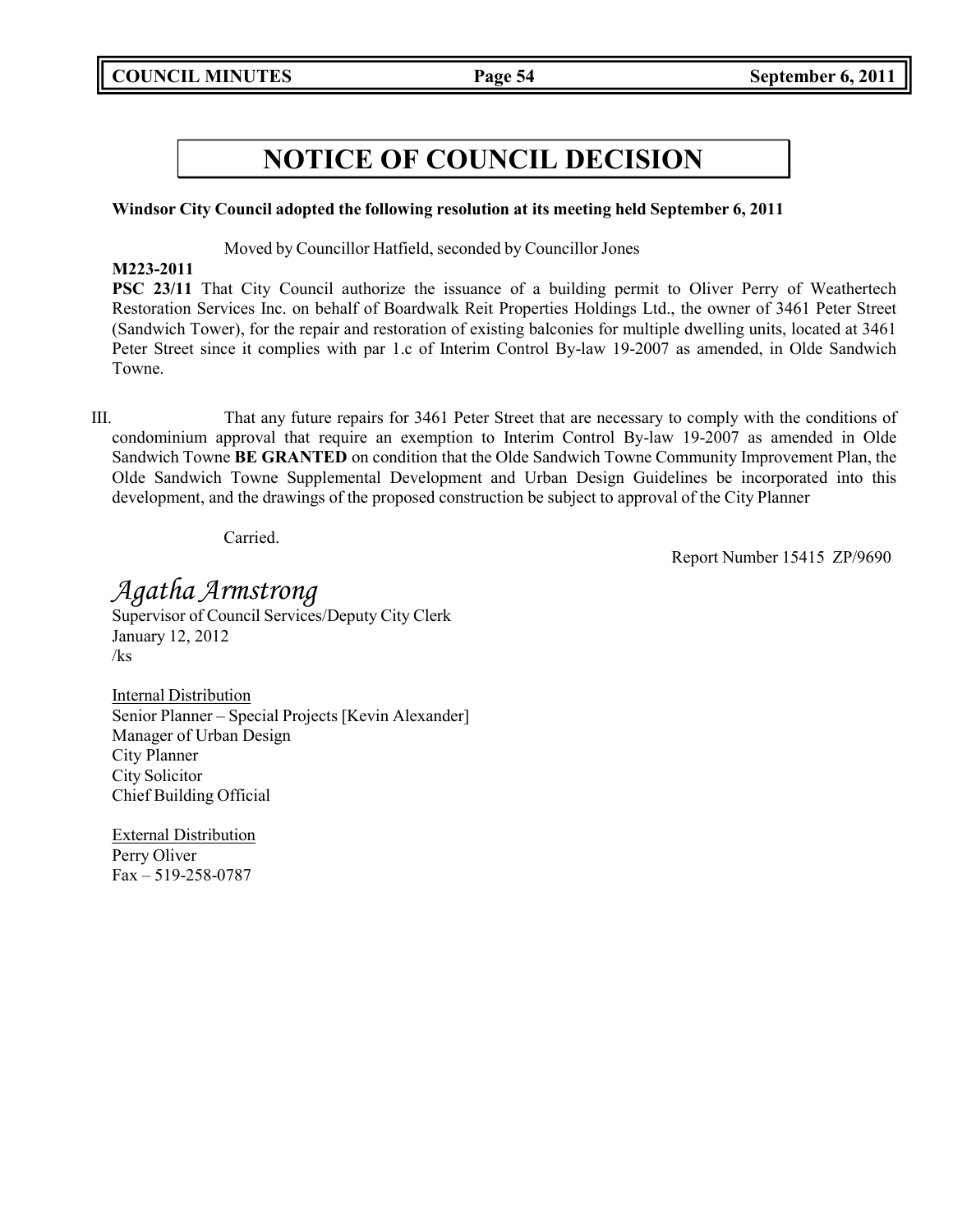### **Windsor City Council adopted the following resolution at its meeting held September 6, 2011**

Moved by Councillor Hatfield, seconded by Councillor Jones

### **M224-2011**

**PSC 24/11** That an exemption from the Interim Control By-law 19-2007 as amended by By-law 35-2008 and the Demolition Control By-law 20-2007, **BE GRANTED** to Jamila Doumet owner of the single detached dwelling at 571 Brock Street, to demolish a 3' x 7' portion of the existing rear addition (11' x 7') for the construction of a new 8' x 7'rear addition to bring the property into compliance with Zoning By-law 8600, on the condition that the Olde Sandwich Towne Community Improvement Plan, the Olde Sandwich Towne Supplemental Development and Urban Design Guidelines be incorporated into this development, and the drawings of the proposed construction be subject to approval of the City Planner.

Carried.

Report Number 15416 Z/8581

## *Agatha Armstrong*

Supervisor of Council Services/Deputy City Clerk January 12, 2012 /ks

Internal Distribution Senior Planner – Special Projects [Kevin Alexander] Manager of Urban Design City Planner City Solicitor Chief Building Official

External Distribution Jamila Doumet Fax – 519-322-1833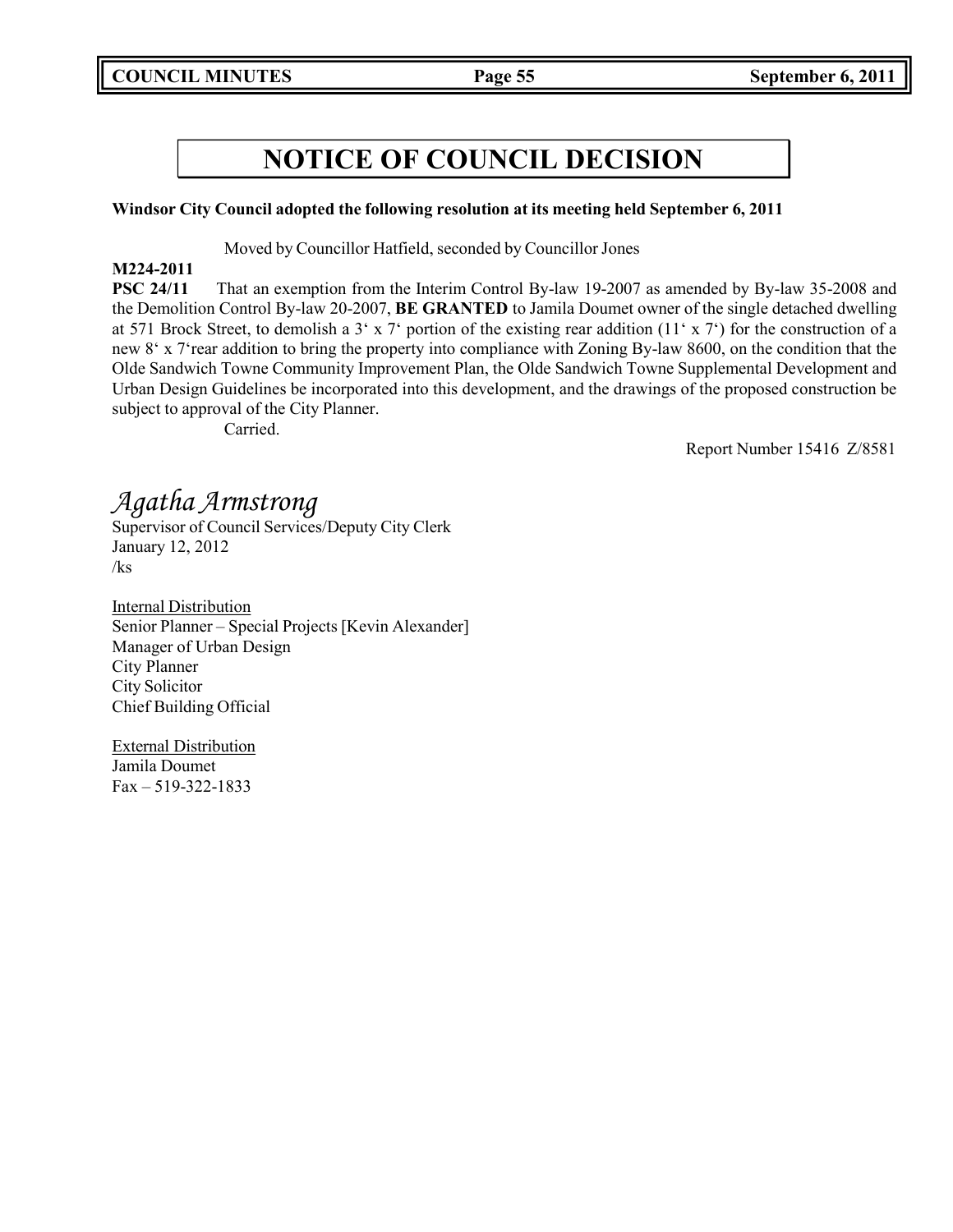### **Windsor City Council adopted the following resolution at its meeting held September 6, 2011**

Moved by Councillor Hatfield, seconded by Councillor Jones

### **M225-2011**

**PSC 25/11** That an exemption from the Demolition Control By-Law 20-2007 (CR45/2007) and the Interim Control By-Law 19-2007, as amended by By-Law 35-2008, **BE GRANTED** to Zoltan Balog, the owner of the property at 3471 Sandwich Street, to allow the demolition of the existing storage building at the back of the existing building; followed by the construction of a new 48'x 23' storage building (as indicated on Appendices B and C) on the condition that the Olde Sandwich Town Community Improvement Plan, the Olde Sandwich Town Supplemental Development and Urban Design Guidelines be incorporated into this development, and that any exterior renovations/changes will be required to be shown on elevation drawings and be subject to the approval of the City Planner prior to issuance of a building permit.

Carried.

Report Number 15418 Z/9581

## *Agatha Armstrong*

Supervisor of Council Services/Deputy City Clerk January 12, 2012 /ks

Internal Distribution Planning [Noushy Tavassoli] Neil Robertson Thom Hunt George Wilkki Lee Anne Doyle

External Distribution Zoltan Balog 3471 Sandwich Street Windsor, ON N9C 1B4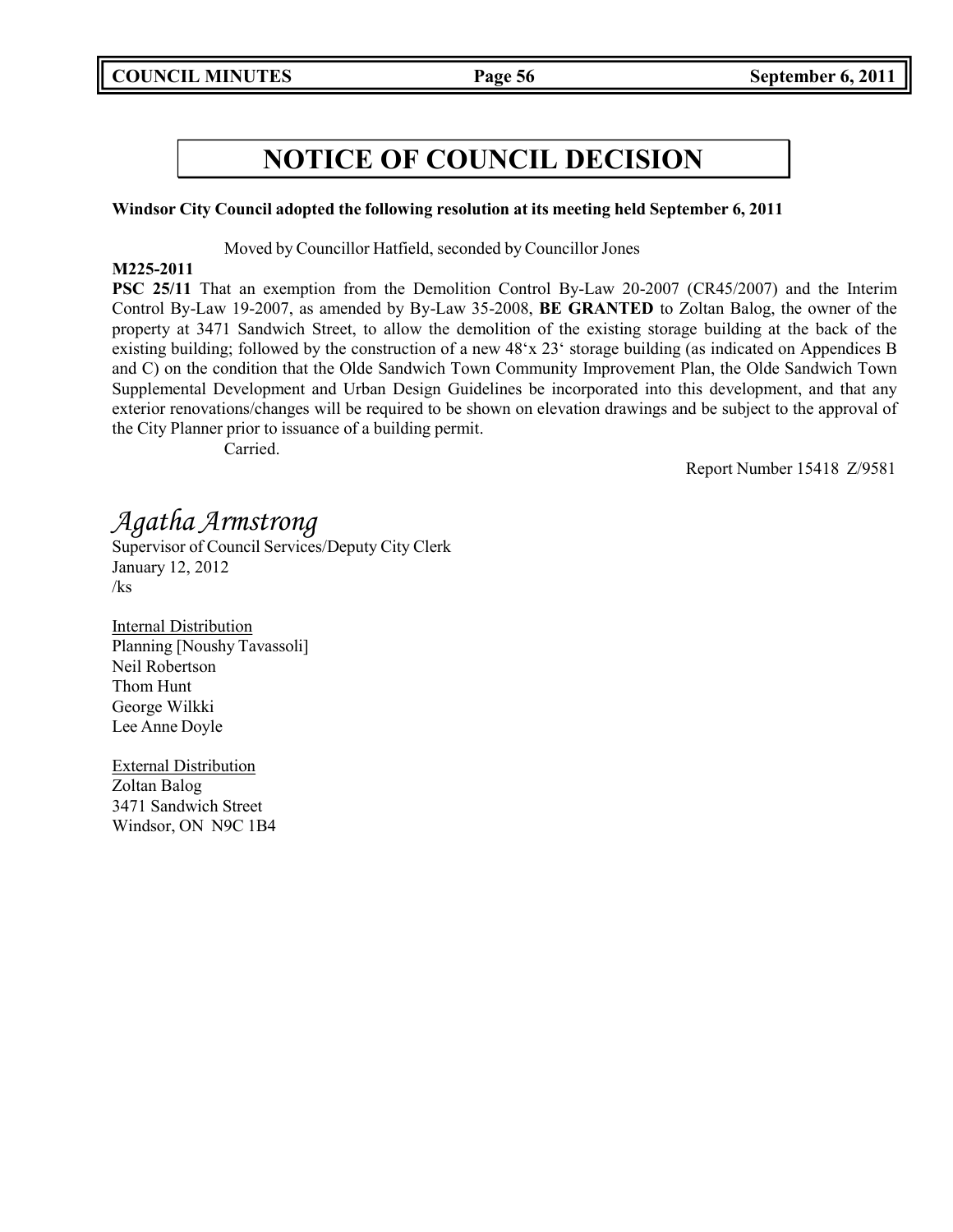### **Windsor City Council adopted the following resolution at its meeting held September 6, 2011**

### Moved by Councillor Hatfield, seconded by Councillor Jones

### **M226-2011**

**PSC 26/11** That the 20.1 metre (66.0 feet) wide portion of Chatham Street West from Church Street to Bruce Avenue and the 3.0 metre (10.0 feet wide flaring to 18.96 feet wide at the northernmost point) north/south alley east of Bruce Avenue north of Chatham Street West and the 3.0 metre (10.0 feet) wide alley, south of Chatham Street West, all as shown on Drawing Number CC-1616 *attached* hereto as Appendix ―A‖ **BE CLOSED FOR MUNICIPAL PURPOSES** subject to the following:

- Easements are required in favour of:  $\bullet$ Bell Canada Enwin Utilities – Hydro Division Windsor Utilities Commission – Water Divison Cogeco Cable Systems Inc.
- The by-law to close not be registered until construction of the aquatic family centre begins

and further, that the City Engineer **BE REQUESTED** to supply the appropriate legal description, in accordance with Drawing CC-1616, attached hereto as Appendix ―A‖ , the City Planner, or designate, **BE AUTHORIZED** to publish the required legal notice, and further, that the City Solicitor **BE REQUESTED** to prepare the by-law to close, and further, the Chief Administrative Officer and City Clerk **BE AUTHORIZED** to sign all necessary documents approved as to form and content satisfactory to the City Solicitor, and the transaction **BE COMPLETED** electronically pursuant to By-law Number 366-2003.

VI.THAT Council Resolution 753/91 and Council Resolution 175/92 concerning the closure of Chatham Street West from Church Street to Bruce Avenue and the north/south alley east of Bruce Avenue, north and south of Chatham Street West **BE RESCINDED**.

VII. THAT By-Law 10793 and By-Law 11176 concerning the closure of Chatham Street West from Church Street to Bruce Avenue and the north/south alley east of Bruce Avenue, north and south of Chatham Street West **BE REPEALED**.

Carried. Report Number 15401 SAA2011

## *Agatha Armstrong*

Supervisor of Council Services/Deputy City Clerk January 12, 2012 /ks

Internal Distribution Planning [Laura MacDonald] Street and Alley technical Advisory Committee [John Revell] Manager of Development Applications City Planner City Solicitor

External Distribution All abutting/affected Property Owners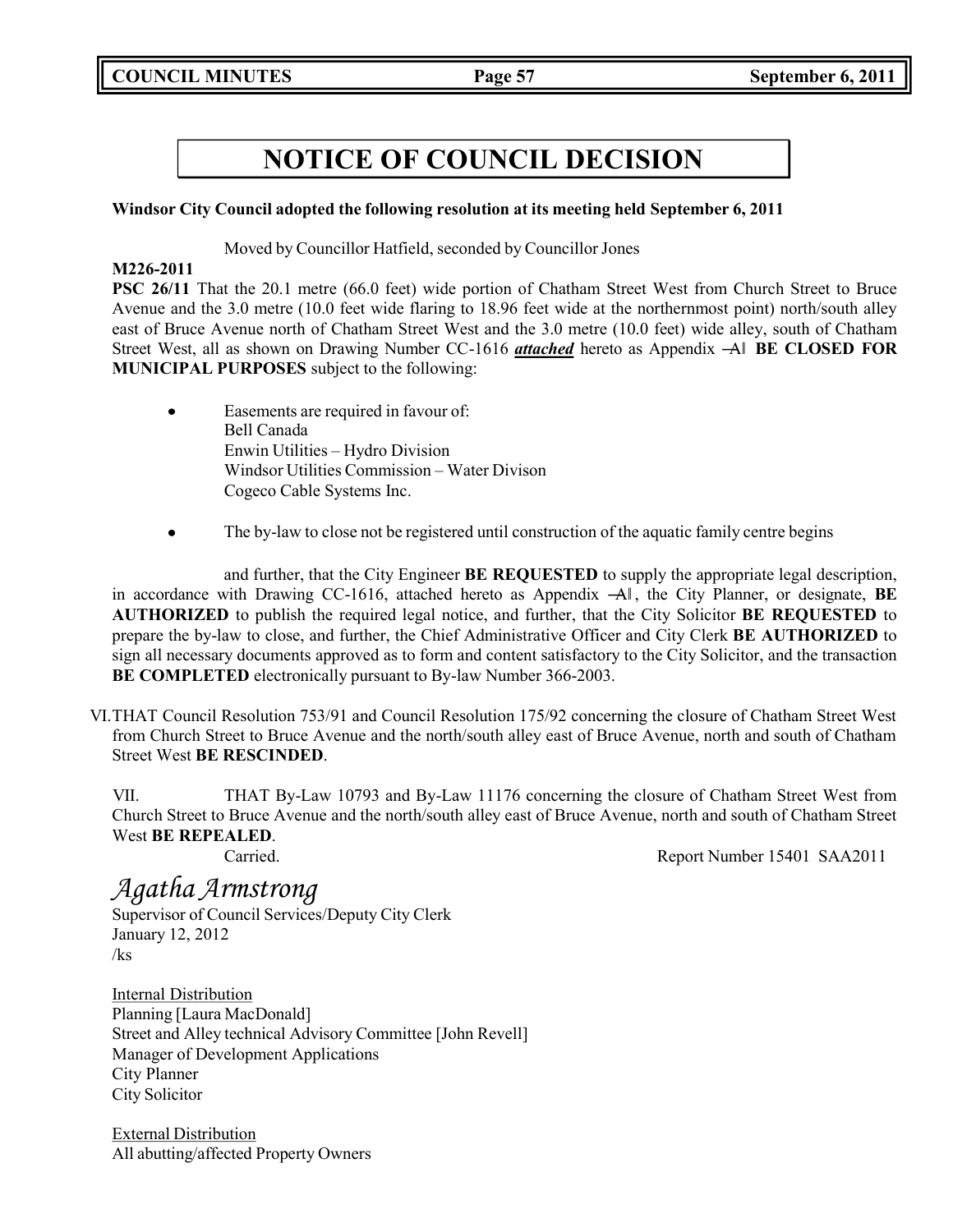**COUNCIL MINUTES Page 58 September 6, 2011**

## **NOTICE OF COUNCIL DECISION**

### **Windsor City Council adopted the following resolution at its meeting held September 6, 2011**

|                                |          | Moved by Councillor Hatfield, seconded by Councillor Jones,              |
|--------------------------------|----------|--------------------------------------------------------------------------|
| M230-2011                      |          | That Report No. 24-27 of the Executive Committee of its meeting held     |
|                                |          | July 27, 2011 comprised of the following <b>BE ADOPTED</b> as presented: |
| $EC24/11$ - Report No. 24      |          | Hotline Case #2009-03 Risk & the City's Operation of CHMC's Homeowner    |
|                                |          | Residential Assistance Program                                           |
| $EC25/11$ - Report No. 25      |          | City of Windsor Post Construction Review of WFCU Centre Project          |
| EC26/11 - Report No. $26$      |          | <b>WFCU Audit Project Fees</b>                                           |
| <b>EC27/11 - Report No. 27</b> |          | Verbal direction of the Audit Committee                                  |
|                                | Carried. |                                                                          |

MB2010 EC24/11

## *Steve Vlachodimos*

Deputy City Clerk/Senior Manager of Council Services January 12, 2012 /jr

**Internal Distribution** Chief Administrative Officer Chief Financial Officer & City Treasurer

External Distribution

Nick Thomas, KPMG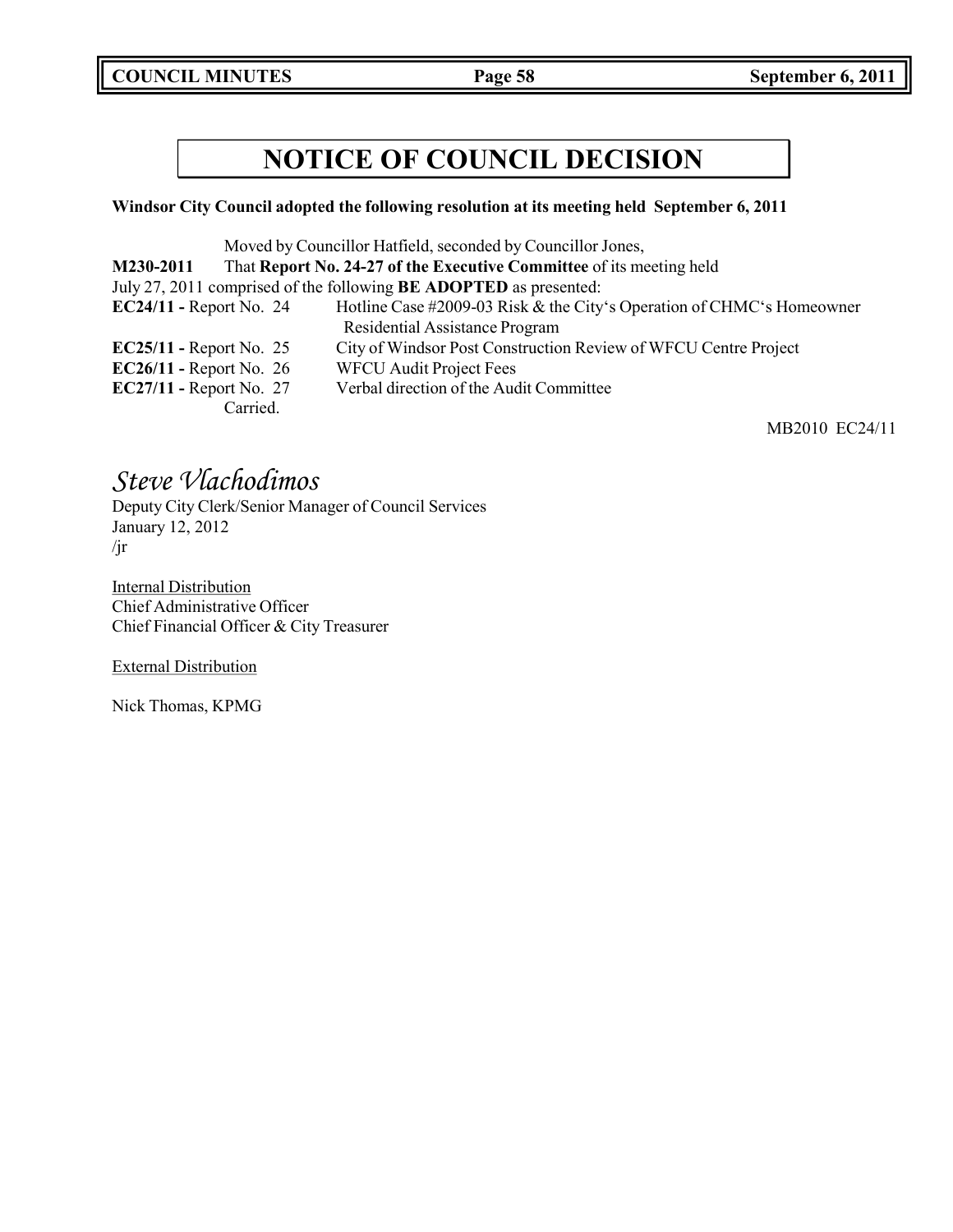| <b>COUNCIL MINUTES</b> | Page 59 | September 6, 2011 |
|------------------------|---------|-------------------|
|                        |         |                   |

ADOPTED **by Council at its meeting held September 6, 2011** [M230-2011] - EC24/11 **/AA** Windsor, Ontario September 6, 2011

### **REPORT NO. 24** of the **EXECUTIVE COMMITTEE** of its special meeting held July 27 2011

| <b>Members Present:</b> | <b>Mayor E. Francis</b>          |
|-------------------------|----------------------------------|
|                         | <b>Councillor D. Dilkens</b>     |
|                         | Councillor J. Gignac             |
|                         | <b>Councillor R. Jones</b>       |
|                         | <b>Councillor A. Maghnieh</b>    |
|                         | <b>Councillor B. Marra</b>       |
|                         | <b>Councillor H. Payne</b>       |
|                         | <b>Councillor E. Sleiman</b>     |
|                         | <b>Councillor P. Hatfield</b>    |
| <b>Members Absent:</b>  | <b>Councillor A. Halberstadt</b> |
|                         | <b>Councillor F. Valentinis</b>  |

That the following recommendation of the Executive Committee **BE APPROVED** as

follows**:**

Moved by Councillor Hatfield, seconded by Councillor Maghnieh, That the report from the Auditor General's Office dated January, 2011 entitled -Hotline Case # 2009 -03 Risk and the City's Operation of CMHC's Homeowner Residential Assistance Program‖ **BE RECEIVED FOR INFORMATION;** and further

That the recommendations contained in the report **BE ADOPTED** and that Administration **BE DIRECTED** to proceed accordingly Carried. Councillor Dilkens was absent from the meeting when the vote was taken on this matter.

**CHAIRPERSON** 

CITY CLERK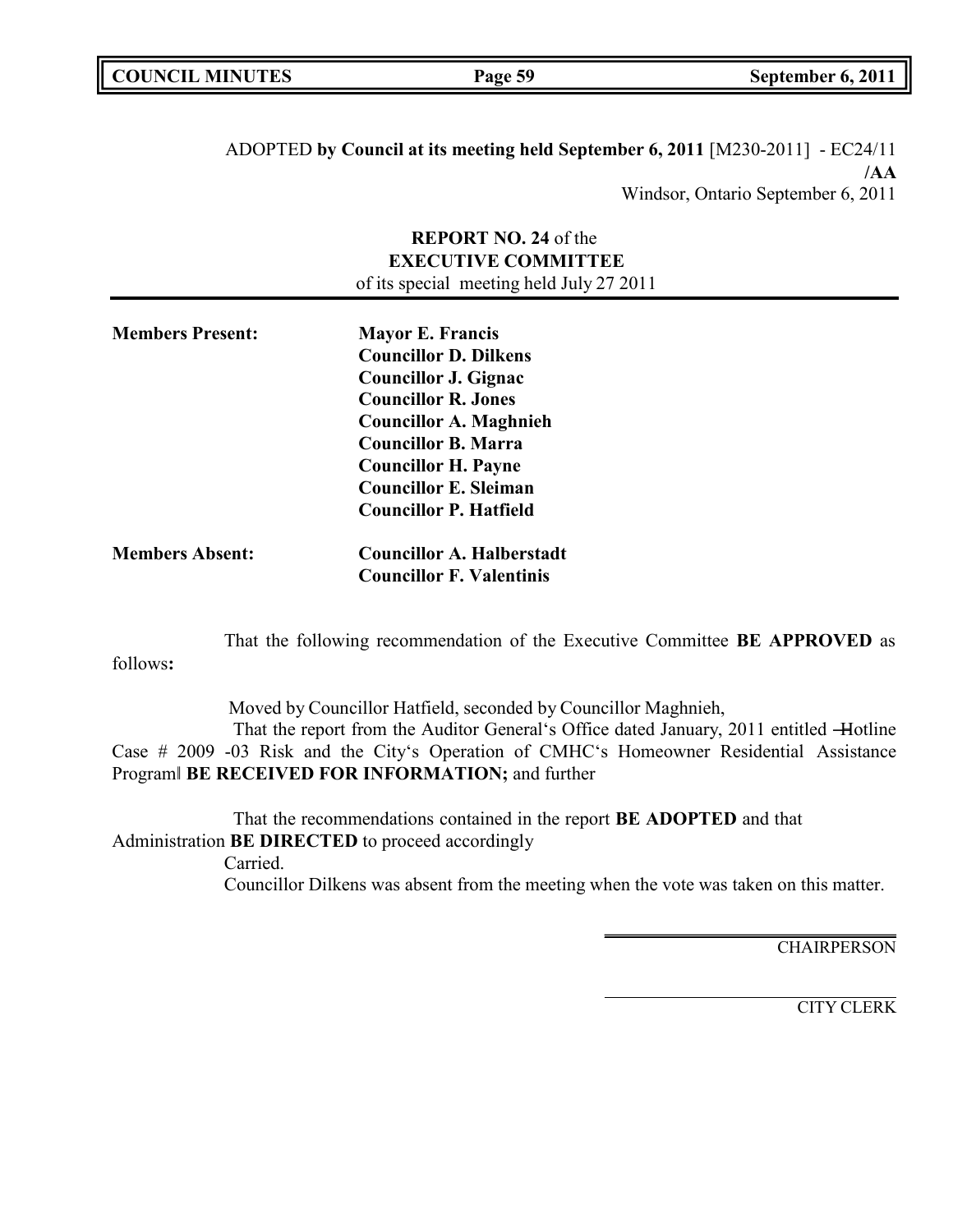**COUNCIL MINUTES Page 60 September 6, 2011**

## **NOTICE OF COUNCIL DECISION**

### **Windsor City Council adopted the following resolution at its meeting held September 6, 2011**

|                                |          | Moved by Councillor Hatfield, seconded by Councillor Jones,              |
|--------------------------------|----------|--------------------------------------------------------------------------|
| M230-2011                      |          | That Report No. 24-27 of the Executive Committee of its meeting held     |
|                                |          | July 27, 2011 comprised of the following <b>BE ADOPTED</b> as presented: |
| $EC24/11$ - Report No. 24      |          | Hotline Case #2009-03 Risk & the City's Operation of CHMC's Homeowner    |
|                                |          | Residential Assistance Program                                           |
| <b>EC25/11 - Report No. 25</b> |          | City of Windsor Post Construction Review of WFCU Centre Project          |
| $EC26/11$ - Report No. 26      |          | <b>WFCU Audit Project Fees</b>                                           |
| <b>EC27/11 - Report No. 27</b> |          | Verbal direction of the Audit Committee                                  |
|                                | Carried. |                                                                          |

MB2010 EC25/11

## *Steve Vlachodimos*

Deputy City Clerk/Senior Manager of Council Services January 12, 2012 /jr

**Internal Distribution** Chief Administrative Officer Chief Financial Officer & City Treasurer Executive Director of Parks and Facility Operations

External Distribution

Nick Thomas, KPMG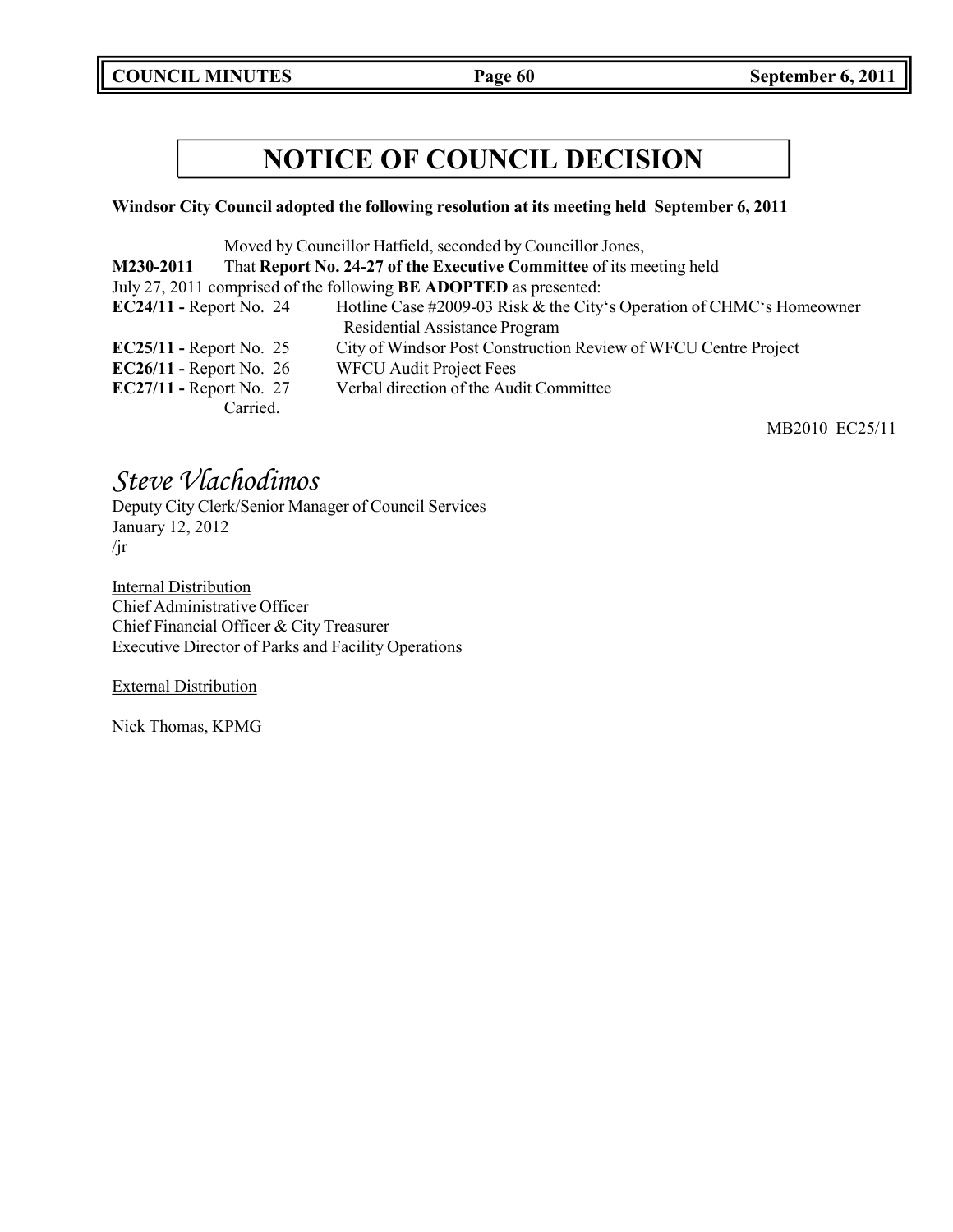| <b>COUNCIL MINUTES</b> |
|------------------------|
|------------------------|

**ADOPTED by Council at its meeting held September 6, 2011 [M230-2011] - EC25/11** /AA Windsor, Ontario September 6, 2011

### **REPORT NO. 25** of the **EXECUTIVE COMMITTEE** of its special meeting held July 27 2011

| <b>Members Present:</b> | <b>Mayor E. Francis</b>          |  |
|-------------------------|----------------------------------|--|
|                         | <b>Councillor D. Dilkens</b>     |  |
|                         | <b>Councillor J. Gignac</b>      |  |
|                         | <b>Councillor R. Jones</b>       |  |
|                         | <b>Councillor A. Maghnieh</b>    |  |
|                         | <b>Councillor B. Marra</b>       |  |
|                         | <b>Councillor H. Payne</b>       |  |
|                         | <b>Councillor E. Sleiman</b>     |  |
|                         | <b>Councillor P. Hatfield</b>    |  |
| <b>Members Absent:</b>  | <b>Councillor A. Halberstadt</b> |  |
|                         |                                  |  |

**Councillor F. Valentinis**

That the following recommendation of the Executive Committee **BE APPROVED** as

follows**:**

Moved by Councillor Hatfield, seconded by Councillor Marra, That the report from KPMG dated July 27, 2011 regarding -City of Windsor Post Construction Review of WFCU Centre Project‖ **BE RECEIVED FOR INFORMATION**; and further

That the recommendations contained in the report **BE ADOPTED** and that administration **BE DIRECTED** to proceed accordingly. Carried.

Councillor Dilkens was absent from the meeting when the vote was taken on this matter.

**CHAIRPERSON** 

CITY CLERK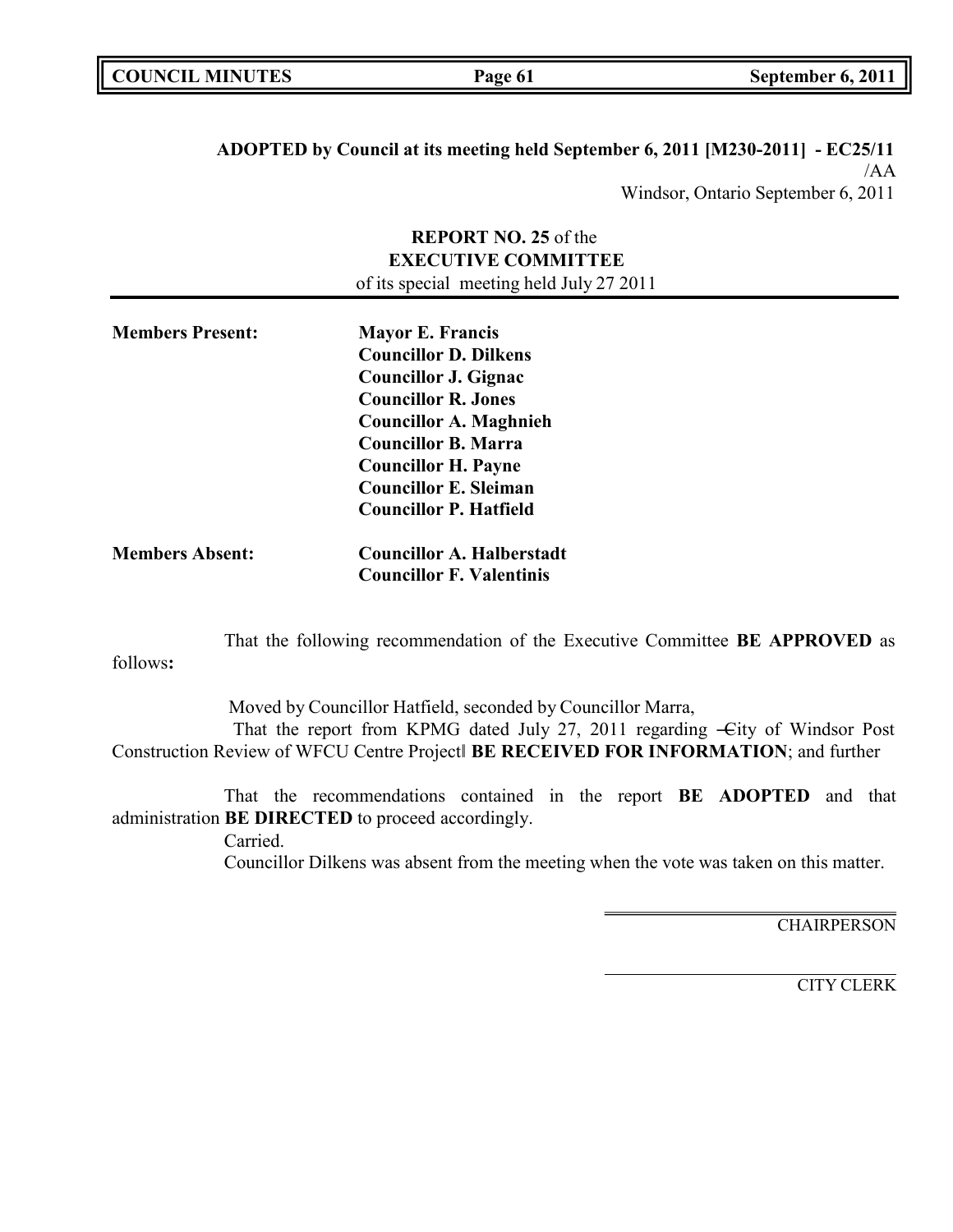**COUNCIL MINUTES Page 62 September 6, 2011**

## **NOTICE OF COUNCIL DECISION**

### **Windsor City Council adopted the following resolution at its meeting held September 6, 2011**

| Moved by Councillor Hatfield, seconded by Councillor Jones,              |          |                                                                       |
|--------------------------------------------------------------------------|----------|-----------------------------------------------------------------------|
| M230-2011                                                                |          | That Report No. 24-27 of the Executive Committee of its meeting held  |
| July 27, 2011 comprised of the following <b>BE ADOPTED</b> as presented: |          |                                                                       |
| $EC24/11$ - Report No. 24                                                |          | Hotline Case #2009-03 Risk & the City's Operation of CHMC's Homeowner |
|                                                                          |          | Residential Assistance Program                                        |
| $EC25/11$ - Report No. 25                                                |          | City of Windsor Post Construction Review of WFCU Centre Project       |
| EC26/11 - Report No. $26$                                                |          | <b>WFCU Audit Project Fees</b>                                        |
| <b>EC27/11 - Report No. 27</b>                                           |          | Verbal direction of the Audit Committee                               |
|                                                                          | Carried. |                                                                       |

MB2010 EC26/11

## *Steve Vlachodimos*

Deputy City Clerk/Senior Manager of Council Services January 12, 2012 /jr

**Internal Distribution** Chief Administrative Officer Chief Financial Officer & City Treasurer Executive Director of Parks and Facility Operations

External Distribution

Nick Thomas, KPMG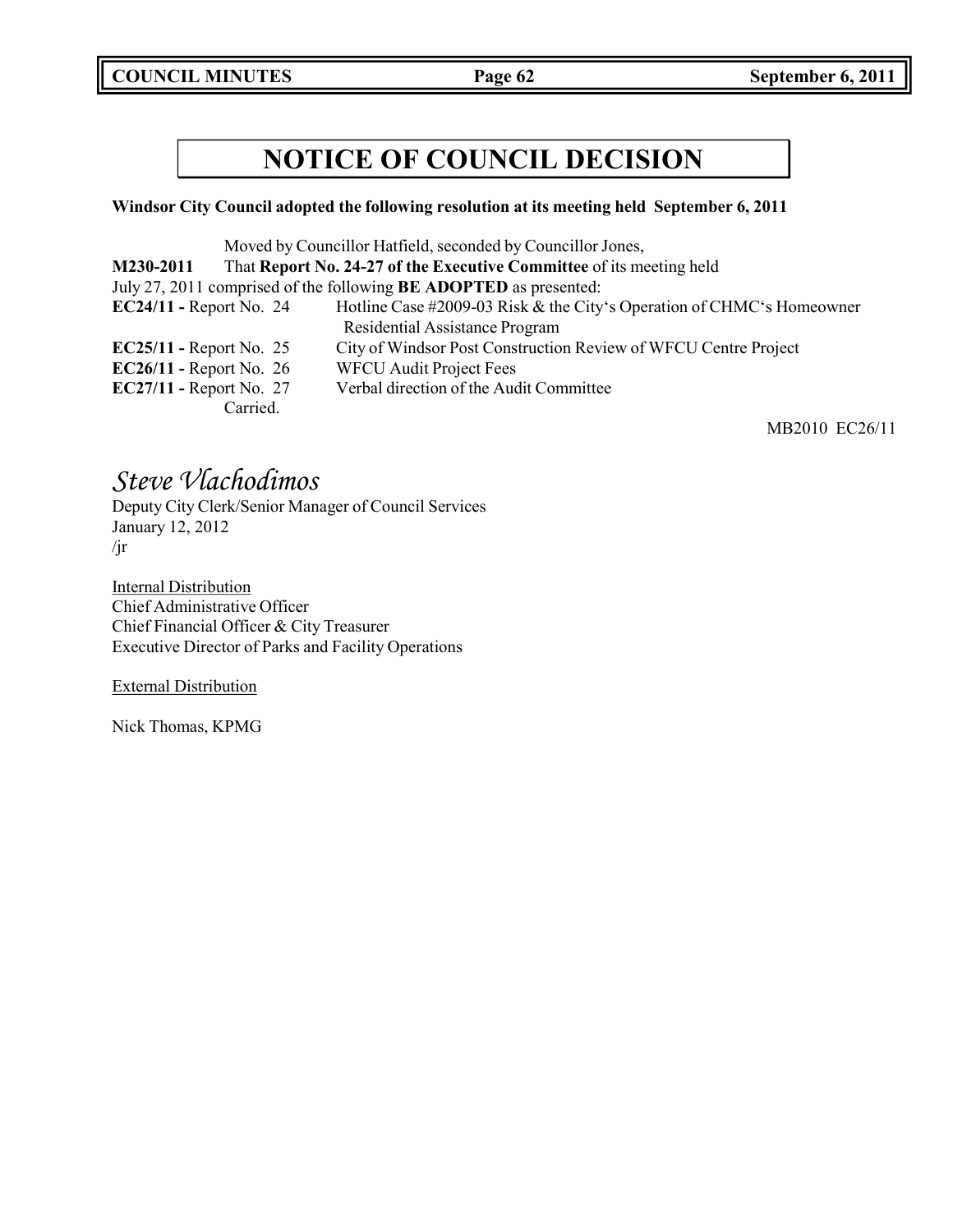| <b>COUNCIL MINUTES</b> | Page 63 | September 6, 2011 |
|------------------------|---------|-------------------|
|                        |         |                   |

ADOPTED **by Council at its meeting held September 6, 2011** [M230-2011] - EC26/11 **/AA** Windsor, Ontario September 6, 2011

### **REPORT NO. 26** of the **EXECUTIVE COMMITTEE** of its special meeting held July 27 2011

| <b>Members Present:</b> | <b>Mayor E. Francis</b>          |  |
|-------------------------|----------------------------------|--|
|                         | <b>Councillor D. Dilkens</b>     |  |
|                         | <b>Councillor J. Gignac</b>      |  |
|                         | <b>Councillor R. Jones</b>       |  |
|                         | <b>Councillor A. Maghnieh</b>    |  |
|                         | <b>Councillor B. Marra</b>       |  |
|                         | <b>Councillor H. Payne</b>       |  |
|                         | <b>Councillor E. Sleiman</b>     |  |
|                         | <b>Councillor P. Hatfield</b>    |  |
| <b>Members Absent:</b>  | <b>Councillor A. Halberstadt</b> |  |

**Councillor F. Valentinis**

That the following recommendation of the Executive Committee **BE APPROVED** as

follows**:**

Moved by Councillor Hatfield, seconded by Councillor Sleiman, That the correspondence from Paul M. Ross, Partner –KPMG dated July 20, 2011 regarding ―WFCU Audit Project Fees‖ **BE RECEIVED**; and further

That the original estimate of \$80,000.00 by KPMG to complete the WFCU audit project **BE INCREASED** from \$80,000.00 to an upset limit of \$140,000 and that this difference **BE CHARGED** to the Budget Stabilization Reserve Fund.

Carried.

Councillor Dilkens was absent from the meeting when the vote was taken on this matter.

**CHAIRPERSON** 

CITY CLERK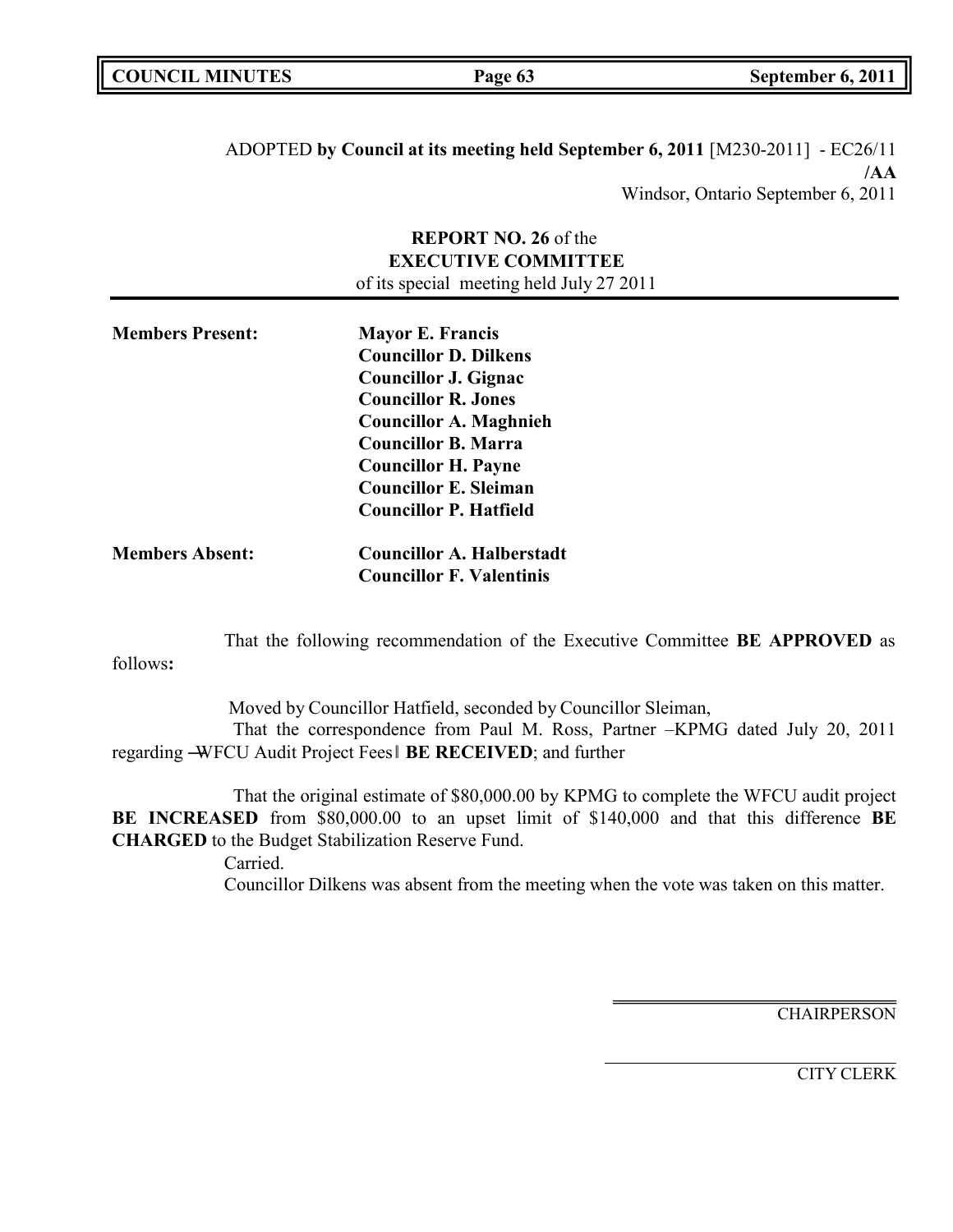**COUNCIL MINUTES Page 64 September 6, 2011**

## **NOTICE OF COUNCIL DECISION**

### **Windsor City Council adopted the following resolution at its meeting held September 6, 2011**

| Moved by Councillor Hatfield, seconded by Councillor Jones,              |          |                                                                       |
|--------------------------------------------------------------------------|----------|-----------------------------------------------------------------------|
| M230-2011                                                                |          | That Report No. 24-27 of the Executive Committee of its meeting held  |
| July 27, 2011 comprised of the following <b>BE ADOPTED</b> as presented: |          |                                                                       |
| $EC24/11$ - Report No. 24                                                |          | Hotline Case #2009-03 Risk & the City's Operation of CHMC's Homeowner |
|                                                                          |          | Residential Assistance Program                                        |
| $EC25/11$ - Report No. 25                                                |          | City of Windsor Post Construction Review of WFCU Centre Project       |
| $EC26/11$ - Report No. 26                                                |          | <b>WFCU Audit Project Fees</b>                                        |
| $EC27/11$ - Report No. 27                                                |          | Verbal direction of the Audit Committee                               |
|                                                                          | Carried. |                                                                       |

MB2010 EC27/11

## *Steve Vlachodimos*

Deputy City Clerk/Senior Manager of Council Services January 12, 2012 /jr

**Internal Distribution** Chief Administrative Officer Chief Financial Officer & City Treasurer City Solicitor Executive Director of Parks and Facility Operations Coordinator, Audit Committee

External Distribution

| Nick Thomas, KPMG |
|-------------------|
| M. Zalev          |
| G. Sandala        |
| B. Carter         |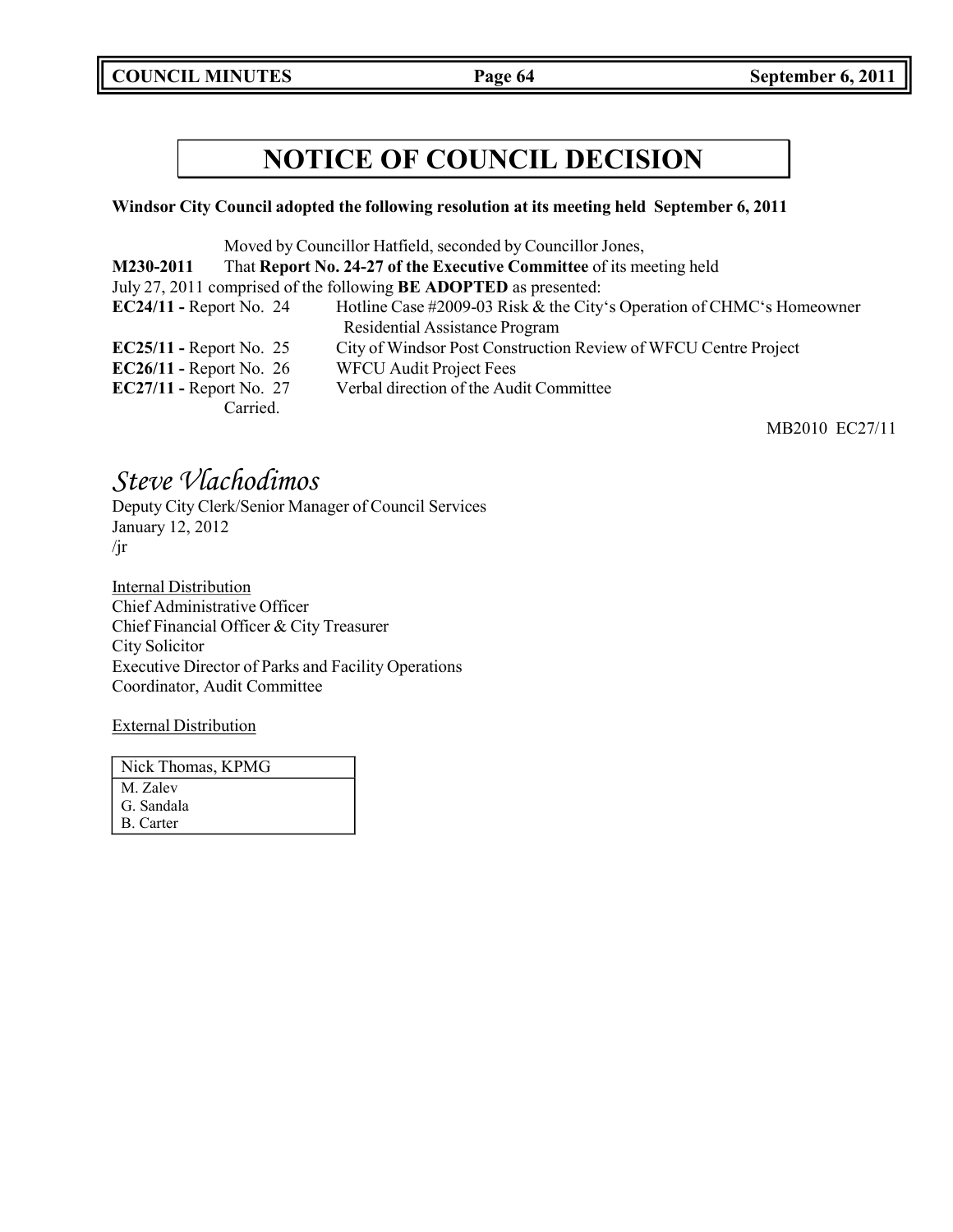| <b>COUNCIL MINUTES</b> | Page 65 | September 6, 2011 |
|------------------------|---------|-------------------|
|                        |         |                   |

ADOPTED **by Council at its meeting held September 6, 2011** [M230-2011] - EC27/11 **/AA** Windsor, Ontario September 6, 2011

### **REPORT NO. 27** of the **EXECUTIVE COMMITTEE** of its special meeting held July 27 2011

| <b>Members Present:</b> | <b>Mayor E. Francis</b>          |
|-------------------------|----------------------------------|
|                         | <b>Councillor D. Dilkens</b>     |
|                         | Councillor J. Gignac             |
|                         | <b>Councillor R. Jones</b>       |
|                         | <b>Councillor A. Maghnieh</b>    |
|                         | <b>Councillor B. Marra</b>       |
|                         | <b>Councillor H. Payne</b>       |
|                         | <b>Councillor E. Sleiman</b>     |
|                         | <b>Councillor P. Hatfield</b>    |
| <b>Members Absent:</b>  | <b>Councillor A. Halberstadt</b> |
|                         | <b>Councillor F. Valentinis</b>  |

The following recommendation of the Audit Committee **BE APPROVED** as follows:

Moved by B. Carter, seconded by M. Zalev,

That the verbal direction of the Audit Committee relating to the In Camera KPMG – Post Construction Review of the WFCU Centre Project **BE RECEIVED**, and, that the KPMG – Post Construction Review of the WFCU Centre Project **BE FORWARDED** to the Executive Committee, and further, that KPMG **BE DIRECTED** to prepare a brief summary of their findings for City Council.

That the verbal direction of the Audit Committee relating to the In Camera Auditor General's Office Audit Report: Hotline Case 2009-03 **BE RECEIVED**, and further, that Auditor General's Office Audit Report: Hotline Case 2009-03 **BE FORWARDED** to the Executive Committee. Carried.

**CHAIRPERSON**

CITY CLERK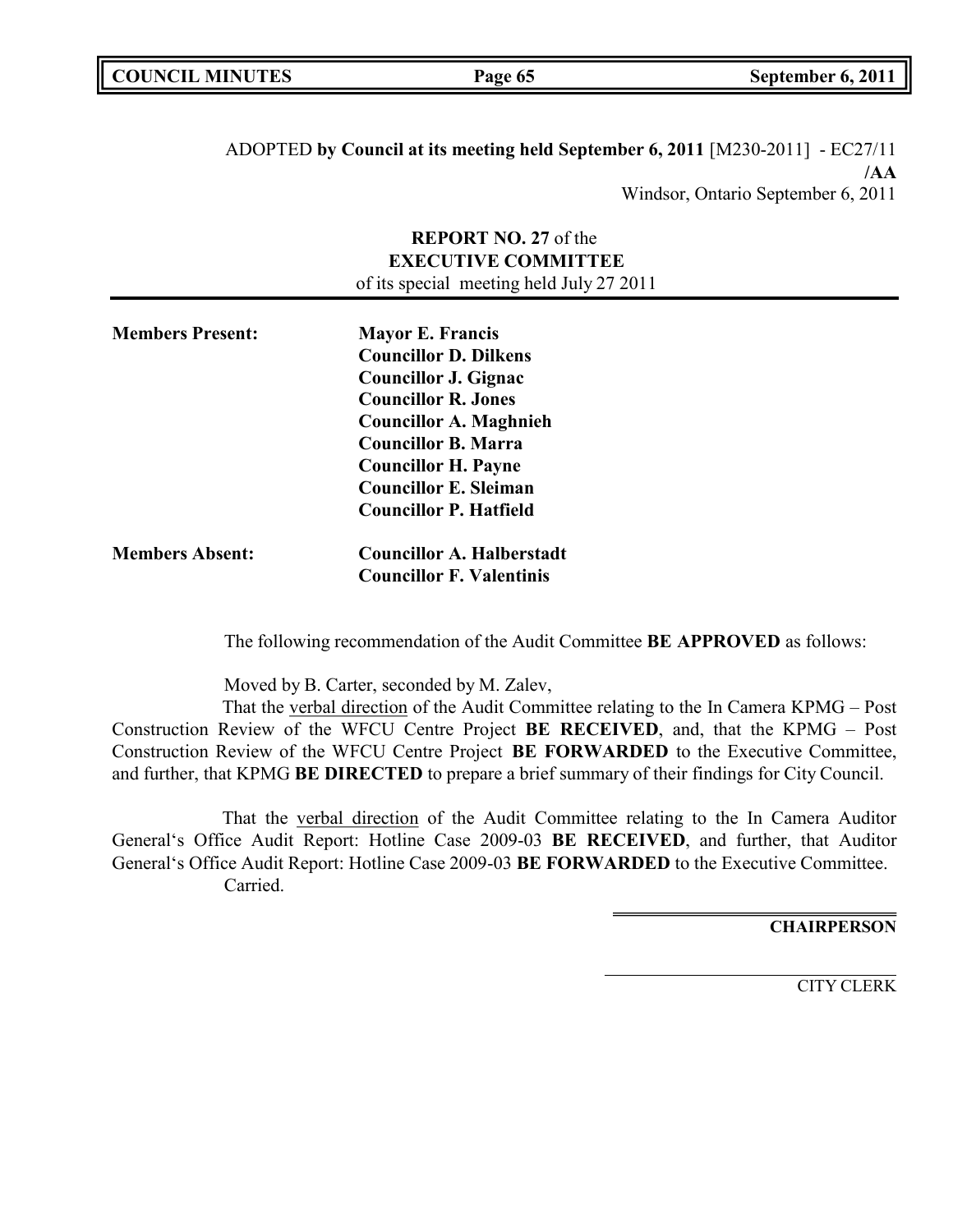**COUNCIL MINUTES Page 66 September 6, 2011**

## **NOTICE OF COUNCIL DECISION**

### **Windsor City Council adopted the following resolution at its meeting held September 6, 2011**

Moved by Councillor Hatfield, seconded by Councillor Jones,

**M231-2011** That **Report No. 28 & 29 of the Executive Committee** of its meeting held August 30, 2011 comprised of the following **BE ADOPTED** as presented: **EC31/11 -** Report No. 28 Status Report – Compliance with Applicable Laws and Regulations, 2<sup>nd</sup> Quarter 2011 **EC32/11 –** Report No. 29 The Corporation of the City of Windsor 2010 Consolidated Financial Statements Carried.

MB2010 EC31/11

## *Steve Vlachodimos*

Deputy City Clerk/Senior Manager of Council Services January 12, 2012 /jr

Internal Distribution Chief Administrative Officer Chief Administrative Office – Andrew Dowie Chief Financial Officer & City Treasurer

External Distribution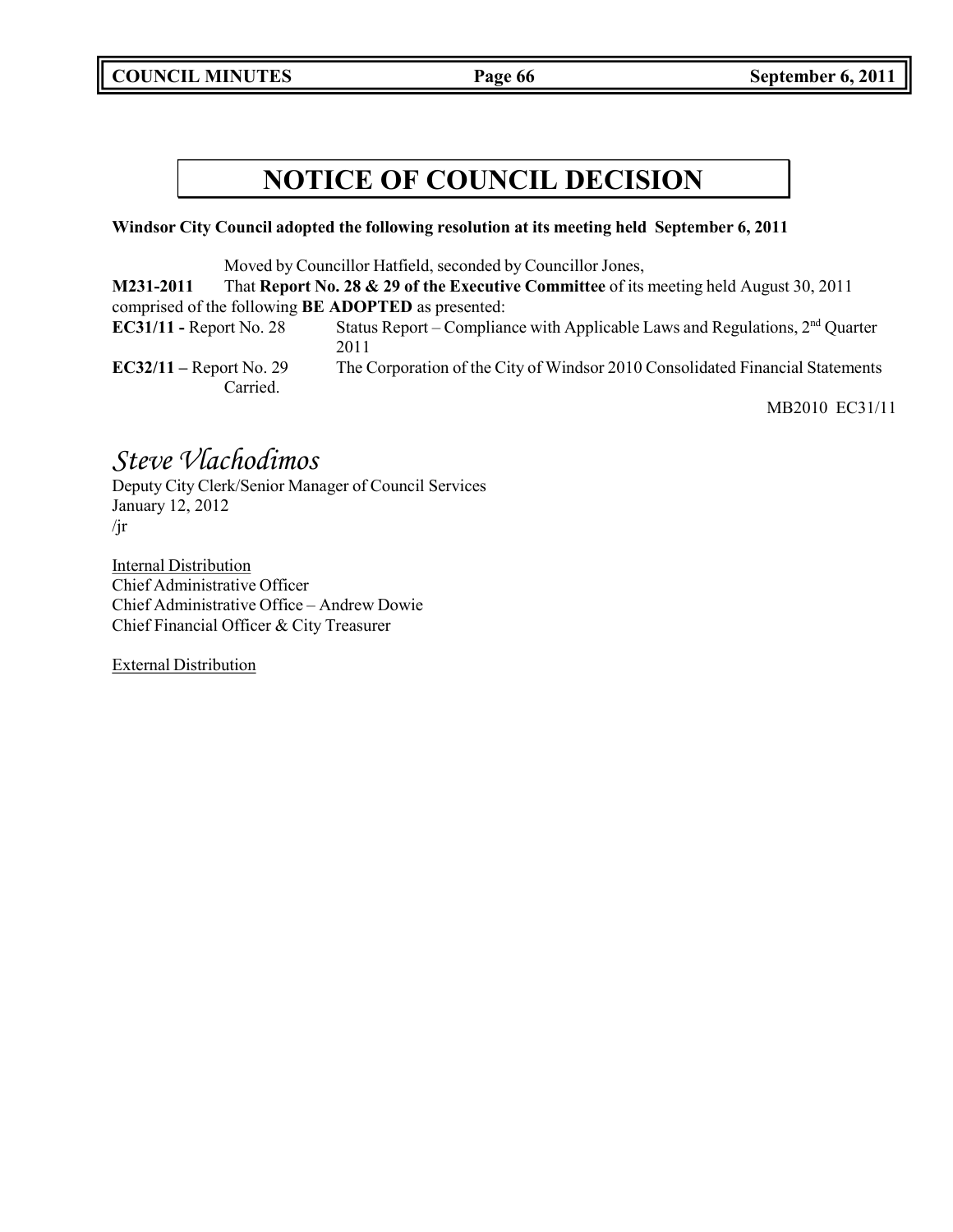ADOPTED **by Council at its meeting held September 6, 2011** [M231-2011] - EC31/11 **/AA** Windsor, Ontario September 6, 2011

> **REPORT NO. 28** of the **EXECUTIVE COMMITTEE** of its meeting held August 30, 2011

**Members Present: Mayor E. Francis Councillor D. Dilkens Councillor J. Gignac Councillor A. Halberstadt Councillor P. Hatfield Councillor R. Jones Councillor A. Maghnieh Councillor H. Payne Councillor E. Sleiman Councillor F. Valentinis**

**Regrets: Councillor B. Marra**

The following recommendation of the Audit Committee **BE APPROVED** as

follows:

Moved by Councillor Gignac, seconded by Councillor Dilkens That the Status Report on Compliance with Applicable Laws and Regulations, 2<sup>nd</sup> Quarter of 2011 dated July 15, 2011 **BE RECEIVED** for information and further, that the report **BE FORWARDED** to City Council. Carried.

AF2011

*Clerk's Note:* The Report from the Chief Administrative Officer dated July 15, 2011 titled -Status Report - Compliance with Applicable Laws and Regulations, 2<sup>nd</sup> Quarter 2011‖ is *attached* as background information

**CHAIRPERSON** 

CITY CLERK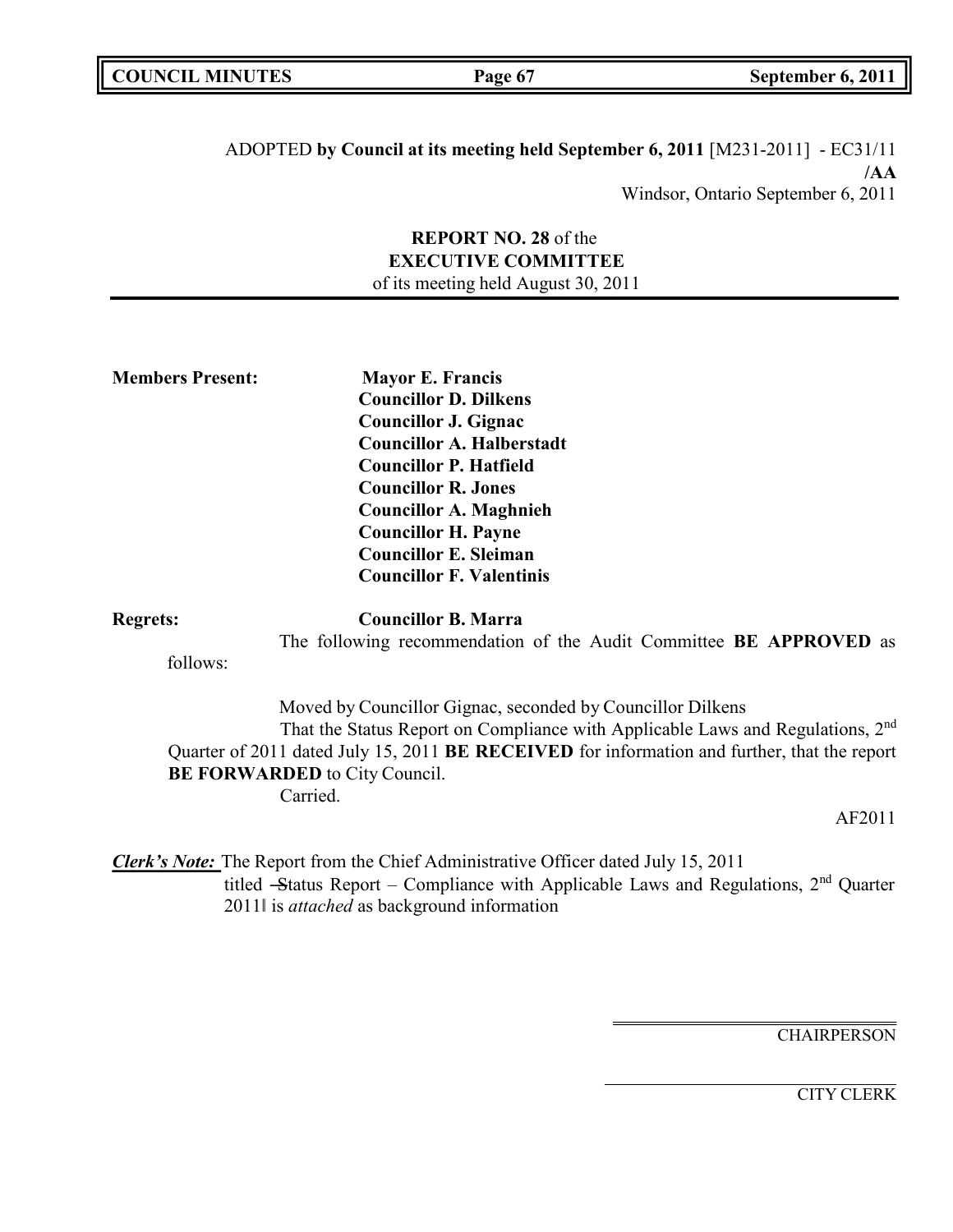**COUNCIL MINUTES Page 68 September 6, 2011**

## **NOTICE OF COUNCIL DECISION**

### **Windsor City Council adopted the following resolution at its meeting held September 6, 2011**

Moved by Councillor Hatfield, seconded by Councillor Jones,

| M231-2011                                                  | That Report No. 28 & 29 of the Executive Committee of its meeting held August 30, 2011 |
|------------------------------------------------------------|----------------------------------------------------------------------------------------|
| comprised of the following <b>BE ADOPTED</b> as presented: |                                                                                        |
| $EC31/11$ - Report No. 28                                  | Status Report – Compliance with Applicable Laws and Regulations, $2nd$ Quarter<br>2011 |
| $EC32/11 - Report No. 29$<br>Carried.                      | The Corporation of the City of Windsor 2010 Consolidated Financial Statements          |
|                                                            | $\mathbf{I}$                                                                           |

MB2010 EC32/11

## *Steve Vlachodimos*

Deputy City Clerk/Senior Manager of Council Services January 12, 2012 /jr

Internal Distribution Chief Administrative Officer Chief Financial Officer & City Treasurer Finance [Joe Mancina/Dan Seguin]

External Distribution